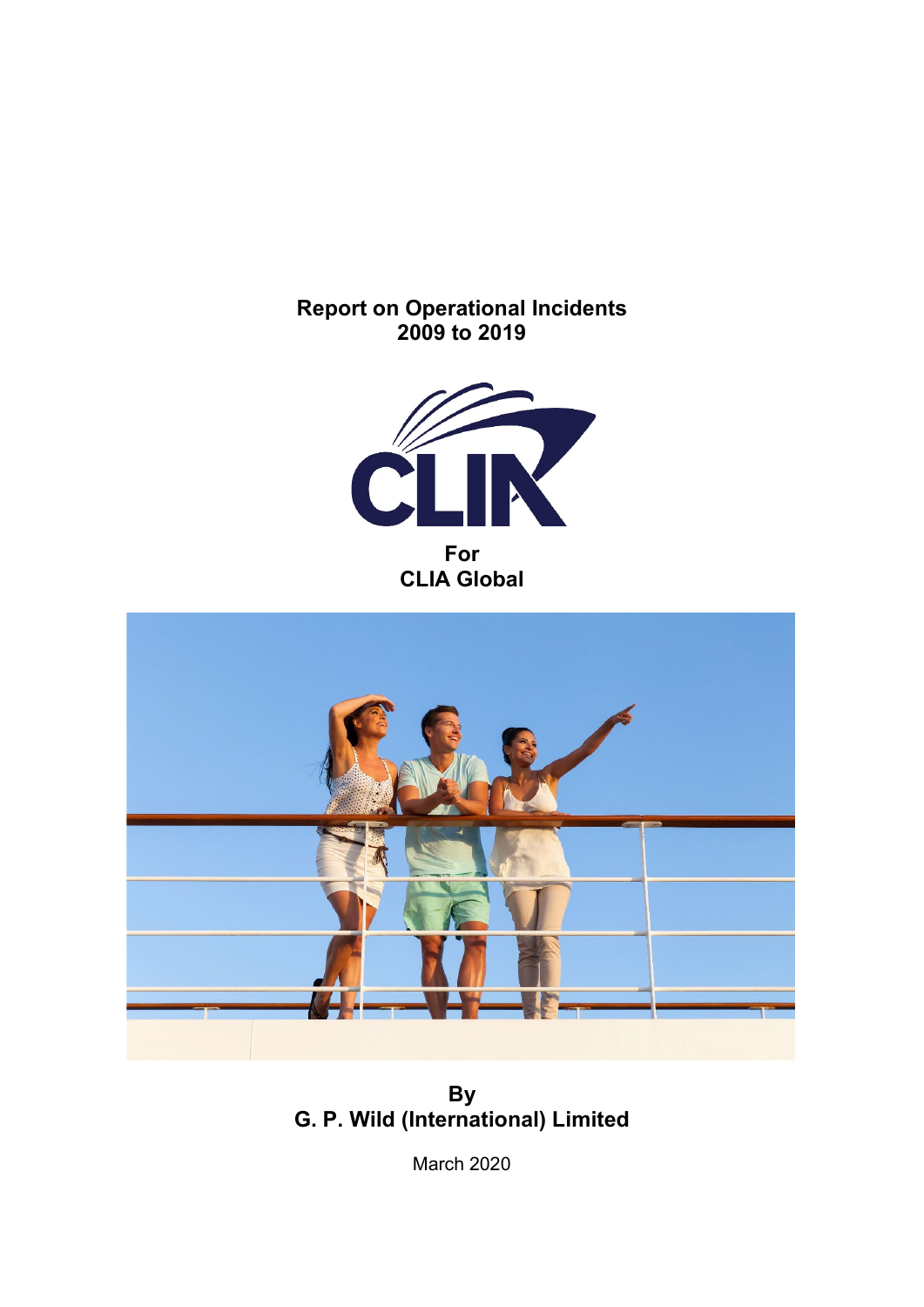

# **Table of Contents**

| Appendix 2: Details of Minor Operational Incidents 2009 to 2019  29 |
|---------------------------------------------------------------------|
|                                                                     |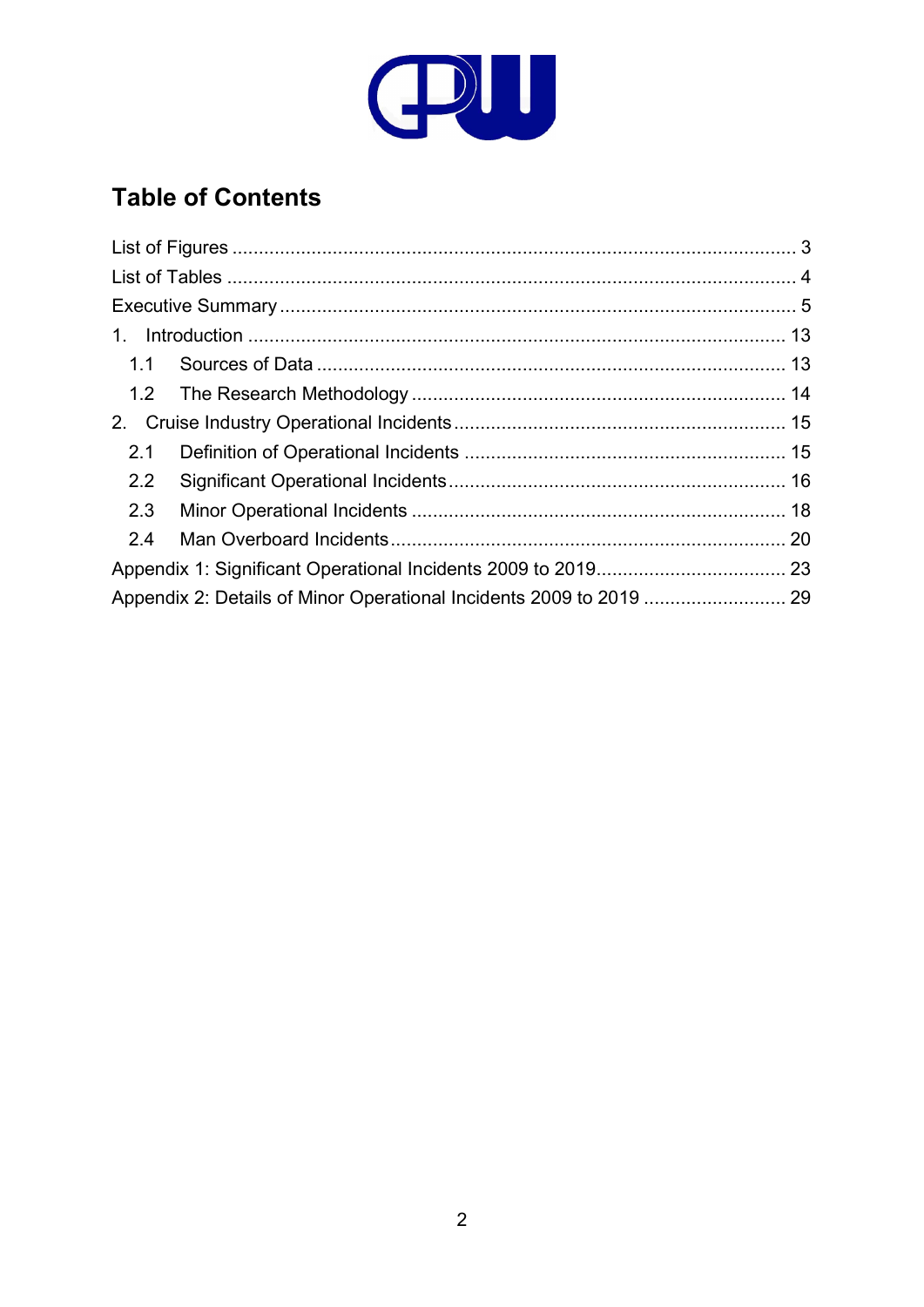

# <span id="page-2-0"></span>**List of Figures**

| FIGURE ES 3: COMPARATIVE DEVELOPMENT OF ACTIVE LOWER BERTHS (LBS) AND OI'S PER ACTIVE LB 11 |  |
|---------------------------------------------------------------------------------------------|--|
|                                                                                             |  |

| FIGURE 4: COMPARATIVE DEVELOPMENT OF ACTIVE LOWER BERTHS (LBS) AND OI'S PER ACTIVE LB19 |  |
|-----------------------------------------------------------------------------------------|--|
|                                                                                         |  |
|                                                                                         |  |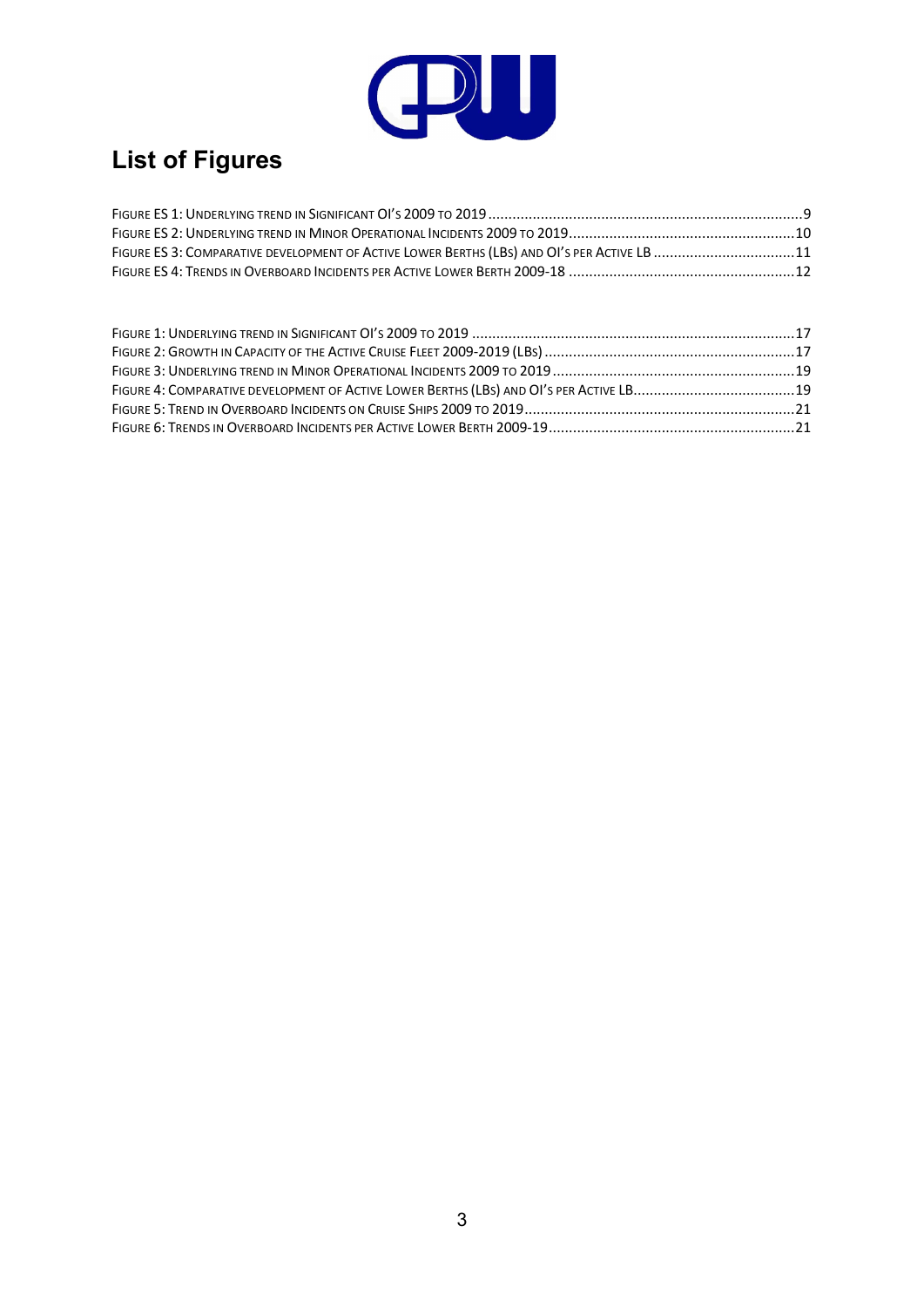

# <span id="page-3-0"></span>**List of Tables**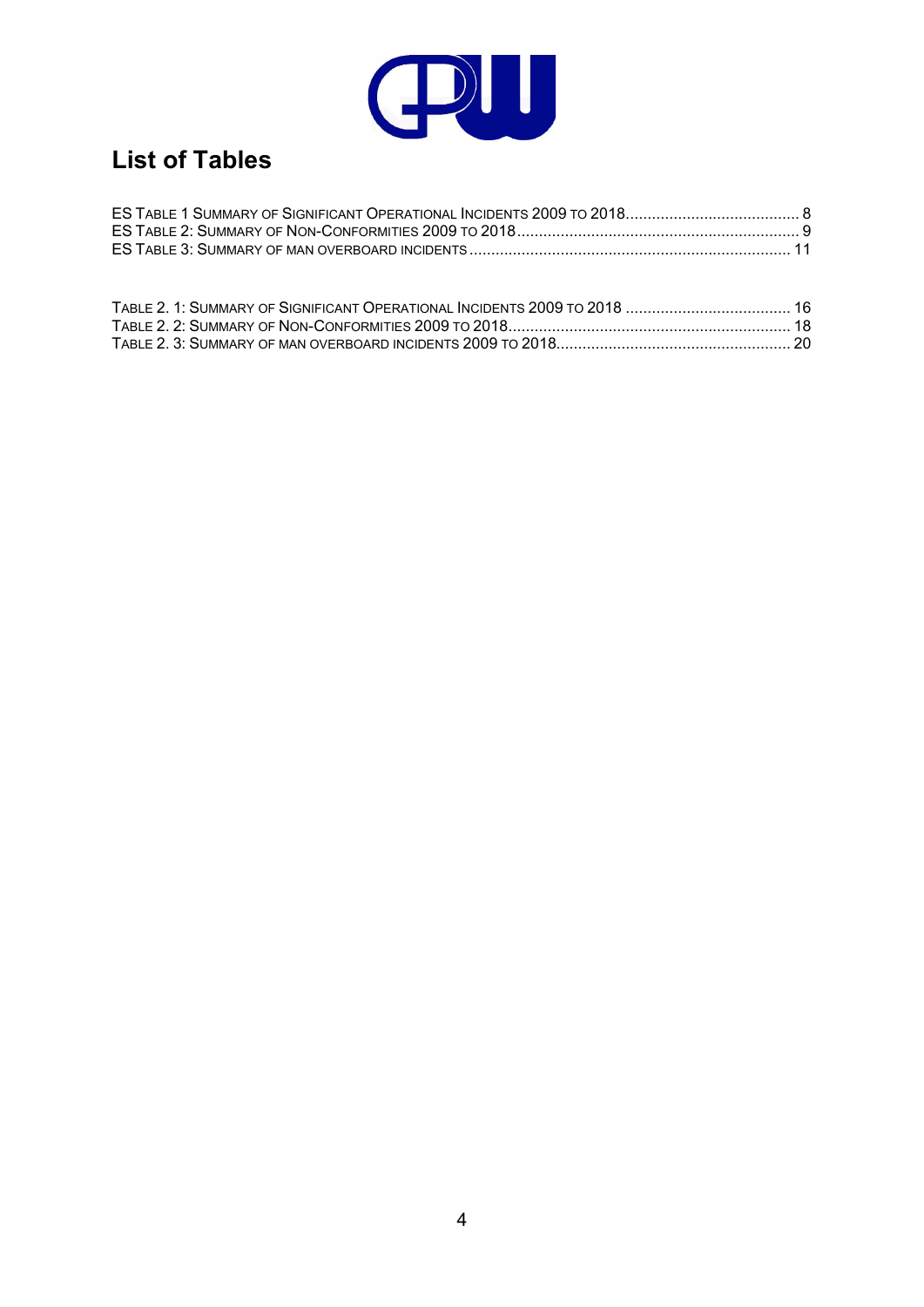

# <span id="page-4-0"></span>**Executive Summary**

#### *Key Findings*

- o As the capacity of the cruise ship fleet has grown by 68.1 per cent since 2009, the number of *significant* operational incidents has declined:
	- o From 2009 to 2019, significant operational incidents have been on a downward trend with an average of 18.2 incidents a year, down from a seven-year average of 19.9 in 2015, 19.4 over eight years in 2016 and 17.7 over eleven years in 2019;
	- o In 2019, only thirteen significant operational incidents occurred and there were no fatalities of either passengers or crew;
	- o An average of 20 minor operational incidents are reported from 2009 to 2018, a figure which is also declining. It is noteworthy that the figure of 14 incidents in 2019 and 15 in 2018 were the lowest recorded in the eleven years covered by this report.
	- o From 2009 to 2019, man overboard incidents have declined with an incidence of 0.00004 overboard reports per active lower berth (synonymous with a cabin's bed) in 2019. This is 64 per cent of the figure recorded in 2009.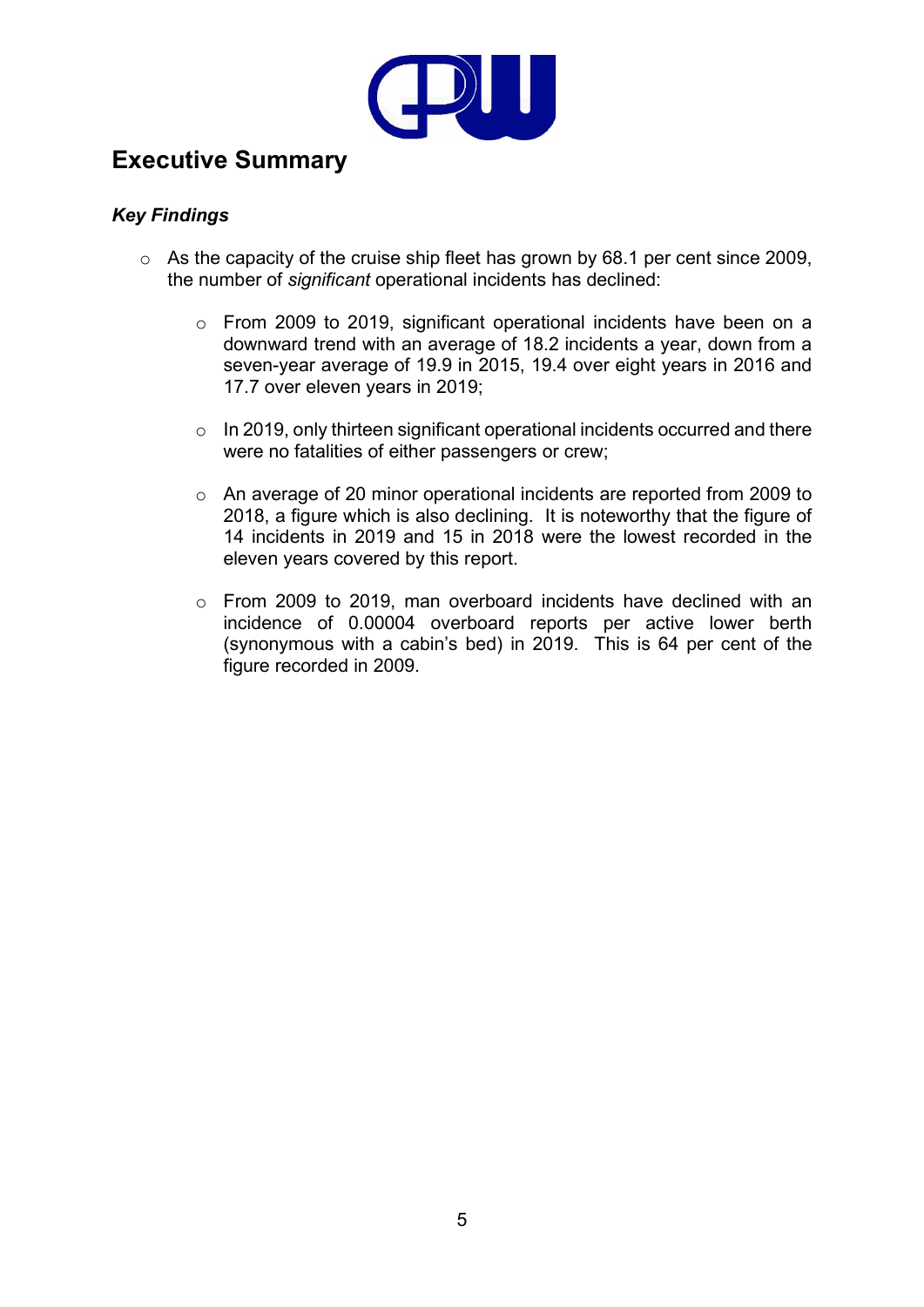

#### *Introduction*

This report is written in response to Cruise Lines International Association's (CLIA) wish to evaluate the reliability of cruise ships from the perspective of analyzing the number and type of operational incidents (OI) during cruises, both at sea and in port.

GPW has for many years compiled an annual operational incident review, detailing significant cruise industry casualties identified from the public domain. GPW has published this data since 2015 in its "Cruise Industry Statistical Review." In addition to this in-house data, the following sources have been researched in the compilation of this report for CLIA to include both significant and minor operational incidents over the last ten years:

#### Daily Newspapers

- Miami Herald
- The New York Times
- USA Today
- NY Daily News
- Daily Telegraph

#### Shipping Industry Newspapers

- Lloyds List
- **TradeWinds**

#### Trade Publications

- International Cruise and Ferry Review
- Cruise Industry News
- Seaways (Nautical Institute)
- Seatrade Cruise Review
- Safety at Sea International
- IMO News (quarterly)
- USCG Proceedings (quarterly)
- Cruise Line Annual Reports
- Flight International

#### Official Websites

- US National Transportation Safety Board
- US Department of Transportation
- US Coast Guard Marine Casualty Records
- UK Marine Accident Investigation Branch
- UK Civil Aviation Authority
- International Civil Aviation Organisation
- European Commission
- Eurostat
- British Admiralty
- Nautical Institute
- International Maritime Organisation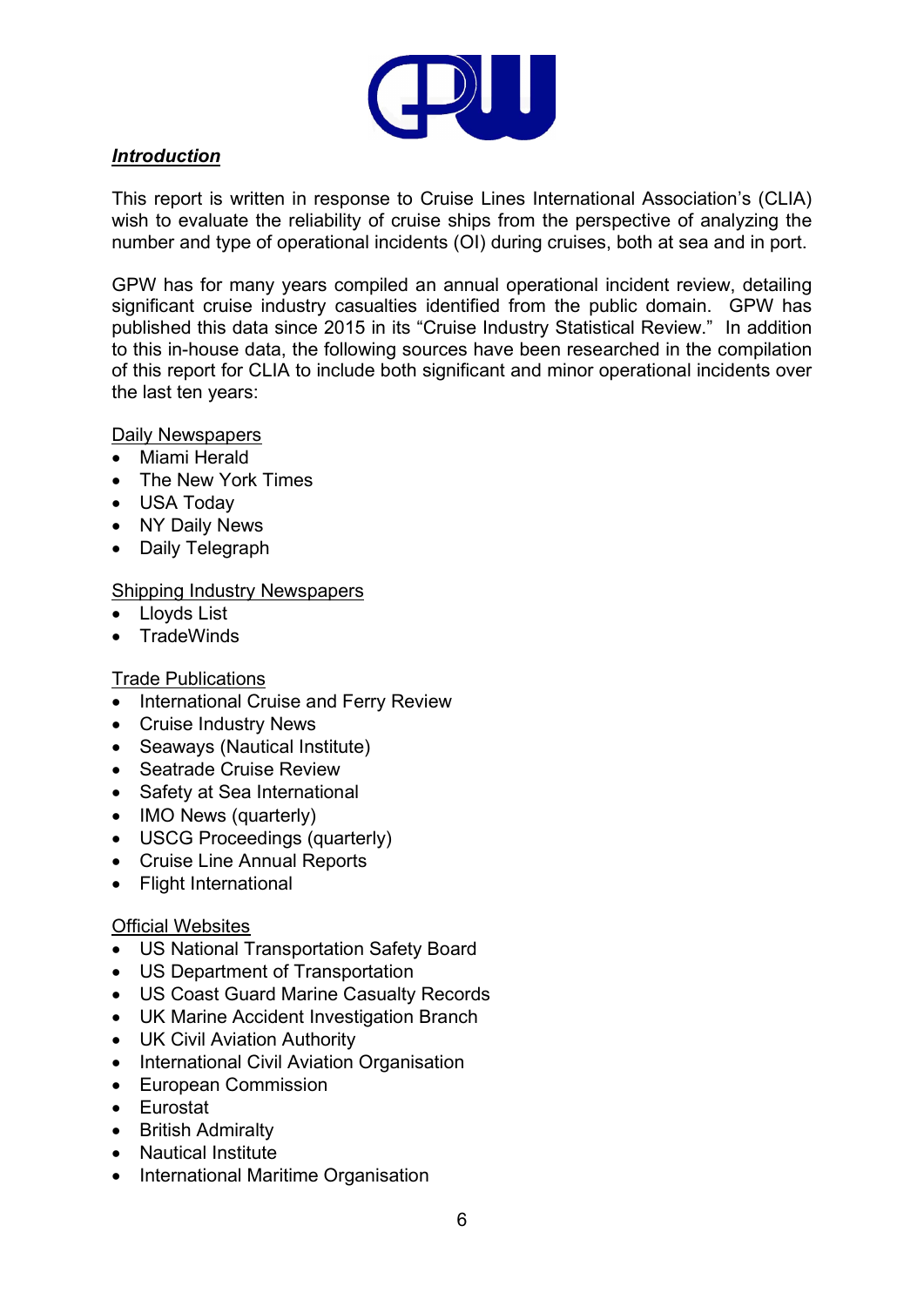

• CDC

Other Websites

- Seatradeinsider.com
- safetyatsea.net
- cruiseJunkie.com
- cruiselawnews.com
- maritimematters.com
- Google Alerts
- Internationalcruisevictims.com
- Ashcroft+associates.com
- Cruisecritic.com

In all cases, incidents recorded were cross checked against records searched to verify the congruence of the reports. A minimum of two reports of the same incident were required for inclusion in this report.

#### *The Nature of Operational Incidents*

The following forms of operational incident are analyzed in this report.

- o Fire;
- o Technical breakdown, such as engine failure;
- o Stranding or grounding;
- o Passenger missing overboard and not recovered;
- o Storm or wave damage;
- o Collision/allision; and
- o Sinking.

For the purposes of this report the authors have adopted the following definitions when researching operational incidents.

A "significant operational incident" (OI) is defined as one in which

- $\circ$  The ship suffers more than 24-hours' delay to the published itinerary;
- o Fatalities occur to either passengers or crew; or
- o A serious injury occurs to either passengers or crew.

A "minor operational incident" is defined as one in which

- o The ship is delayed for 24 hours or less against the published itinerary; or
- o Minor injuries are suffered by either passengers or crew.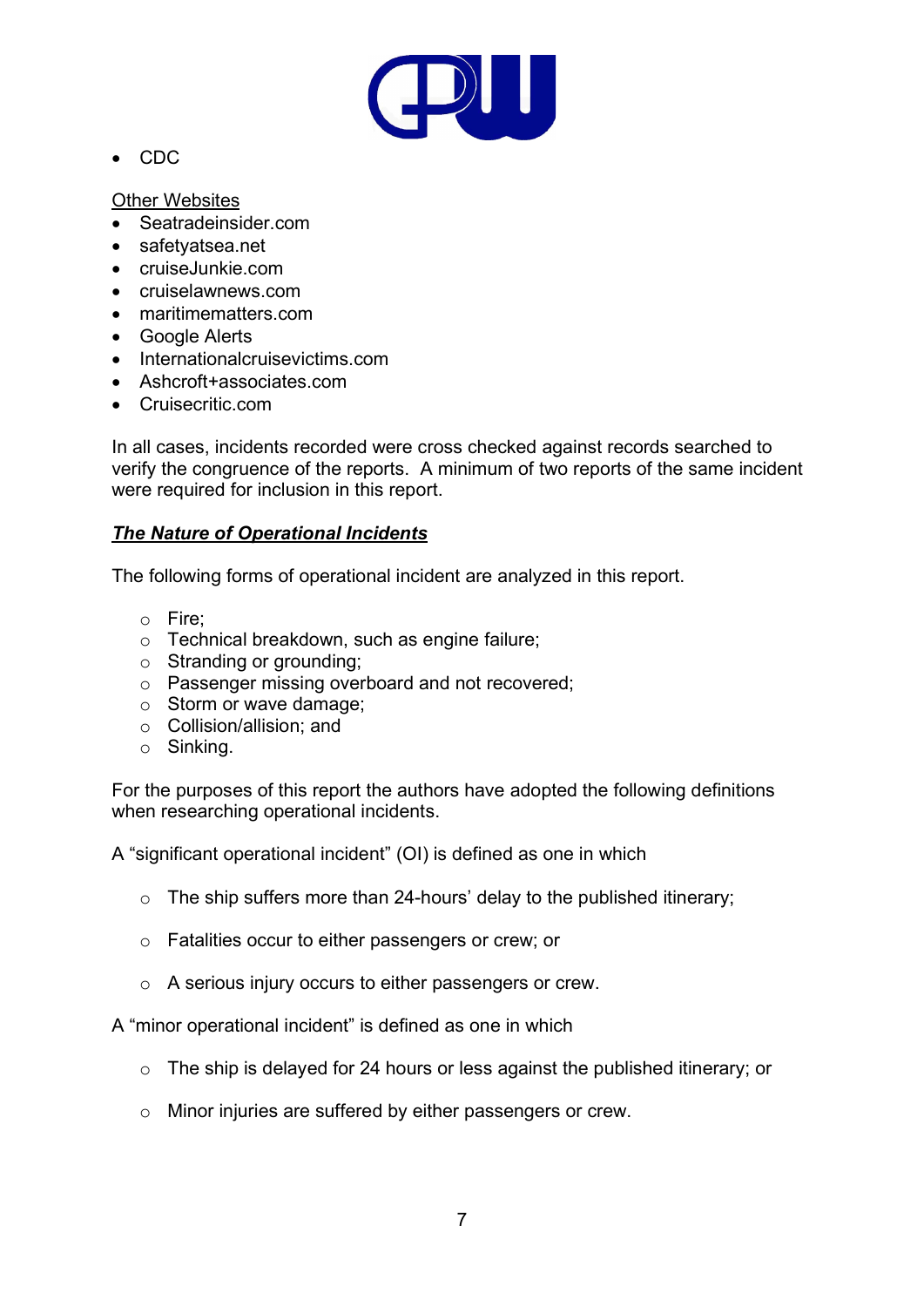

#### *Significant Operational Incidents*

<span id="page-7-0"></span>The research defined above established that the following significant operational incidents or major non-conformities occurred worldwide in the oceangoing cruise industry during the years 2009 to 2019 inclusive as detailed in ES Table 1.

| Item                                          |        |                             | Injuries [1] |                |                |
|-----------------------------------------------|--------|-----------------------------|--------------|----------------|----------------|
|                                               |        | Pax                         | Crew         | Total          |                |
| Total 11 years                                | 195    | 34                          | 31           | 65             | 292            |
|                                               |        |                             |              |                |                |
| Yearly average                                | 17.7   | 3.1                         | 2.8          | 5.9            | 26.5           |
|                                               |        |                             |              |                |                |
| 2009                                          | 21     | 0                           | 0            | 0              | 3              |
| 2010                                          | 27     | 3                           | 3            | 6              | 31             |
| 2011                                          | 15     |                             | 3            | 4              | 11             |
| 2012                                          | 18     | 27                          | 5            | 32             | 164            |
| 2013                                          | 21     | 0                           | 8            | 8              | 8              |
| 2014                                          | 16     |                             | 6            | 7              | 12             |
| 2015                                          | 21     | 1                           | 1            | $\overline{2}$ | 25             |
| 2016                                          | 16     | 0                           | 3            | 3              | $\overline{7}$ |
| 2017                                          | 13     | 0                           | 1            | 1              | 0              |
| 2018                                          | 14     |                             | 1            | 2              | $\overline{2}$ |
| 2019                                          | 13     | 0                           | 0            | 0              | 29             |
|                                               |        |                             |              |                |                |
|                                               | Totals | Av. per year <sup>[1]</sup> |              |                |                |
| <b>Total fires</b>                            | 27     | 2.5                         |              |                |                |
| Total technical                               | 83     | 7.5                         |              |                |                |
| Total stranding or grounding                  | 27     | 2.5                         |              |                |                |
| Total storm or rogue wave                     | 13     | 1.2                         |              |                |                |
| Total collision or allision                   | 16     | 1.5                         |              |                |                |
| Total other incidents                         | 29     | 2.6                         |              |                |                |
| Grand total/ average                          | 195    | 17.7                        |              |                |                |
| Note: Totals may be different due to rounding |        |                             |              |                |                |

#### **ES Table 1: Summary of Significant Operational Incidents 2009 to 2019**

almerent que to rounding.

Eleven years' data.

Source: G. P. Wild (International) Limited

During the period examined by this report, as illustrated in ES Figure 1, there was a downward underlying trend in significant operational incidents experienced by the cruise industry, although, as would be expected, the number of incidents fluctuated each year. The lowest recorded numbers have been in the last three years.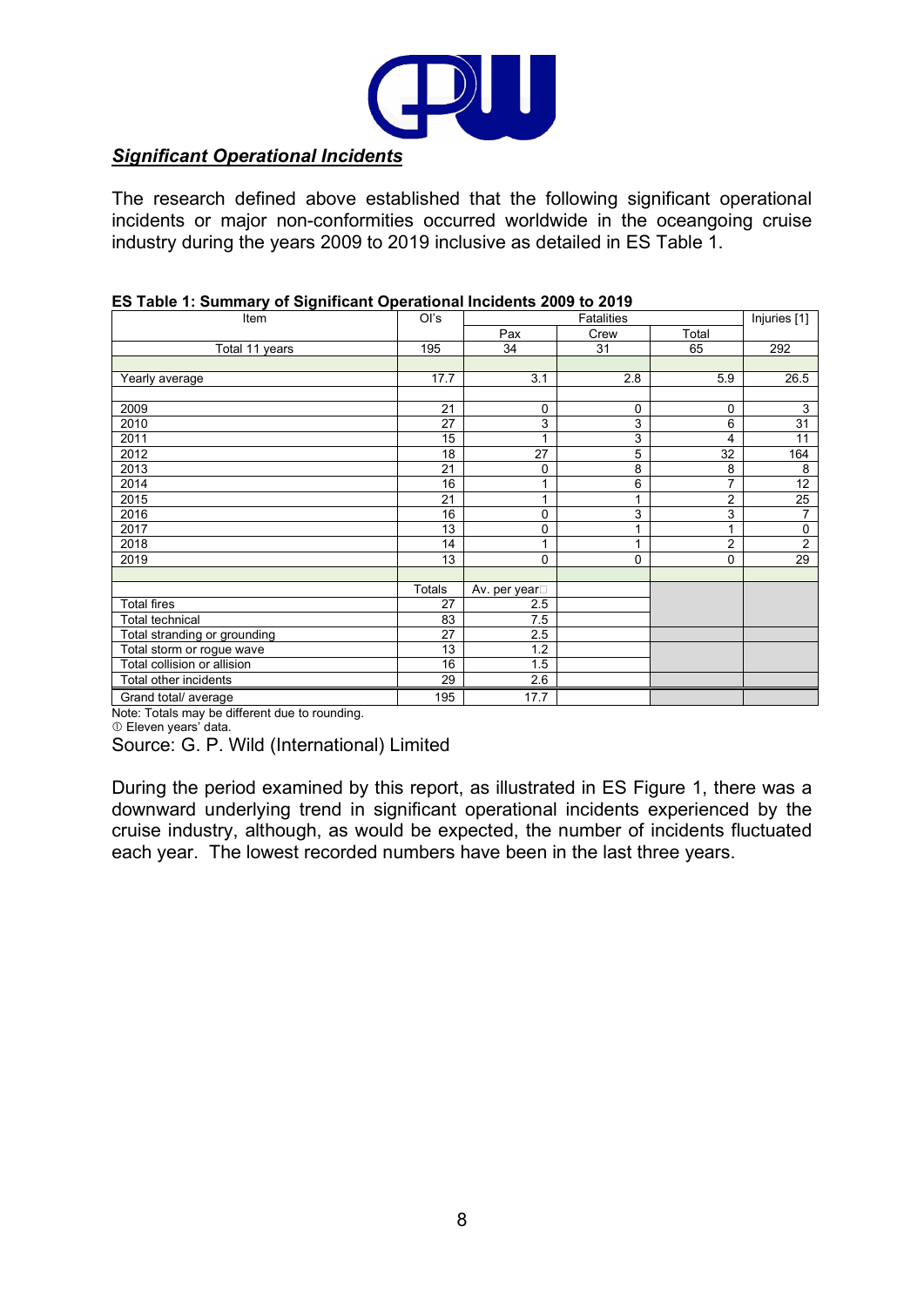

**Figure ES 1: Underlying trend in Significant OI's 2009 to 2019**

<span id="page-8-0"></span>

Source: G. P. Wild (International) Limited

#### *Minor Operational Incidents*

The research defined above, as shown in ES Table 2, established that the following minor operational incidents or non-conformities occurred worldwide in the oceangoing cruise industry during the years 2009 to 2018 inclusive.

| Item                         | Ol's          | Injuries         |
|------------------------------|---------------|------------------|
| Total 11 years               | 214           | 126              |
| Yearly average               | 19.5          | 11.5             |
|                              |               |                  |
| 2009                         | 25            | $\mathbf 0$      |
| 2010                         | 19            | 70               |
| 2011                         | 18            | 12               |
| 2012                         | 20            | 3                |
| 2013                         | 19            | $\mathbf 0$      |
| 2014                         | 23            | $\mathbf 0$      |
| 2015                         | 24            | 24               |
| 2016                         | 21            | 0                |
| 2017                         | 16            | $6\phantom{1}6$  |
| 2018                         | 15            |                  |
| 2019                         | 14            | 10               |
|                              |               |                  |
|                              | <b>Totals</b> | Average per year |
| <b>Total fires</b>           | 23            | 2.1              |
| <b>Total technical</b>       | 116           | 10.5             |
| Total stranding or grounding | 13            | 1.2              |
| Total storm or rogue wave    | 21            | 1.9              |
| Total collision or allision  | 25            | 2.3              |
| Total other incidents        | 16            | 1.5              |
| Grand total/average          | 214           | 19.5             |

<span id="page-8-1"></span>

|  |  | ES Table 2: Summary of Non-Conformities 2009 to 2019 |  |  |
|--|--|------------------------------------------------------|--|--|
|  |  |                                                      |  |  |

Source: G. P. Wild (International) Limited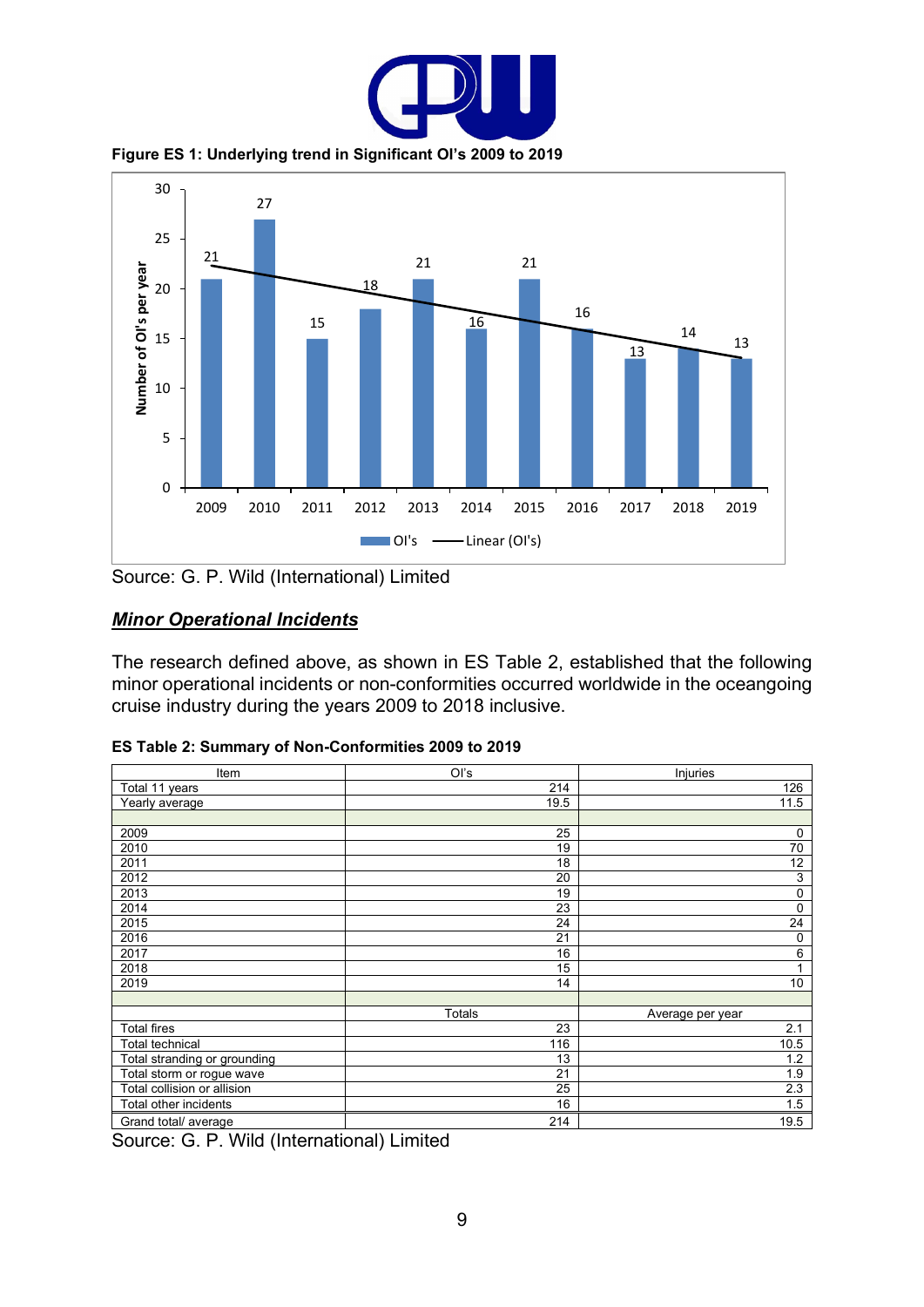

During the same period examined by this report, as illustrated in ES Figure 2, the number of minor operational incidents which involved delay to the ship or minor injury to passengers or crew, having remained constant at around 20 for most of the reporting period, has fallen significantly in the last three years. Again, as would be expected, the number of incidents fluctuated each year.



<span id="page-9-0"></span>**Figure ES 2: Underlying trend in Minor Operational Incidents 2009 to 2019**

### *Trends in OI in relation to fleet size*

From 2009 to 2019, the active capacity of the cruise fleet worldwide grew by 68.1 per cent to reach 588,381 lower berths. Thus, it is useful to examine the trends in incidents per lower berth deployed and compare them with the growth in active lower berth capacity between 2009 and 2018. The results of this examination are depicted in ES Figure 3.

ES Figure 3 shows that when the expansion of the capacity of the cruise ship fleet is taken into account, the underlying trend in the occurrence of minor OI's is also falling in a similar pattern to major OI's.

Source: G. P. Wild (International) Limited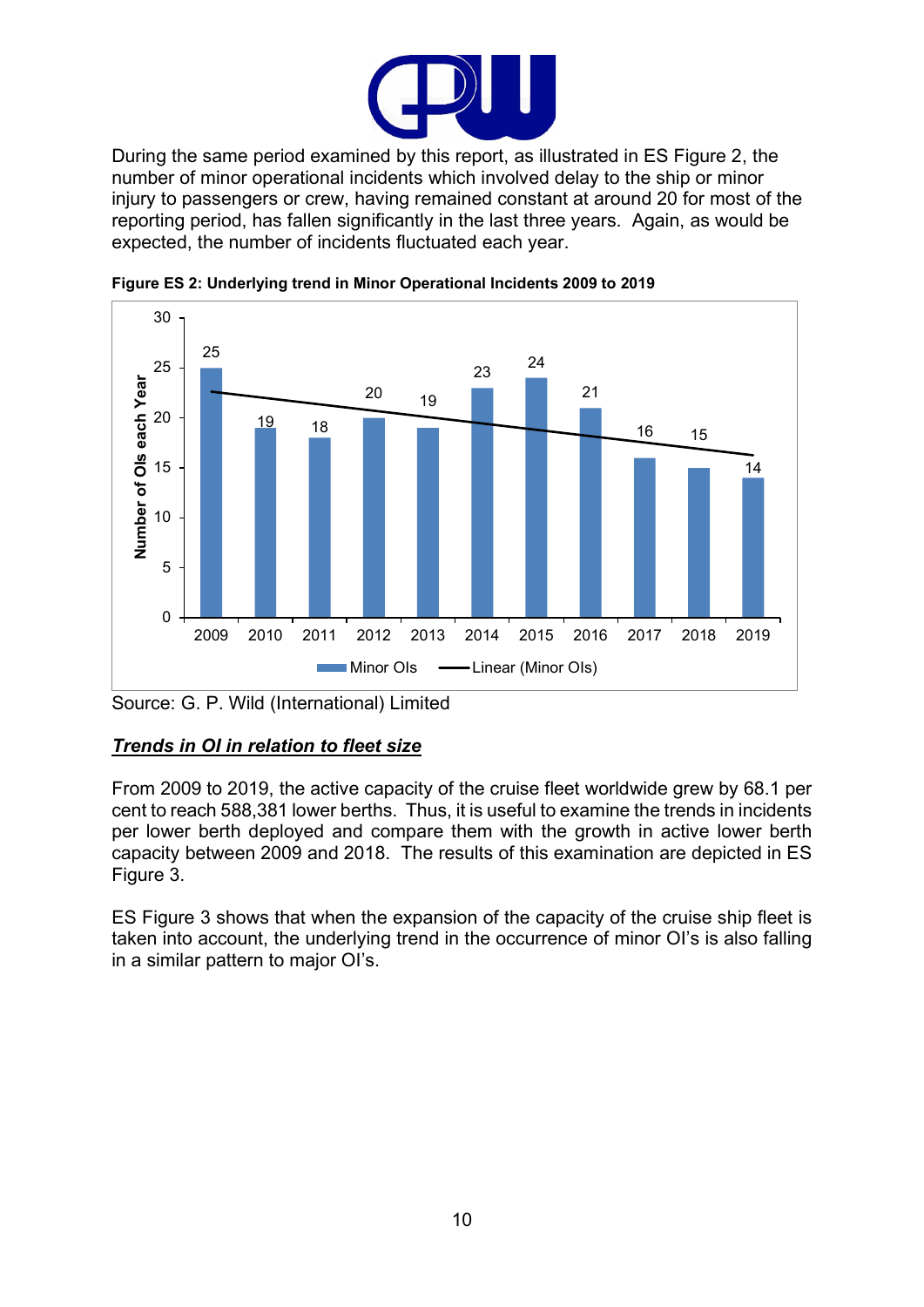

**Figure ES 3: Comparative development of Active Lower Berths (LBs) and OI's per Active LB**

<span id="page-10-0"></span>

Source: G. P. Wild (International) Limited

#### *Man-overboard Incidents*

The research conducted under the above methodology and from the various sources defined has resulted in the following analysis of man overboard incidents involving both passengers and crew.

A total of 212 incidents have been identified of which 48 (28.2 per cent) were successfully rescued. The results of this research are summarized in ES Table 3.

<span id="page-10-1"></span>**ES Table 3: Summary of man overboard incidents**

| Year         | Active Lower  | Total            | Overboard Incidents per Active LB |      | <b>Fatalities</b> |       | Rescued |
|--------------|---------------|------------------|-----------------------------------|------|-------------------|-------|---------|
|              | <b>Berths</b> | Overboard        |                                   | Pax  | Crew              | Total |         |
|              | (1000s)       | <b>Incidents</b> |                                   |      |                   |       |         |
| 2009         | 349.900       | 23               | 0.0000657                         | 15   | 4                 | 19    | 6       |
| 2010         | 378.600       | 22               | 0.0000581                         | 10   | 6                 | 16    | 6       |
| 2011         | 400.400       | 22               | 0.0000549                         | 11   | 8                 | 19    | 3       |
| 2012         | 410,300       | 17               | 0.0000414                         |      | 6                 | 13    | 5       |
| 2013         | 414,800       | 12               | 0.0000289                         | 11   | 2                 | 13    | 0       |
| 2014         | 428,700       | 18               | 0.000042                          | 9    | 6                 | 15    | 3       |
| 2015         | 432,194       | 24               | 0.0000555                         | 14   | 3                 | 17    | 7       |
| 2016         | 495.181       | 12 <sup>2</sup>  | 0.0000242                         | 8    | 3                 | 11    |         |
| 2017         | 519,094       | 14               | 0.000027                          | 6    | 5                 | 11    | 3       |
| 2018         | 540,479       | 23               | 0.0000425                         | 13   | 6                 | 19    | 5       |
| 2019         | 588,381       | 25               | 0.0000424                         | 13   | 4                 | 17    | 9       |
| Totals       | 4,958,029     | 212              | 0.0003979                         | 117  | 53                | 170   | 48      |
| 11-year av.  | 450,730       | 19               | 0.0000361                         | 10.6 | 4.8               | 15.5  | 4.4     |
| % of rescues |               |                  |                                   |      |                   |       | 28.2    |

Note: Not all columns cross check due to more than one person being involved in some incidents.

Source: G. P. Wild (International) Limited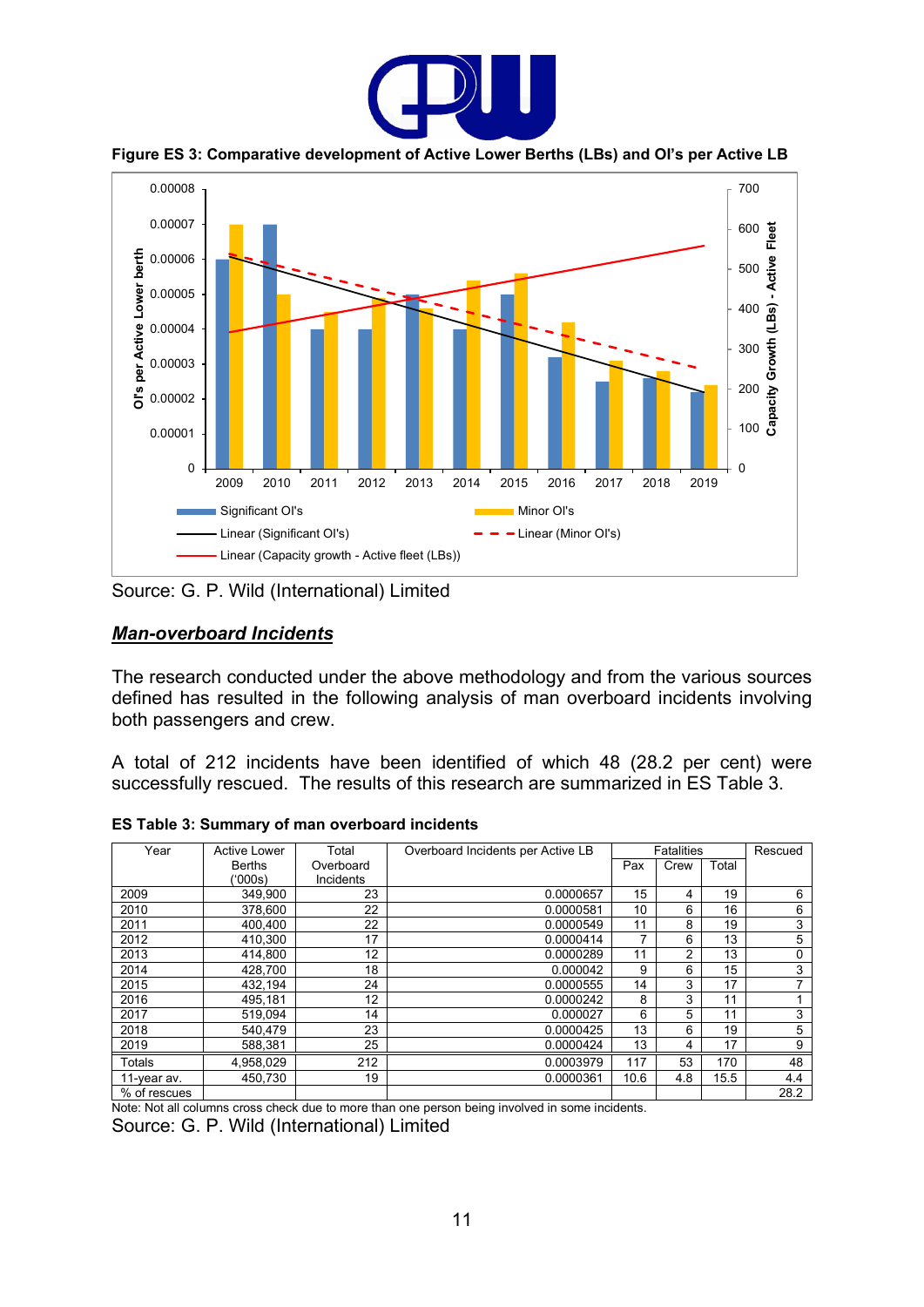

The results of the search showed a significant decline in both the number of incidents and the number of fatalities over the eleven years studied though there were some fluctuations year-over-year in passenger fatalities. Regrettably however, 2018 and 2019 have seen an increase in such incidents.



<span id="page-11-0"></span>**Figure ES 4: Trends in Overboard Incidents per Active Lower Berth 2009-18**

Source: G. P. Wild (International) Limited

When compared with the growth in capacity in the industry over the study years, man overboard incidents continue on a downward trend, as demonstrated in Figure ES 4.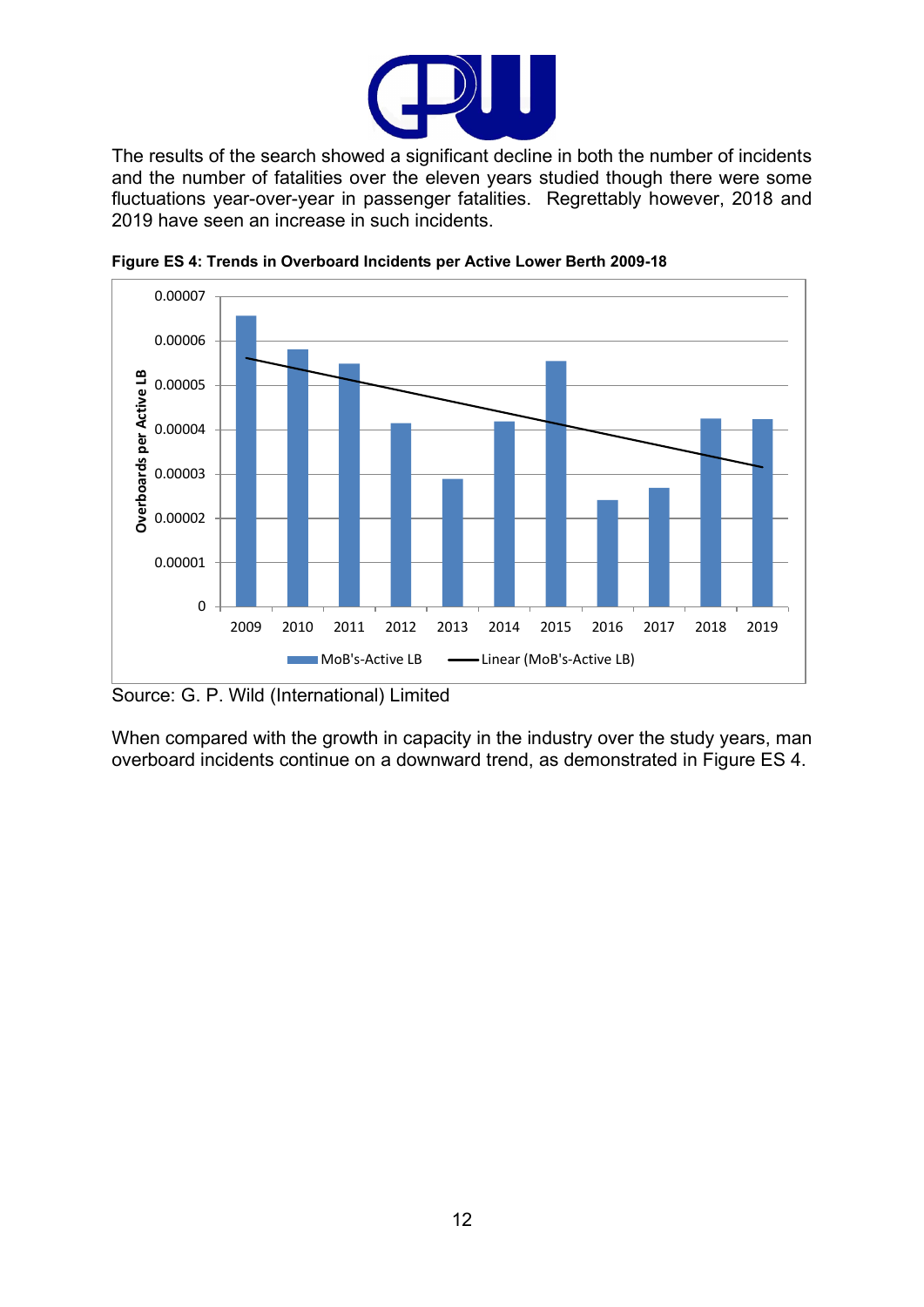

# <span id="page-12-0"></span>**1. Introduction**

Cruise Lines International Association (CLIA) wishes to continue to evaluate the reliability of cruise ships from the perspective of analyzing the number and type of operational incidents (OI) during cruises, both at sea and in port. This report is the seventh annual report, the first report covered 2009 to 2013 with subsequent reports including 2014 to 2019. It is contended that cruise ship reliability is at an all-time high with fewer OI episodes both in terms of absolute numbers and as a percentage of sailings. CLIA has therefore re-commissioned G. P. Wild (International) Ltd (GPW) to undertake research aimed at establishing the relevant data.

### <span id="page-12-1"></span>*1.1 Sources of Data*

GPW has for more than 16 years compiled an annual review, detailing significant cruise industry casualties identified from the public domain. Until 2015 this data was published each year in GPW's "Cruise Industry Statistical Review." In addition to this in-house data, the following sources were researched in the compilation of this report for the CLIA:

Daily Newspapers

- Miami Herald
- The New York Times
- USA Today
- NY Daily News
- Daily Telegraph

#### Shipping Industry Newspapers

- Lloyds List
- TradeWinds

#### Trade Publications

- International Cruise and Ferry Review
- Cruise Industry News
- Seaways (Nautical Institute)
- Seatrade Cruise Review
- Safety at Sea International
- IMO News (quarterly)
- USCG Proceedings (quarterly)
- Cruise Line Annual Reports
- Flight International

#### **Official Websites**

- US National Transportation Safety Board
- US Department of Transportation
- US Coast Guard Marine Casualty Records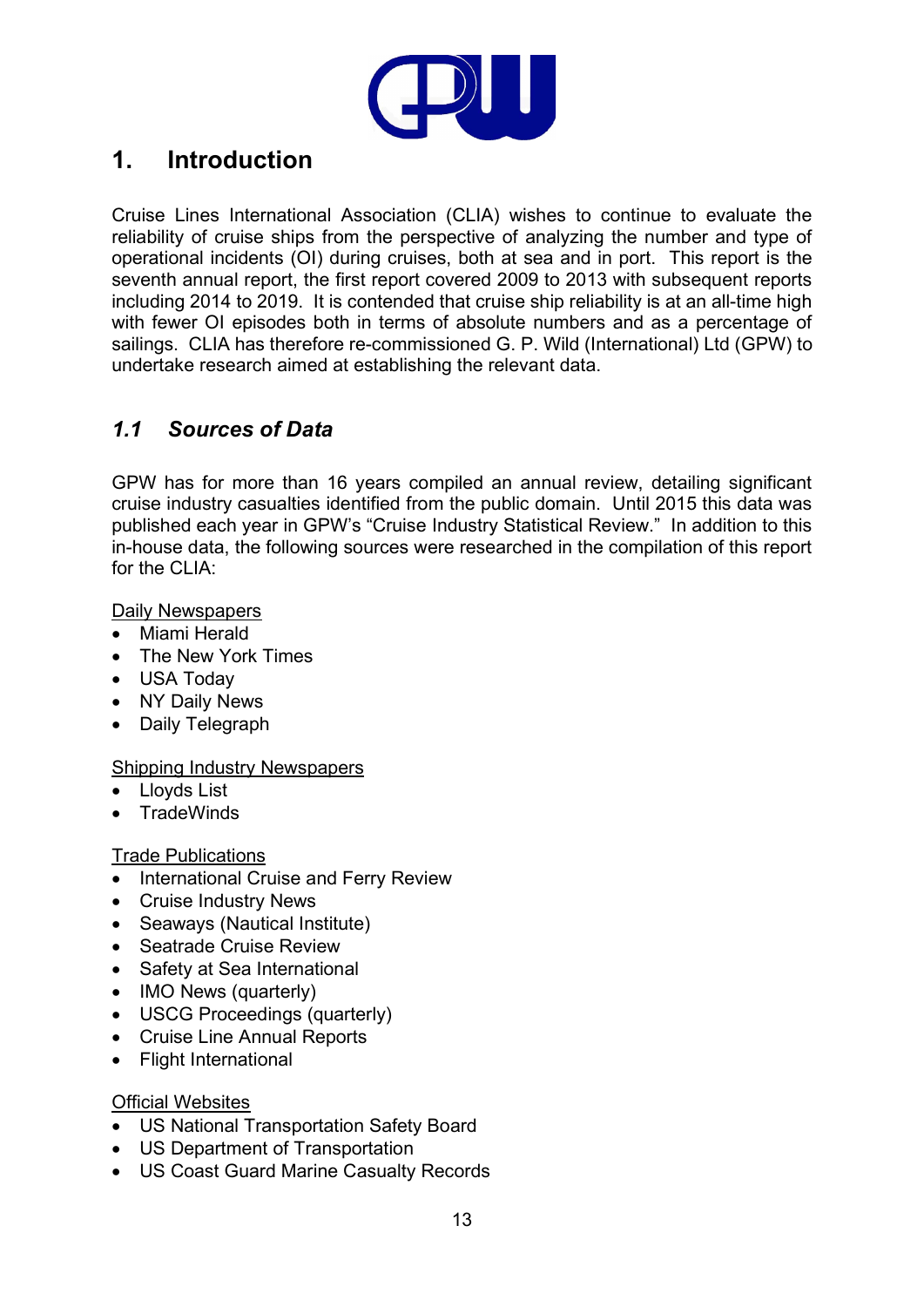

- UK Marine Accident Investigation Branch
- UK Civil Aviation Authority
- International Civil Aviation Organisation
- European Commission
- Eurostat
- British Admiralty
- Nautical Institute
- International Maritime Organisation (IMO)
- Centres for Disease Control (CDC)

#### Other Websites

- Seatradeinsider.com
- safetyatsea.net
- cruiseJunkie.com
- cruiselawnews.com
- maritimematters.com
- Google Alerts
- Internationalcruisevictims.com
- Ashcroft+associates.com
- Cruisecritic.com

### <span id="page-13-0"></span>*1.2 The Research Methodology*

In addition to in-house information and use of the various sources named above, the research contained in this report was taken primarily from the British Library in London and supplemented by information from the London Business Library. The British Library was requested to provide archive copies of various daily and industry newspapers and trade publications listed above from 2009 to 2014. Certain publications were made available in hard copy and others in an electronically archived format.

Other trade publications such as Cruise Industry News, Seatrade Cruise Review and Flight International are received on subscription by GPW and hence these archived publications were studied at the offices of GPW.

Since 2014, official and other websites were reviewed from the desktop and data gleaned from such searches was added to the significant quantity of data on the subject already held in the GPW in-house database. It should be noted that certain websites also include ferry industry data, which is not part of this report.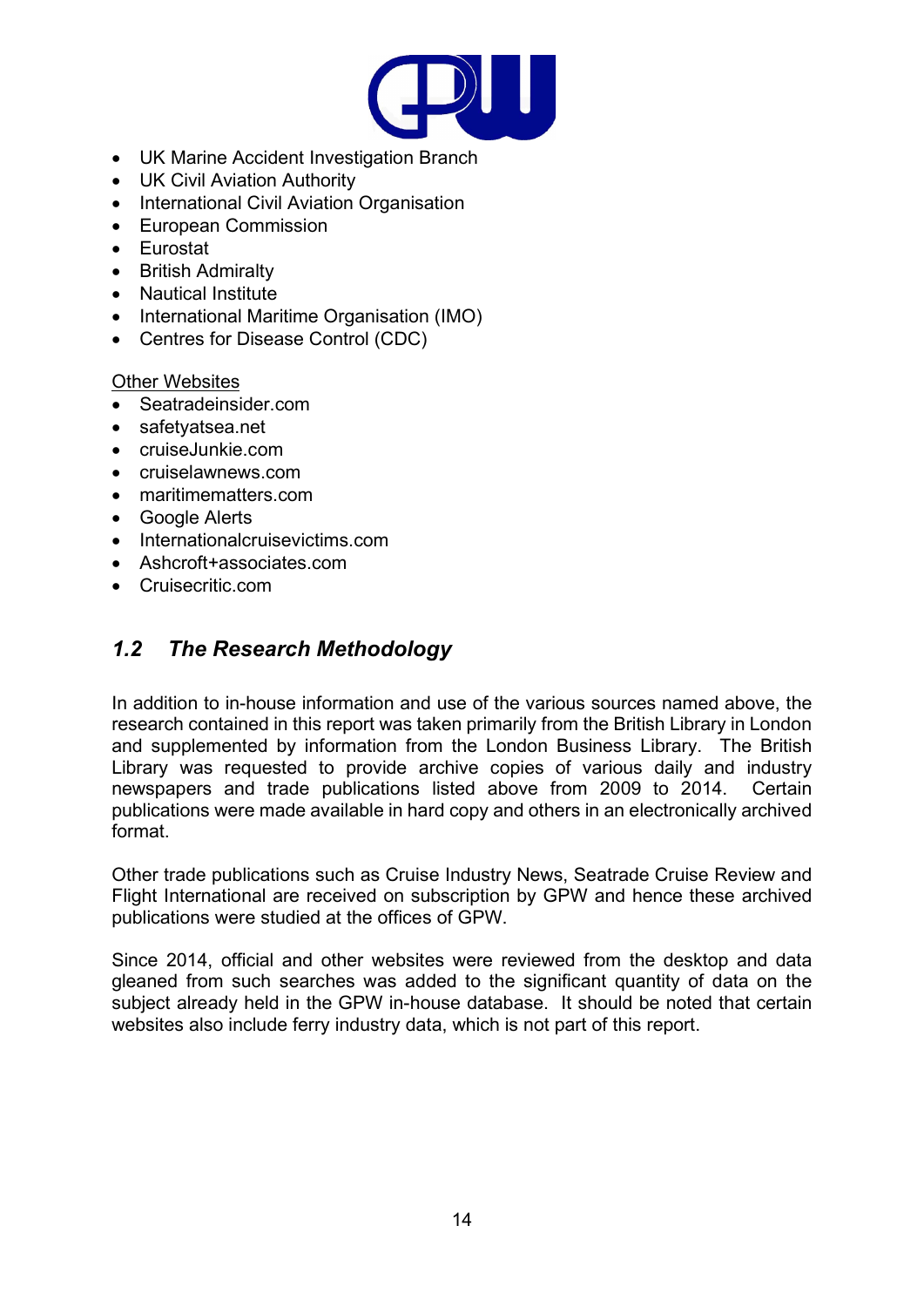

## <span id="page-14-1"></span><span id="page-14-0"></span>*2.1 Definition of Operational Incidents*

The following forms of operational incident will be analyzed in this report.

- o Fire;
- o Technical breakdown such as engine failure;
- o Stranding or grounding;
- o Passenger missing overboard and not recovered;
- o Storm or wave damage;
- o Collision/ allision; and
- o Sinking.

Under the terms of the International Maritime Organization's ISM Code (International Safety Management Code), operational incidents are referred to by the terms "nonconformities" and "major non-conformities." These are defined as follows:

- o A "non-conformity" means an observed situation where the objective evidence indicates the non-fulfilment of the ISM Code.
- o A "major non-conformity" means an identifiable deviation, which poses a serious threat to the safety of personnel or the ship or a serious risk to the environment that requires immediate corrective action.

Further study of the Code indicates that these official definitions may not be entirely suited to the circumstances of the cruise industry and the objectives of this report. An operational incident in the cruise industry may inconvenience passengers while not necessarily falling under the strict terms of the ISM Code.

For the purposes of this report, the authors have adopted the following definitions when researching operational incidents.

A "significant operational incident" (OI) is defined as one in which:

- $\circ$  The ship suffers more than 24-hours delay to the published itinerary;
- o Fatalities occur to either passengers or crew; or
- o A serious injury occurs to either passengers or crew.

A "minor operational incident" is defined as one in which

- o The ship is delayed for 24 hours or less against the published itinerary; or
- o Minor injuries are suffered by either passengers or crew.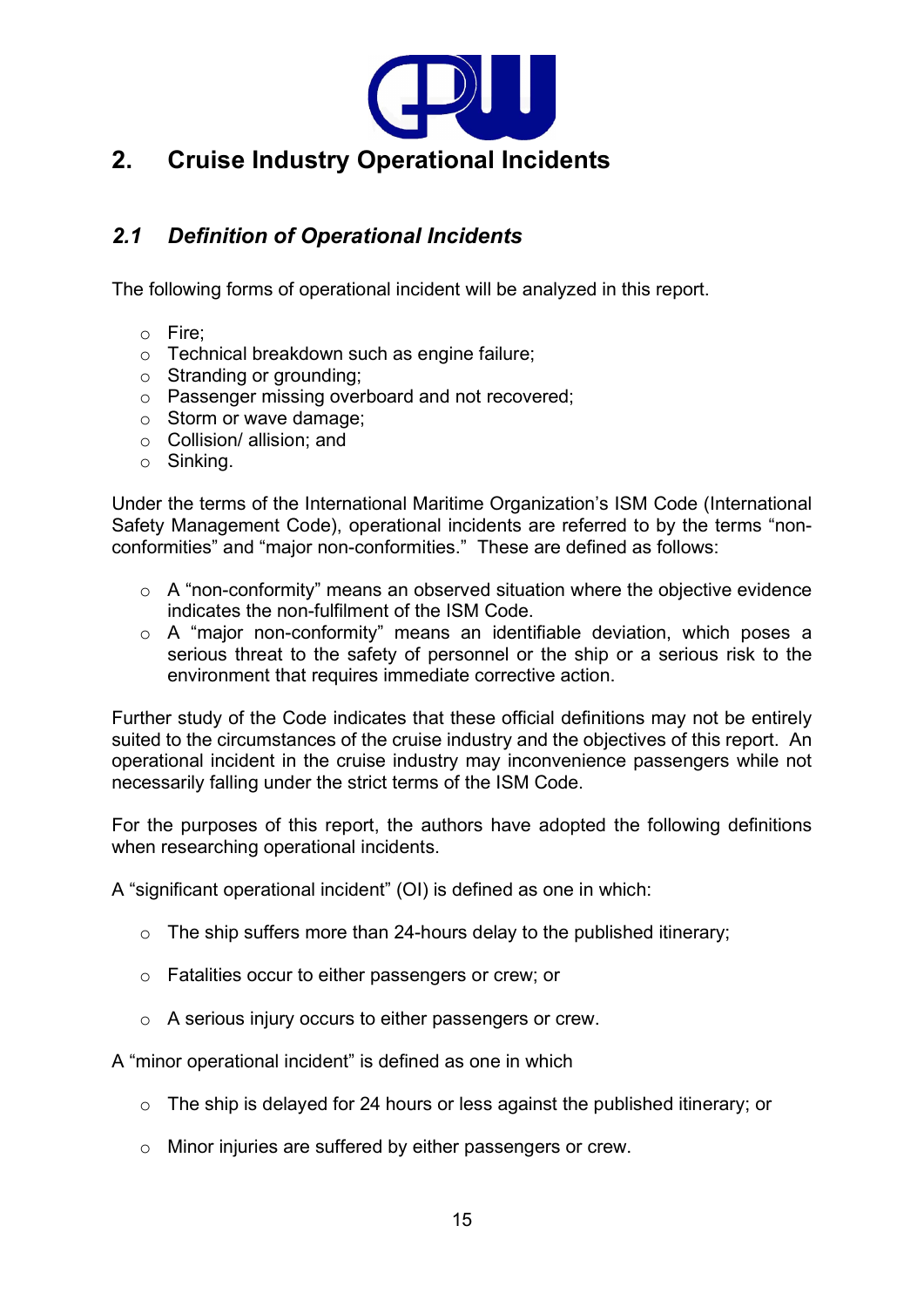

### <span id="page-15-0"></span>*2.2 Significant Operational Incidents*

The research defined above has established that the following significant operational incidents or major non-conformities occurred worldwide in the oceangoing cruise industry from 2009 to 2019.

| Item                                          | Ol's   | Fatalities    |          |                | Injuries[1] |
|-----------------------------------------------|--------|---------------|----------|----------------|-------------|
|                                               |        | Pax           | Crew     | Total          |             |
| Total 11 years                                | 195    | 34            | 31       | 65             | 292         |
|                                               |        |               |          |                |             |
| Yearly average                                | 17.7   | 3.1           | 2.8      | 5.9            | 26.5        |
|                                               |        |               |          |                |             |
| 2009                                          | 21     | $\mathbf 0$   | 0        | $\mathbf 0$    | 3           |
| 2010                                          | 27     | 3             | 3        | 6              | 31          |
| 2011                                          | 15     |               | 3        | 4              | 11          |
| 2012                                          | 18     | 27            | 5        | 32             | 164         |
| 2013                                          | 21     | $\mathbf 0$   | 8        | 8              | 8           |
| 2014                                          | 16     |               | 6        | 7              | 12          |
| 2015                                          | 21     |               | 1        | $\overline{2}$ | 25          |
| 2016                                          | 16     | 0             | 3        | 3              | 7           |
| 2017                                          | 13     | 0             | 1        | 1              | $\mathbf 0$ |
| 2018                                          | 14     | 1             | 1        | $\overline{2}$ | 2           |
| 2019                                          | 13     | 0             | $\Omega$ | 0              | 29          |
|                                               |        |               |          |                |             |
|                                               | Totals | Av. per year□ |          |                |             |
| <b>Total fires</b>                            | 27     | 2.5           |          |                |             |
| <b>Total technical</b>                        | 83     | 7.5           |          |                |             |
| Total stranding or grounding                  | 27     | 2.5           |          |                |             |
| Total storm or rogue wave                     | 13     | 1.2           |          |                |             |
| Total collision or allision                   | 16     | 1.5           |          |                |             |
| Total other incidents                         | 29     | 2.6           |          |                |             |
| Grand total/average                           | 195    | 17.7          |          |                |             |
| Note: Totals may be different due to rounding |        |               |          |                |             |

<span id="page-15-1"></span>

| Table 2. 1: Summary of Significant Operational Incidents 2009 to 2019 |  |  |
|-----------------------------------------------------------------------|--|--|
|-----------------------------------------------------------------------|--|--|

 $be$  different due to rounding

Eleven years' data.

Source: G. P. Wild (International) Limited

Evidently, during the period examined by this report, as illustrated in Figure 2.1, there was a downward underlying trend in significant operational incidents experienced by the cruise industry, although, as would be expected, the number of incidents fluctuated each year. The range between 16 and 21 was apparently becoming established as the norm, but 2017 was a particularly positive year with only 13 major incidents reported. This figure has been repeated in 2019. Given the rapid expansion of the worldwide fleet in recent years, as demonstrated in Figure 2.2, this downward trend is particularly noteworthy.

There were no fatalities of either passengers or crew in 2019.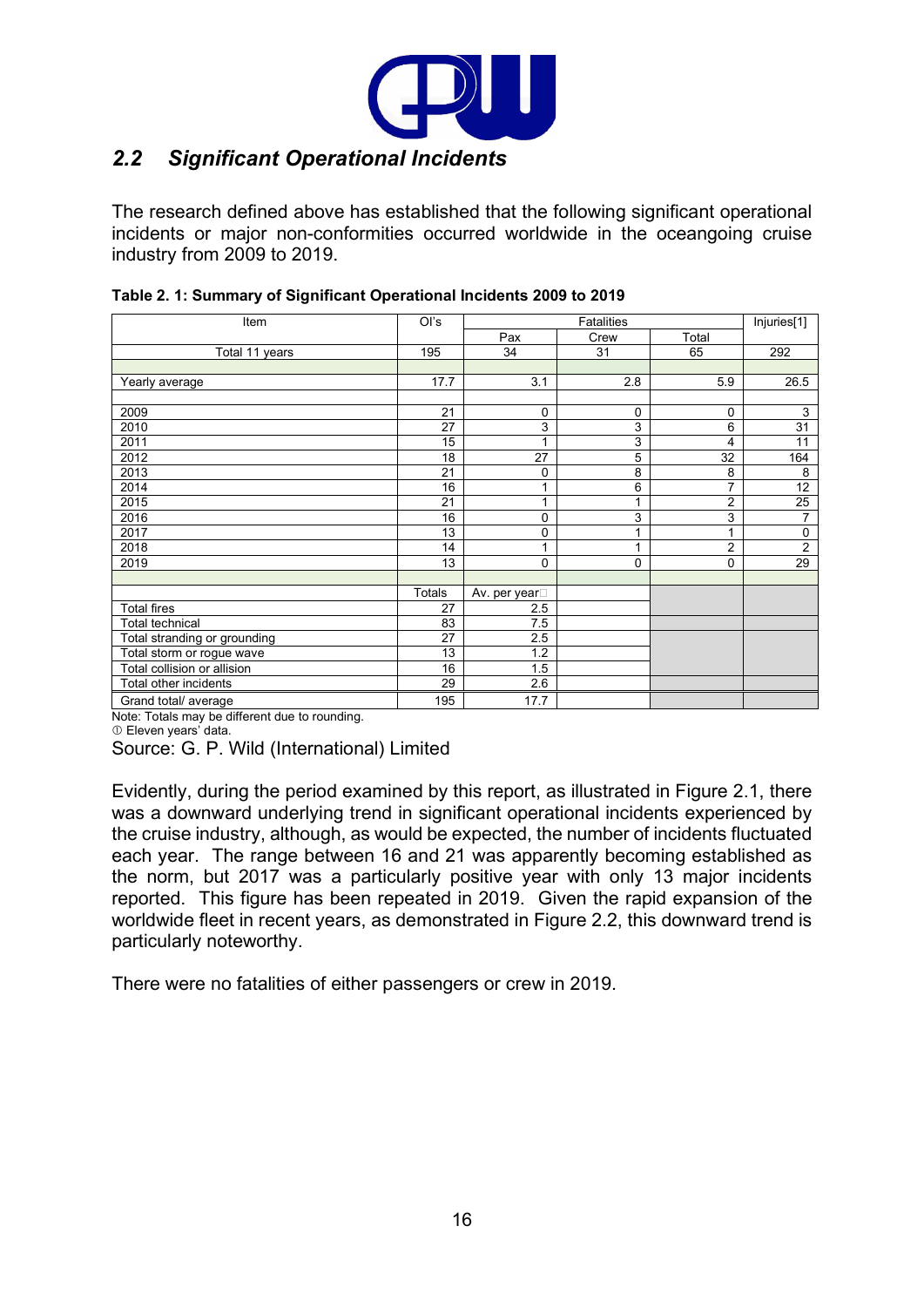

**Figure 1: Underlying trend in Significant OI's 2009 to 2019**

<span id="page-16-0"></span>

Source: G. P. Wild (International) Limited

As shown in Figure 2.2, during the same period the capacity of the active fleet was growing from 349,900 to 588,381 lower berths, which represents an increase of 68.1 per cent.



<span id="page-16-1"></span>**Figure 2: Growth in Capacity of the Active Cruise Fleet 2009-2019 (LBs)**

Source: G. P. Wild (International) Limited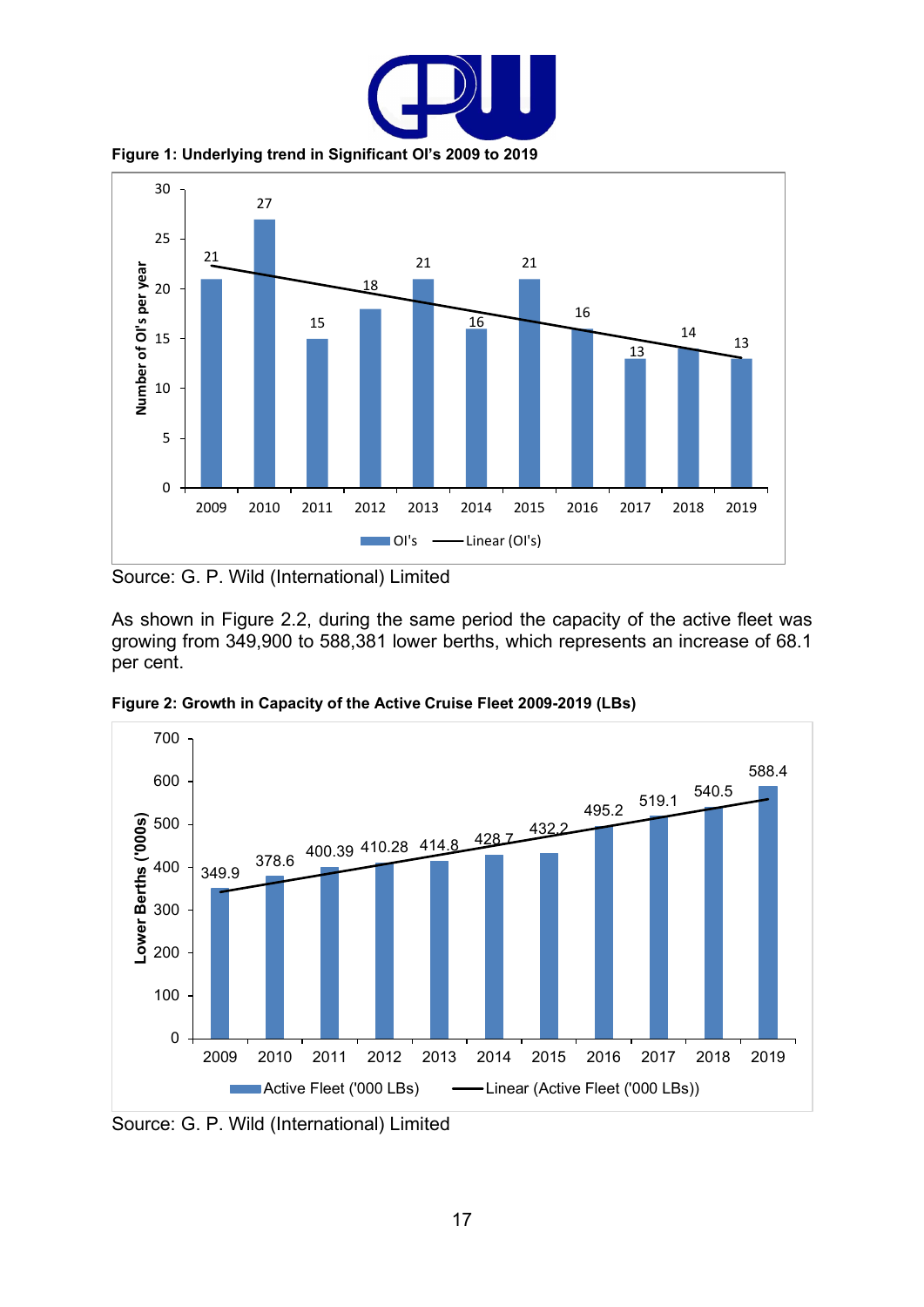

More comprehensive details of individual significant operational incidents, by category, are presented in Appendix 1.

## <span id="page-17-0"></span>*2.3 Minor Operational Incidents*

The research defined above has established, as shown in Table 2.2, that the following minor operational incidents or non-conformities occurred worldwide in the oceangoing cruise industry during the years 2009 to 2019 inclusive.

| Item                         | $O'$ s        | Injuries         |
|------------------------------|---------------|------------------|
| Total 11 years               | 214           | 126              |
| Yearly average               | 19.5          | 11.5             |
|                              |               |                  |
| 2009                         | 25            | $\mathbf 0$      |
| 2010                         | 19            | 70               |
| 2011                         | 18            | 12               |
| 2012                         | 20            | 3                |
| 2013                         | 19            | $\mathbf 0$      |
| 2014                         | 23            | $\mathbf 0$      |
| 2015                         | 24            | 24               |
| 2016                         | 21            | $\mathbf 0$      |
| 2017                         | 16            | $6\phantom{1}$   |
| 2018                         | 15            | 1                |
| 2019                         | 14            | 10               |
|                              |               |                  |
|                              | <b>Totals</b> | Average per year |
| <b>Total fires</b>           | 23            | 2.1              |
| <b>Total technical</b>       | 116           | 10.5             |
| Total stranding or grounding | 13            | 1.2              |
| Total storm or rogue wave    | 21            | 1.9              |
| Total collision or allision  | 25            | 2.3              |
| Total other incidents        | 16            | 1.5              |
| Grand total/average          | 214           | 19.5             |

<span id="page-17-1"></span>**Table 2. 2: Summary of Non-Conformities 2009 to 2019**

Source: G. P. Wild (International) Limited

While the number of minor incidents has fluctuated from year to year, in 2018 they fell to 15, below the previous range of 18 to 25 per year. In 2019 the number was still less at 14 incidents. This is shown in Table 2.2 and as illustrated in Figure 2.3. The number of minor operational incidents, which involved injury to passengers or crew had declined significantly over the reporting years but in 2019 a single rogue wave incident resulted in ten injuries, five to passengers and five to crew.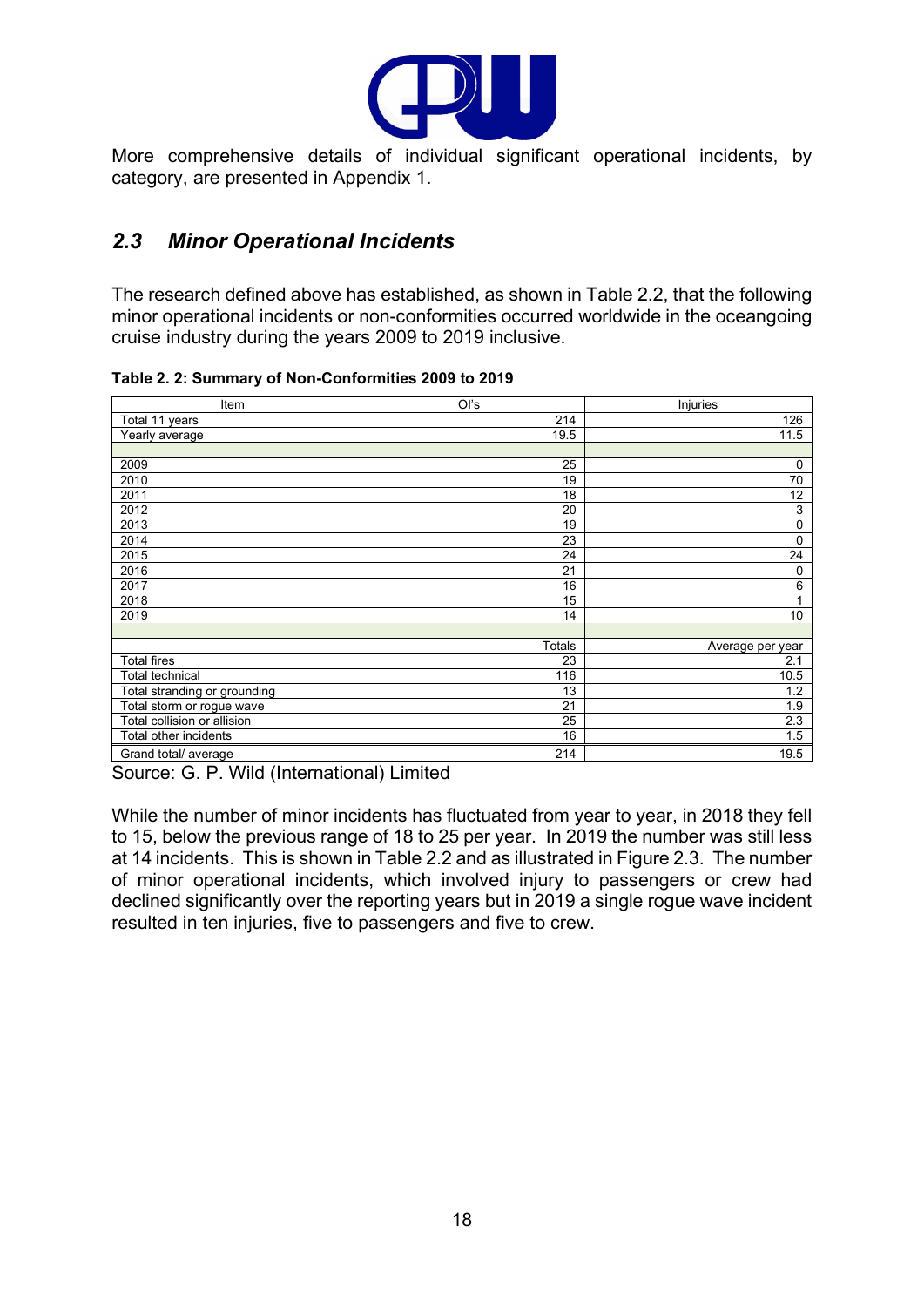

**Figure 3: Underlying trend in Minor Operational Incidents 2009 to 2019**

<span id="page-18-0"></span>

Source: G. P. Wild (International) Limited

Details are minor operational incidents are provided in Appendix 2.



<span id="page-18-1"></span>**Figure 4: Comparative development of Active Lower Berths (LBs) and OI's per Active LB**

Source: G. P. Wild (International) Limited

As was shown in Figure 2.2, from 2009 to 2019, the active lower berth capacity of the cruise fleet worldwide grew by 68.1 per cent. Thus, it is useful to examine the trends in incidents per lower berth deployed and compare them with the growth in active lower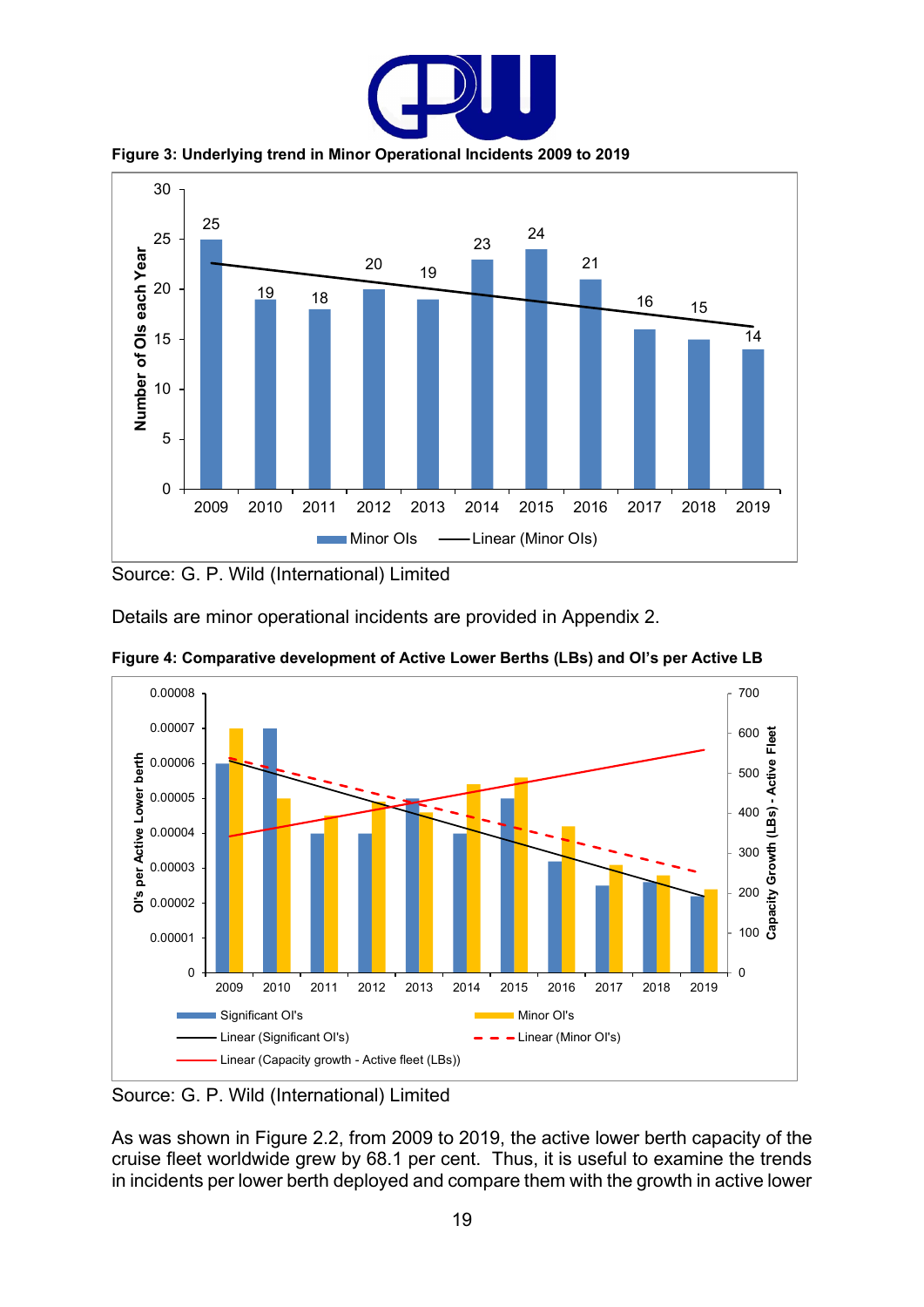

berth capacity between 2009 and 2019. The results of this examination are depicted in Figure 2.4.

As shown in Figure 2.4, when the expansion of the capacity of the cruise ship fleet is considered, it is worth noting that the underlying trend in the occurrence of minor OI's is now mirroring the fall in major OI's.

### <span id="page-19-0"></span>*2.4 Man Overboard Incidents*

The research conducted under the above methodology and from the various sources defined has resulted in the following analysis of man overboard (MOB) incidents involving both passengers and crew. In discussions with cruise line representatives, they indicated that in every case where the cause of the MOB was established following a careful investigation it was found to be the result of an intentional or reckless act. There were some incidents; however, which were impossible to determine a motive. The results of this research are summarized in Table 2.3.

| Year          | <b>Active Lower</b> | Total     | Overboard Incidents per Active LB |      | <b>Fatalities</b> |       | Rescued |
|---------------|---------------------|-----------|-----------------------------------|------|-------------------|-------|---------|
|               | <b>Berths</b>       | Overboard |                                   | Pax  | Crew              | Total |         |
|               | (000s)              | Incidents |                                   |      |                   |       |         |
| 2009          | 349.900             | 23        | 0.0000657                         | 15   | 4                 | 19    | 6       |
| 2010          | 378,600             | 22        | 0.0000581                         | 10   | 6                 | 16    | 6       |
| 2011          | 400.400             | 22        | 0.0000549                         | 11   | 8                 | 19    | 3       |
| 2012          | 410.300             | 17        | 0.0000414                         | 7    | 6                 | 13    | 5       |
| 2013          | 414.800             | 12        | 0.0000289                         | 11   | 2                 | 13    | 0       |
| 2014          | 428.700             | 18        | 0.000042                          | 9    | 6                 | 15    | 3       |
| 2015          | 432.194             | 24        | 0.0000555                         | 14   | 3                 | 17    | ⇁       |
| 2016          | 495.181             | 12        | 0.0000242                         | 8    | 3                 | 11    |         |
| 2017          | 519.094             | 14        | 0.000027                          | 6    | 5                 | 11    | 3       |
| 2018          | 540.479             | 23        | 0.0000425                         | 13   | 6                 | 19    | 5       |
| 2019          | 588.381             | 25        | 0.0000424                         | 13   | 4                 | 17    | 9       |
| <b>Totals</b> | 4,958,029           | 212       | 0.0003979                         | 117  | 53                | 170   | 48      |
| 11-year av.   | 450.730             | 19        | 0.0000361                         | 10.6 | 4.8               | 15.5  | 4.4     |
| % of rescues  |                     |           |                                   |      |                   |       | 28.2    |

<span id="page-19-1"></span>**Table 2. 3: Summary of man overboard incidents 2009 to 2019**

Note: Not all columns cross check due to more than one person being involved in some incidents. Source: G. P. Wild (International) Limited

Based on Figure 2.5 the results of the search show that after a significant decline in both the number of incidents and the number of fatalities over the years from 2009 to 2017, the year 2018 saw a rise in the number of incidents. In 2019 the number of incidents has again risen though the numbers rescued are now at an all-time high, with 36% of jumpers rescued in 2019.

Crew fatalities remain around the average of 4.5 per year period, around one in every 55,000 crew serving in the fleet at any one time in 2019. One third of all the man overboard incidents in the ten-year period have involved crew rather than passengers. On the largest ships there can be more than 2,000 crew serving at any one time.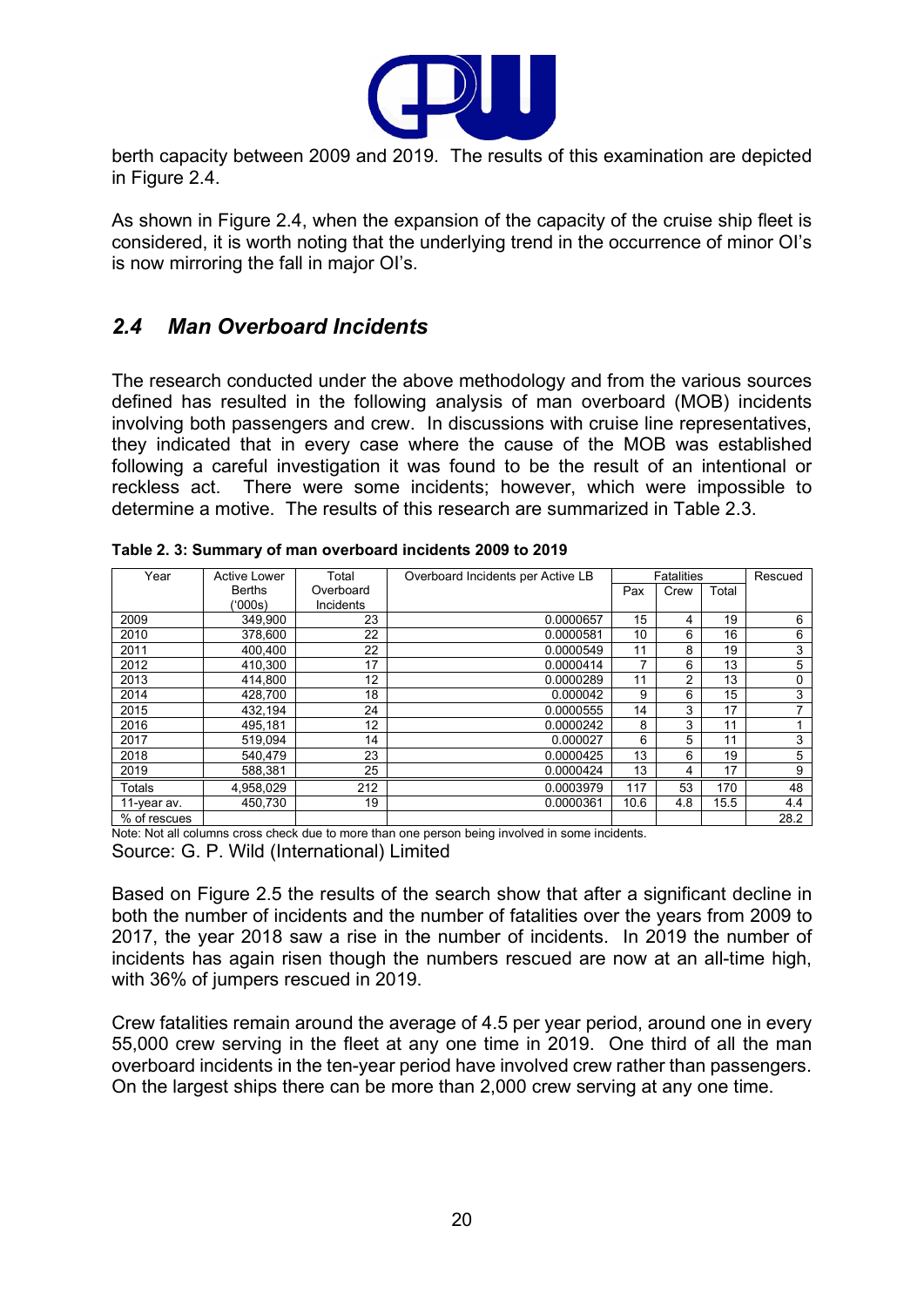

**Figure 5: Trend in Overboard Incidents on Cruise Ships 2009 to 2019**

<span id="page-20-0"></span>

Source: G. P. Wild (International) Limited



<span id="page-20-1"></span>**Figure 6: Trends in Overboard Incidents per Active Lower Berth 2009-19**

Source: G. P. Wild (International) Limited

Clearly during this period, the size of the cruise fleet continued to expand as the demand for cruises grew, as noted at the beginning of this section, and the implications of this changing fleet structure in terms of overboard incidents is examined in Figure 2.6. This shows that after a low of 12 incidents in 2013 overboard incidents increased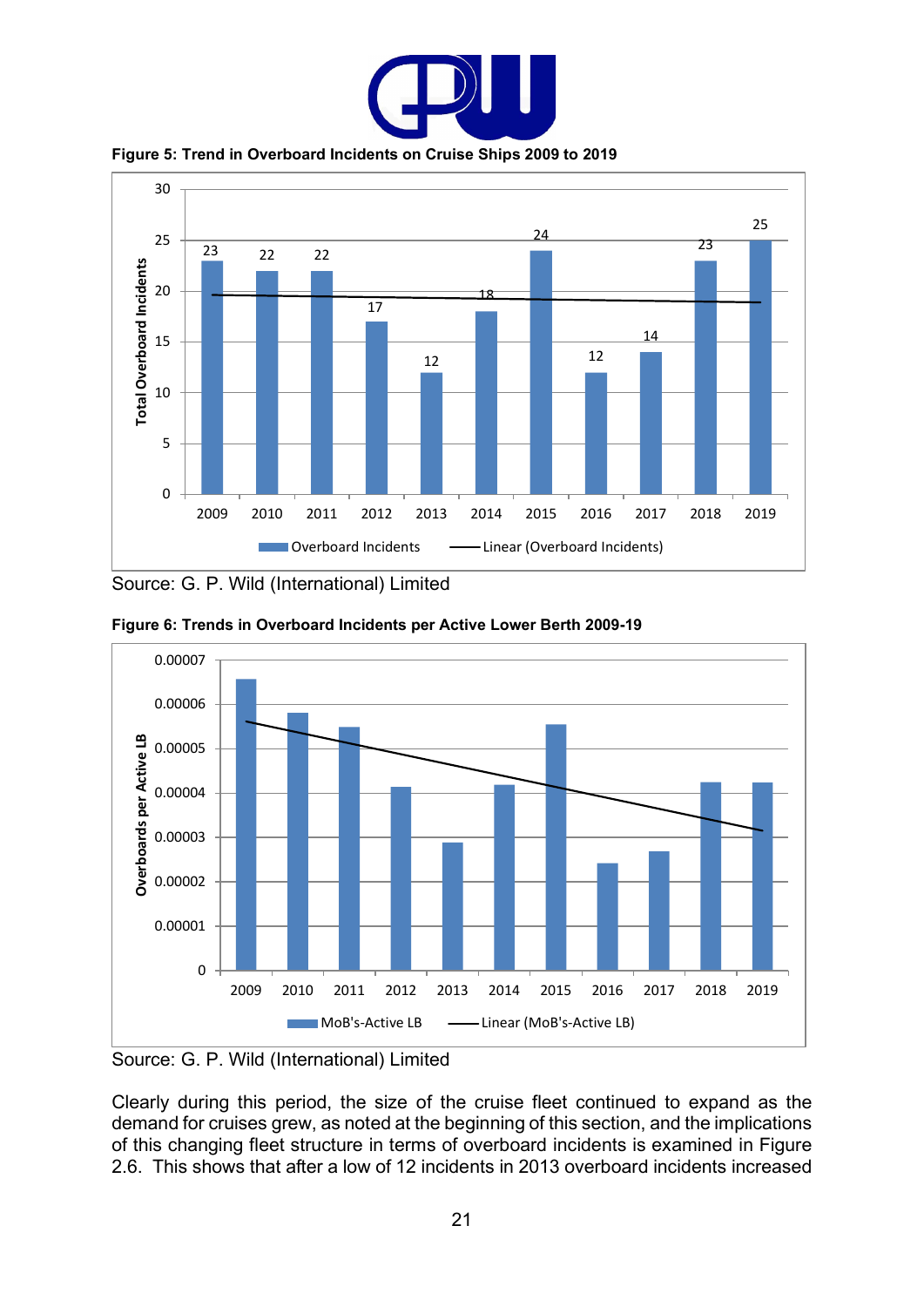

over the subsequent two years to reach 24 in 2015. In 2017, it has returned close to a historically low level but this was not maintained in 2018 and 2019 when incidents increased to 23 and 25 respectively. Nonetheless the underlying trend remains downward between 2009 and 2019.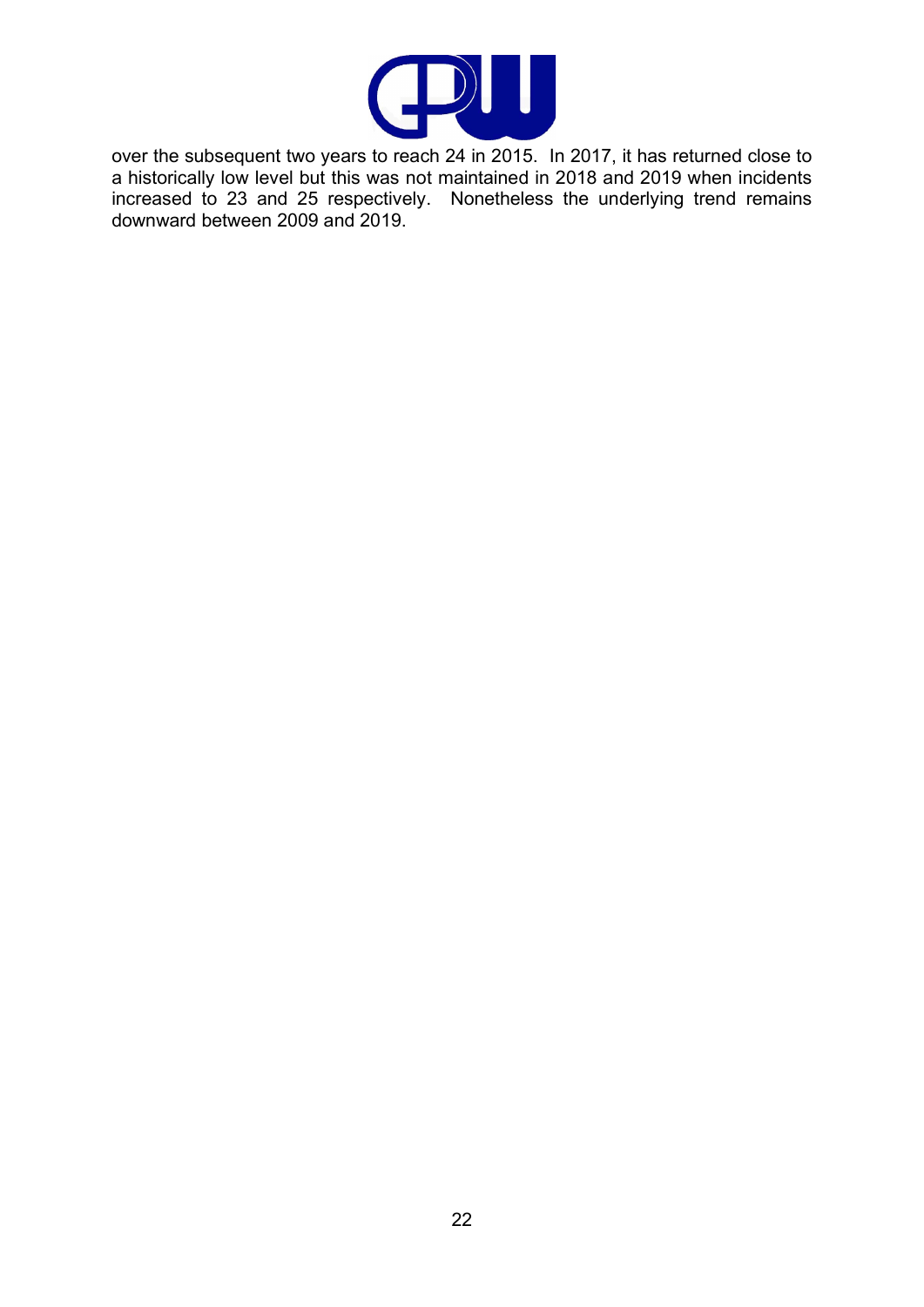

# <span id="page-22-0"></span>**Appendix 1: Significant Operational Incidents 2009 to 2019[1](#page-22-1)**

| Date                                           | Occurrence                                                                                                                          | Q                            |                  | <b>Fatalities</b> |                            | Injuries         |
|------------------------------------------------|-------------------------------------------------------------------------------------------------------------------------------------|------------------------------|------------------|-------------------|----------------------------|------------------|
|                                                |                                                                                                                                     |                              | Pax              | Crew              | Total                      |                  |
| 2009                                           |                                                                                                                                     |                              |                  |                   |                            |                  |
| <b>Fires</b>                                   | Loss of electrical power following fire in generator room; next cruise cancelled                                                    | 1                            | 0                | 0                 | $\mathbf 0$                | 0                |
| 4.2009                                         | Engine room fire off Gibraltar                                                                                                      | 1                            | 0                | 0                 | 0                          | 0                |
| 6.2009                                         | Engine room fire during East Med cruise; next cruise cancelled                                                                      | $\mathbf{1}$                 | 0                | 0                 | 0                          | 0                |
| 8.2009                                         | Fire in port in Stockholm caused by crew welding; ship evacuated; smoke<br>inhalation by 2 crew                                     | $\mathbf{1}$                 | $\Omega$         | $\Omega$          | $\mathbf 0$                | $\overline{2}$   |
| <b>Total Fires</b>                             |                                                                                                                                     | $\overline{4}$               | 0                | 0                 | $\mathbf 0$                | $\overline{2}$   |
| <b>Technical</b>                               |                                                                                                                                     |                              |                  |                   |                            |                  |
| 3.2009<br>3.2009                               | Mechanical in Indian Ocean<br>14-day Cruise cancelled due need to dry dock for propeller shaft bearing<br>problem                   | 1<br>$\mathbf{1}$            | 0<br>$\Omega$    | 0<br>$\Omega$     | 0<br>$\Omega$              | 0<br>0           |
| 3.2009                                         | Mechanical round world voyage                                                                                                       | 1                            | 0                | 0                 | $\mathbf 0$                | 0                |
| 4.2009                                         | Damage to azipod from fishing nets                                                                                                  | $\mathbf{1}$                 | 0                | 0                 | $\mathbf 0$                | 0                |
| 11.2009                                        | One-week cruise cancelled due late dry docking; ned to fabricate engine part                                                        | 1                            | 0                | 0                 | $\mathbf 0$                | 0                |
| 11.2009<br>12.2009                             | Mechanical/power problems in Caribbean                                                                                              | $\mathbf{1}$<br>$\mathbf{1}$ | 0<br>0           | 0<br>0            | $\mathbf 0$<br>$\mathbf 0$ | $\mathbf 0$<br>0 |
|                                                | Three-days delay to subsequent cruise due to dry docking running late                                                               | $\overline{7}$               |                  |                   |                            |                  |
| <b>Total Technical</b>                         |                                                                                                                                     |                              | 0                | 0                 | $\mathbf 0$                | $\mathbf{0}$     |
| <b>Stranding or Grounding</b>                  |                                                                                                                                     |                              |                  |                   |                            |                  |
| 1.2009<br>1.2009                               | Propeller damage following collision with unknown object; some ports omitted                                                        | $\mathbf{1}$<br>$\mathbf{1}$ | 0<br>0           | 0<br>0            | $\mathbf 0$<br>$\mathbf 0$ | 0<br>$\mathbf 0$ |
| 2.2009                                         | Grounded off Trondheim; propeller damage<br><b>Stranding in Antarctic</b>                                                           | $\mathbf{1}$                 | 0                | 0                 | $\mathbf 0$                | 0                |
| 11.2009                                        | Stranding in ice in Antarctic                                                                                                       | $\mathbf{1}$                 | 0                | 0                 | 0                          | 0                |
| 12.2009                                        | Grounding during Fiji cruise in strong winds                                                                                        | $\mathbf{1}$                 | 0                | 0                 | $\mathbf 0$                | $\mathsf{O}$     |
| <b>Total stranding or</b>                      |                                                                                                                                     | 5                            | 0                | 0                 | $\mathbf 0$                | $\mathbf 0$      |
| grounding                                      |                                                                                                                                     |                              |                  |                   |                            |                  |
| Storm or rogue wave                            |                                                                                                                                     |                              |                  |                   |                            |                  |
| damage<br>10.2009                              | Storm damage off Spanish Med coast                                                                                                  | 1                            | 0                | 0                 | 0                          | 0                |
| 10.2009                                        | Severe listing in storm off US east coast; internal damage                                                                          | $\mathbf{1}$                 | 0                | 0                 | $\mathbf 0$                | $\mathbf{1}$     |
| <b>Total stranding or rogue</b><br>wave damage |                                                                                                                                     | $\overline{2}$               | $\Omega$         | 0                 | $\Omega$                   | $\mathbf{1}$     |
| <b>Collision or allision</b>                   |                                                                                                                                     |                              |                  |                   |                            |                  |
| 12.2009                                        | Collision with pier Porta Vallarta; cruise delayed                                                                                  | $\mathbf{1}$                 | 0                | 0                 | 0                          | 0                |
| <b>Total collision or allision</b>             |                                                                                                                                     | $\mathbf{1}$                 | 0                | 0                 | $\mathbf 0$                | 0                |
| Other incidents                                |                                                                                                                                     |                              |                  |                   |                            |                  |
| 3.2009                                         | Gangway collapsed at Palma injuring one pax who fell into dock                                                                      | 1                            | 0                | 0                 | 0                          | 0                |
| 10.2009                                        | Severe listing approaching La Coruna; ship on wrong course entering channel;<br>internal damage                                     | $\mathbf{1}$                 | $\Omega$         | $\Omega$          | $\Omega$                   | 0                |
| <b>Total other incidents</b>                   |                                                                                                                                     | $\overline{2}$               | 0                | 0                 | 0                          | 0                |
| Totals 2009                                    |                                                                                                                                     | 21                           | $\mathbf{0}$     | 0                 | $\mathbf{0}$               | $3\phantom{.0}$  |
|                                                |                                                                                                                                     |                              |                  |                   |                            |                  |
| 2010<br><b>Fires</b>                           |                                                                                                                                     |                              |                  |                   |                            |                  |
| 5.201                                          | Fire in port in Norway                                                                                                              | 1                            | 0                | 0                 | 0                          | 0                |
| 11.201                                         | Engine room fire, ship without power. Co2 fire-fighting system malfunctioned                                                        | $\mathbf{1}$                 | 0                | 0                 | $\pmb{0}$                  | 0                |
| 12.201                                         | Fire disabled air conditioning and domestic services in Rio; cruise cancelled                                                       | $\mathbf{1}$                 | 0                | 0                 | 0                          | $\mathbf 0$      |
| <b>Total fires</b>                             |                                                                                                                                     | 3                            | 0                | $\mathbf 0$       | $\mathbf 0$                | $\mathbf 0$      |
| <b>Technical</b>                               |                                                                                                                                     |                              |                  |                   |                            |                  |
| 2.201                                          | Two cruises cancelled due need to dry dock for propulsion repairs                                                                   | $\mathbf{1}$                 | 0                | 0                 | 0                          | 0                |
| 3.201                                          | Crewmen burned by steam due boiler problem                                                                                          | $\mathbf{1}$                 | 0                | 0                 | 0                          | 3                |
| 4.201                                          | World cruise significantly curtailed by engine failure                                                                              | $\mathbf{1}$                 | 0                | 0                 | 0                          | 0                |
| 4.201<br>4.201                                 | Power failure during Med cruise; ship dry docked<br>Engine problems; cancellation of cruise                                         | $\mathbf{1}$<br>1            | 0<br>0           | 0<br>0            | 0<br>0                     | 0<br>0           |
| 8.201                                          | Power problems; 2 ports dropped; itinerary changes                                                                                  | 1                            | 0                | 0                 | 0                          | 0                |
| 8.201                                          | Engine trouble during Atlantic Isles cruise; replaced by sister ship                                                                | $\mathbf{1}$                 | 0                | 0                 | 0                          | 0                |
| 9.201                                          | Power failure disrupts pax services; cruise aborted                                                                                 | $\mathbf{1}$                 | 0                | 0                 | $\mathbf 0$                | $\mathsf{O}$     |
| 10.201                                         | Two cruises cancelled due propulsion pod malfunction; ship dry docked Genoa                                                         | 1                            | 0                | 0                 | 0                          | 0                |
| 10.201<br>10.201                               | Rudder problems; cruise cancelled; ship to be dry docked in Mediterranean<br>Propulsion motor problems cause cancellation of cruise | 1<br>$\mathbf{1}$            | 0<br>$\mathbf 0$ | 0<br>0            | 0<br>$\mathbf 0$           | 0<br>$\mathbf 0$ |
| <b>Total Technical</b>                         |                                                                                                                                     | 11                           | 0                | 0                 | 0                          | 3                |
|                                                |                                                                                                                                     |                              |                  |                   |                            |                  |
| <b>Stranding or Grounding</b><br>8.201         | Ran aground on uncharted rock in Arctic; cruise cancelled                                                                           | 1                            | 0                | 0                 | $\mathbf 0$                | $\mathbf 0$      |
|                                                |                                                                                                                                     |                              |                  |                   |                            |                  |

<span id="page-22-1"></span> $1$  Defined as more than 24-hour delay or with injuries or fatalities.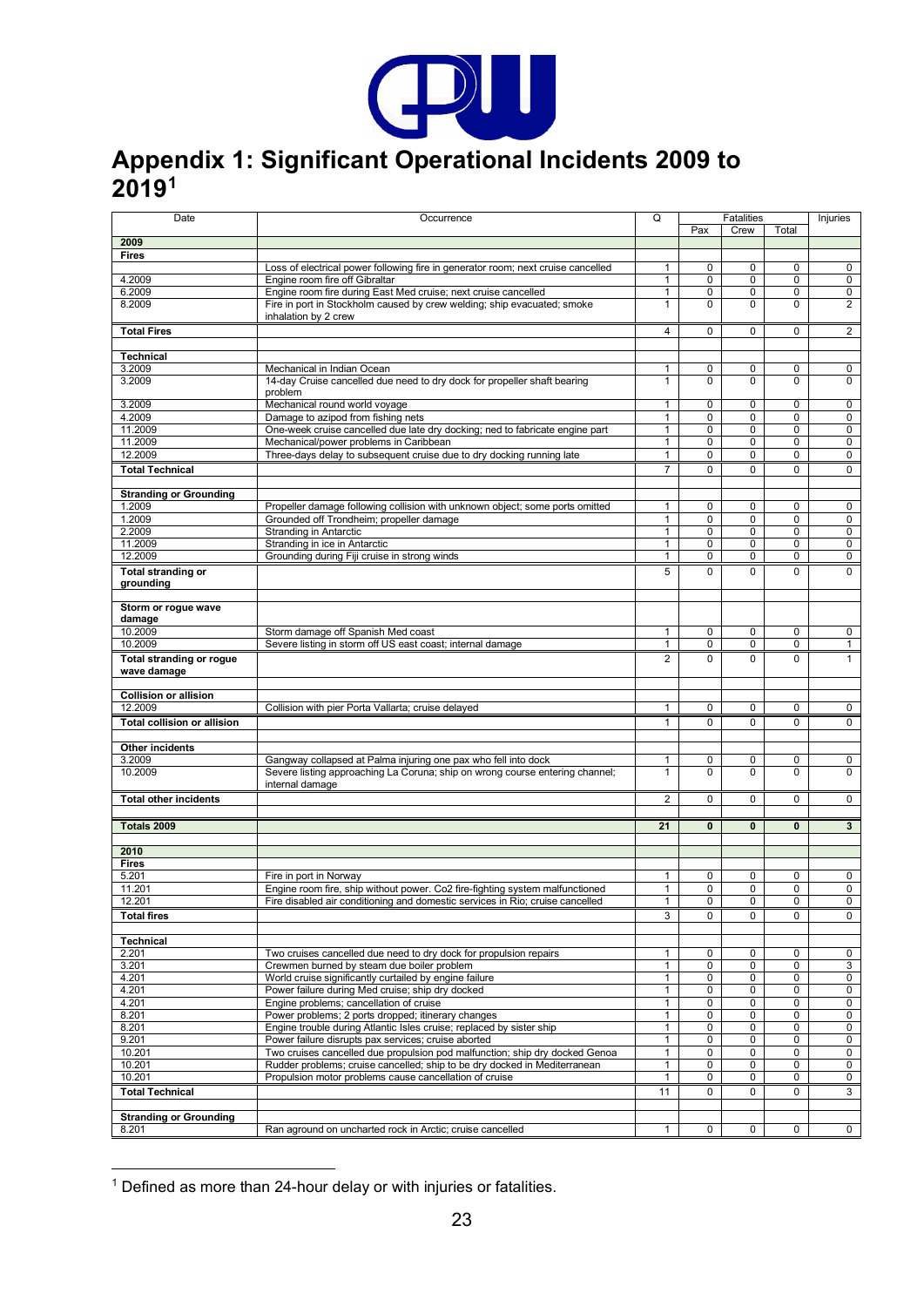

| Date                                          | Occurrence                                                                                                                                            | Q                              |                   | <b>Fatalities</b> |                  | Injuries            |
|-----------------------------------------------|-------------------------------------------------------------------------------------------------------------------------------------------------------|--------------------------------|-------------------|-------------------|------------------|---------------------|
|                                               |                                                                                                                                                       |                                | Pax               | Crew              | Total            |                     |
| <b>Total stranding or</b><br>grounding        |                                                                                                                                                       | $\mathbf{1}$                   | $\mathbf 0$       | 0                 | $\mathbf 0$      | $\mathbf 0$         |
|                                               |                                                                                                                                                       |                                |                   |                   |                  |                     |
| Storm or rogue wave                           |                                                                                                                                                       |                                |                   |                   |                  |                     |
| damage<br>3.201                               | Heavy weather in Med smashed forward lounge windows                                                                                                   | 1                              | 2                 | 0                 | $\overline{2}$   | 14                  |
| 9.201                                         | Storm damage off Scotland                                                                                                                             | $\mathbf{1}$                   | 0                 | 0                 | $\mathbf 0$      | 0                   |
| 12.201                                        | Extreme weather during Antarctic cruise; returned to port                                                                                             | 1                              | 0                 | 0                 | 0                | 0                   |
| 12.201                                        | Heavy weather in Med                                                                                                                                  | $\mathbf{1}$                   | 0                 | 0                 | 0                | 2                   |
| Total storm or rogue wave                     |                                                                                                                                                       | 4                              | $\overline{2}$    | 0                 | $\overline{2}$   | 16                  |
| damage                                        |                                                                                                                                                       |                                |                   |                   |                  |                     |
| <b>Collision or Allision</b>                  |                                                                                                                                                       |                                |                   |                   |                  |                     |
| 2.201                                         | Collision with dock in Red Sea flooded crew cabin                                                                                                     | $\mathbf{1}$                   | 0                 | 3                 | 3                | 4                   |
| 3.201<br>10.201                               | Collision with cargo ship in Philippines; some damage to fore part                                                                                    | 1                              | 0                 | 0<br>0            | 0<br>$\mathbf 0$ | 0                   |
| undated                                       | Collision on-route Japan to China; 20m gash in hull, 3 injured<br>Collided with cargo ship in Yangtze River                                           | $\mathbf{1}$<br>$\mathbf{1}$   | 0<br>0            | 0                 | 0                | 3<br>3              |
| <b>Total collision or allision</b>            |                                                                                                                                                       | 4                              | 0                 | 3                 | 3                | 10                  |
|                                               |                                                                                                                                                       |                                |                   |                   |                  |                     |
| Other incidents                               |                                                                                                                                                       |                                |                   |                   |                  |                     |
| 5.201<br>6.201                                | Ship detained by MCA in Belfast for multiple defects; pax left ship<br>Detained by MCA in Portsmouth for various defects including submersion of load | 1<br>$\mathbf{1}$              | 0<br>0            | 0<br>0            | 0<br>$\mathbf 0$ | 0<br>$\mathbf 0$    |
|                                               | line                                                                                                                                                  |                                |                   |                   |                  |                     |
| 7.201                                         | Crewman trapped by fire door during drill; serious injuries, cruise delayed                                                                           | $\mathbf{1}$                   | 0                 | 0                 | $\mathbf 0$      | $\mathbf{1}$        |
| 7.201                                         | Shore gangway (Genoa Port Authority) collapsed during embarkation; 1 fatality,                                                                        | 1                              | $\mathbf{1}$      | 0                 | $\mathbf{1}$     | 1                   |
| <b>Total other incidents</b>                  | 1 injury                                                                                                                                              | 4                              | 1                 | $\mathbf 0$       | $\mathbf{1}$     | 2                   |
|                                               |                                                                                                                                                       |                                |                   |                   |                  |                     |
| <b>Total 2010</b>                             |                                                                                                                                                       | 27                             | 3                 | 3                 | 6                | 31                  |
|                                               |                                                                                                                                                       |                                |                   |                   |                  |                     |
| 2011                                          |                                                                                                                                                       |                                |                   |                   |                  |                     |
| <b>Fires</b><br>4.2011                        | Generator fire, loss of power, pax evacuated from ship                                                                                                | $\mathbf{1}$                   | 0                 | 0                 | 0                | 0                   |
| 12.2011                                       | Generator room fire                                                                                                                                   | $\mathbf{1}$                   | 0                 | 0                 | 0                | $\mathbf 0$         |
| <b>Total fires</b>                            |                                                                                                                                                       | 2                              | 0                 | 0                 | 0                | $\mathbf 0$         |
|                                               |                                                                                                                                                       |                                |                   |                   |                  |                     |
| Technical                                     |                                                                                                                                                       |                                |                   |                   |                  |                     |
| 5.2011<br>7.2011                              | Mechanical/switchboard problem in Baltic; ship adrift; cruise cancelled<br>Propeller problems in Seattle; on day delay                                | 1<br>1                         | 0<br>0            | 0<br>0            | 0<br>0           | 0<br>0              |
| 9.2011                                        | Mechanical/engine explosion in Antarctic                                                                                                              | $\mathbf{1}$                   | 0                 | 2                 | $\overline{2}$   | 9                   |
| 12.2011                                       | Mechanical failure, loss of propulsion and wave damage in Drake Passage                                                                               | $\mathbf{1}$                   | 0                 | 0                 | 0                | 0                   |
| <b>Total technical</b>                        |                                                                                                                                                       | 4                              | 0                 | $\overline{2}$    | $\overline{2}$   | 9                   |
|                                               |                                                                                                                                                       |                                |                   |                   |                  |                     |
| <b>Stranding or grounding</b><br>2.2011       | Grounding on rock in Antarctica: remainder of cruise season cancelled                                                                                 | $\mathbf{1}$                   | 0                 | 0                 | 0                | 0                   |
| 10.2011                                       | Stranding on rocks Patmos                                                                                                                             | $\mathbf{1}$                   | 0                 | 0                 | 0                | 0                   |
| <b>Total stranding or</b>                     |                                                                                                                                                       | $\overline{2}$                 | $\Omega$          | 0                 | $\mathbf 0$      | $\Omega$            |
| grounding                                     |                                                                                                                                                       |                                |                   |                   |                  |                     |
| Storm or rogue wave                           |                                                                                                                                                       |                                |                   |                   |                  |                     |
| damage                                        |                                                                                                                                                       |                                |                   |                   |                  |                     |
| 10.2011                                       | Extreme weather in North Atlantic; small fire on gas turbine generator reported                                                                       | 1                              | 0                 | 0                 | 0                | 0                   |
| 11.2011                                       | Hull cracking; ship listed                                                                                                                            | $\mathbf{1}$                   | $\Omega$          | $\Omega$          | $\Omega$         | $\Omega$            |
| Total storm or rogue wave<br>damage           |                                                                                                                                                       | 2                              | 0                 | 0                 | 0                | $\mathbf 0$         |
|                                               |                                                                                                                                                       |                                |                   |                   |                  |                     |
| <b>Collision or Allision</b>                  |                                                                                                                                                       |                                |                   |                   |                  |                     |
| 5.2011                                        | Struck by bunkering barge in St Petersburg; damage to lifeboats                                                                                       | $\mathbf{1}$                   | 0                 | 0                 | 0                | 0                   |
| 11.2011<br><b>Total collision or allision</b> | Struck container crane while leaving Cadiz; damage to balconies                                                                                       | $\mathbf{1}$<br>$\overline{2}$ | 0<br>$\mathbf 0$  | 0<br>0            | 0<br>0           | 0<br>0              |
|                                               |                                                                                                                                                       |                                |                   |                   |                  |                     |
| Other incidents                               |                                                                                                                                                       |                                |                   |                   |                  |                     |
| 1.2011                                        | Accident during lifeboat maintenance in NZ                                                                                                            | $\mathbf{1}$                   | 0                 | 1                 | $\mathbf{1}$     | $\mathbf 0$         |
| 1.2011<br>4.2011                              | Accident involving oxygen tank during boat drill; 2 crewmen injured<br>Pax died after being dropped into sea during medevac                           | 1<br>1                         | 0<br>$\mathbf{1}$ | 0<br>0            | 0<br>1           | $\overline{c}$<br>0 |
| <b>Total other incidents</b>                  |                                                                                                                                                       | 3                              | 1                 | 1                 | $\overline{2}$   | $\overline{2}$      |
|                                               |                                                                                                                                                       |                                |                   |                   |                  |                     |
| <b>Total 2011</b>                             |                                                                                                                                                       | 15                             | $\mathbf{1}$      | 3                 | 4                | 11                  |
|                                               |                                                                                                                                                       |                                |                   |                   |                  |                     |
| 2012                                          |                                                                                                                                                       |                                |                   |                   |                  |                     |
| <b>Fires</b><br>2.2012                        | Generator room fire; ship disabled                                                                                                                    | 1                              | 0                 | 0                 | 0                | 0                   |
| 4.2012                                        | Fire resulting in power loss and injuries to crew; ship off Borneo coast                                                                              | 1                              | 0                 | 0                 | 0                | 5                   |
| 4.2012                                        | Destroyed by fire in Seattle                                                                                                                          | $\mathbf{1}$                   | $\mathbf 0$       | 0                 | 0                | $\mathbf 0$         |
| <b>Total fires</b>                            |                                                                                                                                                       | 3                              | 0                 | 0                 | 0                | 5                   |
| <b>Technical</b>                              |                                                                                                                                                       |                                |                   |                   |                  |                     |
| 3.2012                                        | Propulsion motor problems; cancellation of 2 cruises                                                                                                  | 1                              | 0                 | 0                 | 0                | 0                   |
| 4.2012                                        | Total power failure in Antarctica                                                                                                                     | $\mathbf{1}$                   | 0                 | 0                 | 0                | 0                   |
| 4.2012                                        | Mechanical; 2 cruises cancelled including "maiden Voyage"                                                                                             | $\mathbf{1}$                   | $\mathbf 0$       | 0                 | $\mathbf 0$      | $\overline{0}$      |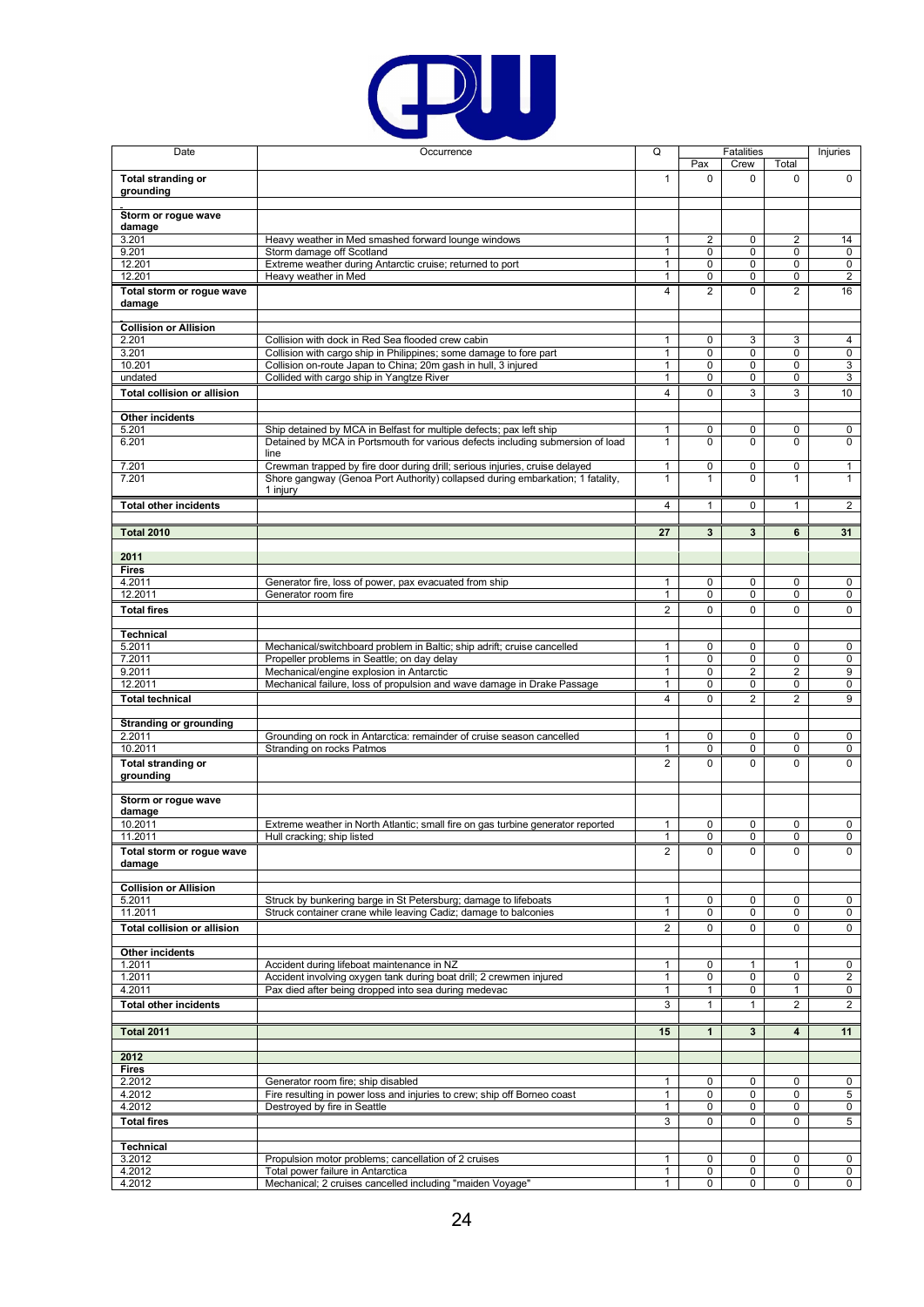

| Date                                   | Occurrence                                                                                                              | Q                 |              | Fatalities        |                   | Injuries     |
|----------------------------------------|-------------------------------------------------------------------------------------------------------------------------|-------------------|--------------|-------------------|-------------------|--------------|
|                                        |                                                                                                                         |                   | Pax          | Crew              | Total             |              |
| 6.2012                                 | Engine problems; emergency repairs in Holyhead; cruise curtailed                                                        | $\mathbf{1}$      | 0            | $\mathbf 0$       | 0                 | 0            |
| 10.2012                                | Cruise cancelled due propulsion motor problem; ship early to dry dock                                                   | 1                 | 0            | 0                 | $\pmb{0}$         | 0            |
| 11.2012                                | Main engine problems; cruise curtailed in Madeira                                                                       | 1                 | 0            | 0                 | 0                 | 0            |
| 12.2012                                | Failure of heating system lead to curtailment of cruise in Oslo                                                         | 1                 | 0            | 0                 | $\mathbf 0$       | 0            |
| <b>Total technical</b>                 |                                                                                                                         | $\overline{7}$    | 0            | $\Omega$          | 0                 | $\mathbf 0$  |
| <b>Stranding or grounding</b>          |                                                                                                                         |                   |              |                   |                   |              |
| 1.2012                                 | Capsize/stranding                                                                                                       | 1                 | 27           | 5                 | 32                | 159          |
| 1.2012                                 | Grounded at Port Lucaya, Bahamas; minimal damage, pulled clear by tugs;                                                 | $\mathbf{1}$      | $\Omega$     | $\Omega$          | 0                 | 0            |
|                                        | continued voyage                                                                                                        |                   |              |                   |                   |              |
| 10.2012                                | Propeller damage found during routine dry dock; following cruise cancelled for                                          | $\mathbf{1}$      | $\mathbf 0$  | $\mathbf 0$       | $\mathbf 0$       | $\mathbf 0$  |
|                                        | repair time                                                                                                             |                   |              |                   |                   |              |
| <b>Total stranding or</b>              |                                                                                                                         | 3                 | 27           | 5                 | 32                | 159          |
| grounding                              |                                                                                                                         |                   |              |                   |                   |              |
|                                        |                                                                                                                         |                   |              |                   |                   |              |
| Storm or rogue wave<br>damage          |                                                                                                                         |                   |              |                   |                   |              |
| 2.2012                                 | Internal damage caused by storm with 10/11 m waves                                                                      | 1                 | 0            | 0                 | 0                 | 0            |
| 10.2012                                | Storm damage in Bay of Biscay; significant damage; some cracking repairs                                                | 1                 | 0            | $\Omega$          | $\Omega$          | 0            |
|                                        | necessary                                                                                                               |                   |              |                   |                   |              |
| Total storm or rogue wave              |                                                                                                                         | $\overline{2}$    | 0            | 0                 | 0                 | $\mathbf 0$  |
| damage                                 |                                                                                                                         |                   |              |                   |                   |              |
|                                        |                                                                                                                         |                   |              |                   |                   |              |
| <b>Collision or allision</b>           |                                                                                                                         |                   |              |                   |                   |              |
| 3.2012<br>9.2012                       | Collision with container ship off Vietnam in fog<br>Collided in Bermuda after Star broke moorings                       | $\mathbf{1}$<br>1 | 0<br>0       | $\mathbf 0$<br>0  | 0<br>$\mathbf 0$  | 0<br>0       |
| 12.2012                                | Struck quay berthing at Marseilles; significant hull damage                                                             | $\mathbf{1}$      | 0            | $\mathbf 0$       | $\mathbf 0$       | 0            |
| <b>Total collision or allision</b>     |                                                                                                                         | 3                 | 0            | $\mathbf 0$       | $\mathbf 0$       | 0            |
|                                        |                                                                                                                         |                   |              |                   |                   |              |
| <b>Total 2012</b>                      |                                                                                                                         | 18                | 27           | 5                 | 32                | 164          |
|                                        |                                                                                                                         |                   |              |                   |                   |              |
| 2013                                   |                                                                                                                         |                   |              |                   |                   |              |
| Fires/explosion                        |                                                                                                                         |                   |              |                   |                   |              |
| 2.2013                                 | Engine room fire/loss of power                                                                                          | 1                 | 0            | $\mathbf 0$       | 0                 | 0            |
| 5.2013                                 | Fire on mooring deck when near Bahamas                                                                                  | 1                 | 0            | 0                 | 0                 | 0            |
| 11.2013                                | Fire in smokestack resulted in ship being sent to repair yard in Genoa                                                  | $\mathbf{1}$      | 0            | 0                 | 0                 | 0            |
| 12.2013                                | Explosion whilst tank cleaning off South America                                                                        | $\mathbf{1}$      | 0            | $\mathbf 0$       | $\mathbf 0$       | 3            |
| <b>Total fires/explosion</b>           |                                                                                                                         | 4                 | 0            | $\mathbf 0$       | $\mathbf 0$       | 3            |
|                                        |                                                                                                                         |                   |              |                   |                   |              |
| <b>Technical</b><br>1.2013             | World cruise reduced to circle of South Atlantic due engine problems                                                    | 1                 | 0            | $\mathbf 0$       | 0                 | 0            |
| 3.2013                                 | Electrical problems caused power outages and cancellation of following cruise                                           | 1                 | 0            | 0                 | 0                 | 0            |
| 4.2013                                 | Sewage back up affecting 400 cabins                                                                                     | 1                 | 0            | $\mathbf 0$       | $\mathbf 0$       | 0            |
| 6.2013                                 | Crew member seriously burned in steam leak accident                                                                     | $\mathbf{1}$      | 0            | 0                 | 0                 | $\mathbf{1}$ |
| 6.2013                                 | Generator failure causes curtailment of cruise in Ireland                                                               | 1                 | 0            | 0                 | 0                 | 0            |
|                                        |                                                                                                                         |                   |              |                   |                   | $\mathbf 0$  |
| 8.2013                                 | Switchboard faults cause cruise cancellation of Australian cruise                                                       | $\mathbf{1}$      | 0            | 0                 | $\mathbf 0$       |              |
| 8.2013                                 | Propulsion motor faults cause cancellation of 4 cruises                                                                 | 1                 | 0            | 0                 | 0                 | 0            |
| 10.2013                                | Problems with stabilisers after dry dock; cruise cancelled                                                              | 1                 | 0            | $\mathbf 0$       | 0                 | 0            |
| <b>Total technical</b>                 |                                                                                                                         | 8                 | 0            | $\mathbf 0$       | $\mathbf 0$       | $\mathbf{1}$ |
|                                        |                                                                                                                         |                   |              |                   |                   |              |
| <b>Stranding or grounding</b>          |                                                                                                                         |                   |              |                   |                   |              |
| 3.2013                                 | Aground of Trollfjord, Norway                                                                                           | 1                 | 0            | 0                 | 0                 | 0            |
| 3.2013                                 | Aground off Scotland; one tank holed                                                                                    | 1<br>$\mathbf{1}$ | 0<br>0       | 0<br>0            | 0<br>0            | 0<br>0       |
| 5.2013                                 | Aground off Oban, Scotland                                                                                              |                   |              |                   |                   |              |
| <b>Total stranding or</b><br>grounding |                                                                                                                         | 3                 | $\Omega$     | $\Omega$          | $\Omega$          | $\Omega$     |
|                                        |                                                                                                                         |                   |              |                   |                   |              |
| Storm or rogue wave                    |                                                                                                                         |                   |              |                   |                   |              |
| 1.2013                                 | Heavy weather in of Ushuaia                                                                                             | $\mathbf{1}$      | 0            | 0                 | 0                 | 4            |
| Total storm or rogue wave              |                                                                                                                         | $\mathbf{1}$      | 0            | 0                 | 0                 | 4            |
|                                        |                                                                                                                         |                   |              |                   |                   |              |
| Other incident                         |                                                                                                                         |                   |              |                   |                   |              |
| 1.2013                                 | Crew member killed falling into engine room ventilation duct while undertaking                                          | $\mathbf{1}$      | $\Omega$     | 1                 | $\mathbf{1}$      | $\mathbf 0$  |
|                                        | repairs                                                                                                                 |                   |              |                   |                   |              |
| 2.2013<br>3.2013                       | Lifeboat fell into water after fall wire broke during a drill<br>Sailor hit by mooring rope/fell into Katakolon harbour | $\mathbf{1}$<br>1 | 0<br>0       | 5<br>$\mathbf{1}$ | 5<br>$\mathbf{1}$ | 0<br>0       |
| 3.2013                                 | Ship detained by UK authorities for deficiencies; cruise cancelled                                                      | 1                 | 0            | $\mathbf 0$       | 0                 | 0            |
| 10.2013                                | Crew member killed in cherry picker accident in New Orleans                                                             | 1                 | 0            | $\mathbf{1}$      | 1                 | 0            |
| <b>Total other incidents</b>           |                                                                                                                         | 5                 | 0            | 8                 | 8                 | 0            |
|                                        |                                                                                                                         |                   |              |                   |                   |              |
| <b>Total 2013</b>                      |                                                                                                                         | 21                | $\mathbf{0}$ | 8                 | 8                 | 8            |
|                                        |                                                                                                                         |                   |              |                   |                   |              |
| 2014                                   |                                                                                                                         |                   |              |                   |                   |              |
| Fires/explosion                        |                                                                                                                         |                   |              |                   |                   |              |
| 5.2014                                 | Electrical fire caused loss of power. Ship anchored in calm conditions for repairs.                                     | $\mathbf{1}$      | 0            | $\mathbf 0$       | 0                 | $\mathbf 0$  |
| 12.2014                                | Engine room fire                                                                                                        | 1                 | 0            | 3                 | 3                 | 0            |
| <b>Total fires/explosion</b>           |                                                                                                                         | $\overline{2}$    | 0            | 3                 | 3                 | 0            |
|                                        |                                                                                                                         |                   |              |                   |                   |              |
| Technical<br>2.2014                    | Propeller shaft problems. Returned to Southampton 3 days early for repairs                                              | $\mathbf{1}$      | 0            | 0                 | 0                 | $\mathbf 0$  |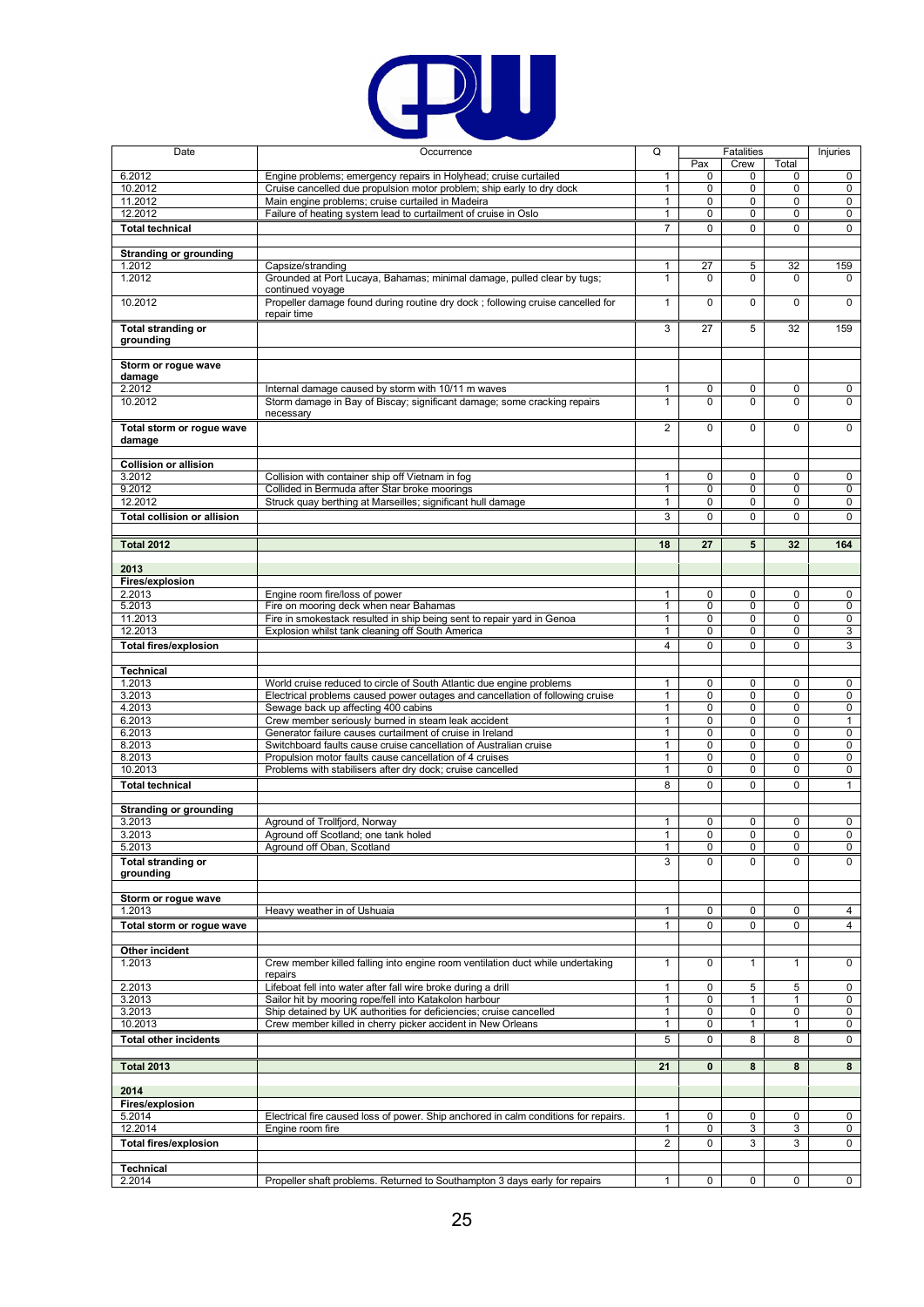

| Date                               | Occurrence                                                                                                               | Q                            |                | <b>Fatalities</b> |                | Injuries        |
|------------------------------------|--------------------------------------------------------------------------------------------------------------------------|------------------------------|----------------|-------------------|----------------|-----------------|
|                                    |                                                                                                                          |                              | Pax            | Crew              | Total          |                 |
| 3.2014                             | Ship delayed in dry dock for propeller repairs. Following cruise started 3 days                                          | $\mathbf{1}$                 | $\Omega$       | $\Omega$          | $\Omega$       | $\mathbf 0$     |
|                                    | late                                                                                                                     |                              |                |                   |                |                 |
| 4.2014                             | Propeller seal leakage. 3 day stop in Barcelona for repairs                                                              | $\mathbf{1}$                 | 0              | 0                 | 0              | 0               |
| 5.2014                             | Main engine fault caused curtailment of cruise and cancellation of following                                             | 1                            | $\Omega$       | $\Omega$          | $\Omega$       | 0               |
| 5.2014                             | cruise.<br>Undisclosed electrical fault. Cruise cancelled                                                                | 1                            | 0              | 0                 | 0              | 0               |
| 7.2014                             | Engine problems/ cancellation of cruise                                                                                  | $\mathbf{1}$                 | 0              | 0                 | $\mathbf 0$    | 0               |
| 9.2014                             | Two cruises cancelled. Ship dry docked for mechanical repairs.                                                           | $\mathbf{1}$                 | 0              | 0                 | 0              | 0               |
| 9.2014                             | Propeller and shafting problems. Three cruises cancelled.                                                                | $\mathbf{1}$                 | 0              | 0                 | 0              | 0               |
| 12.2014                            | Engine failure. Following cruise cancelled                                                                               | 1                            | 0              | 0                 | 0              | 0               |
| <b>Total technical</b>             |                                                                                                                          | 9                            | $\Omega$       | 0                 | 0              | 0               |
|                                    |                                                                                                                          |                              |                |                   |                |                 |
| <b>Stranding or grounding</b>      |                                                                                                                          |                              |                |                   |                |                 |
| 10.2014                            | Struck unidentified object leaving Freeport. Pax evacuated                                                               | $\mathbf{1}$                 | 0              | 0                 | 0              | 0               |
| <b>Total stranding or</b>          |                                                                                                                          | $\mathbf{1}$                 | $\Omega$       | $\Omega$          | $\Omega$       | $\mathbf 0$     |
| grounding                          |                                                                                                                          |                              |                |                   |                |                 |
|                                    |                                                                                                                          |                              |                |                   |                |                 |
| Storm or rogue wave<br>2.2014      | Ship hit by freak wave which stove in forward lounge windows                                                             | $\mathbf{1}$                 | 1              | 0                 | 1              | 12              |
|                                    |                                                                                                                          | $\mathbf{1}$                 | $\mathbf{1}$   | 0                 | $\mathbf{1}$   | 12 <sup>°</sup> |
| Total storm or rogue wave          |                                                                                                                          |                              |                |                   |                |                 |
| Other incident                     |                                                                                                                          |                              |                |                   |                |                 |
| 2.2014                             | Propeller damage from cable. Cruise curtailed, following cruise cancelled. Ship                                          | $\mathbf{1}$                 | 0              | $\mathbf 0$       | $\mathbf 0$    | $\mathbf 0$     |
|                                    | dry docked in Korea                                                                                                      |                              |                |                   |                |                 |
| 4.2014                             | Two mooring men drowned when their boat capsized by wash from ship when                                                  | $\mathbf{1}$                 | $\overline{0}$ | $\overline{2}$    | $\overline{2}$ | $\mathbf 0$     |
|                                    | undocking St Kitts                                                                                                       |                              |                |                   |                |                 |
| 10.2014                            | Rescue boat fall wire broke. Boat fell to water with two crewmen aboard. One                                             | $\mathbf{1}$                 | 0              | $\mathbf{1}$      | 1              | $\mathbf 0$     |
|                                    | seaman killed, other injured.                                                                                            |                              |                |                   |                |                 |
| <b>Total other incidents</b>       |                                                                                                                          | 3                            | $\Omega$       | 3                 | 3              | 0               |
|                                    |                                                                                                                          |                              |                |                   |                |                 |
| <b>Total 2014</b>                  |                                                                                                                          | 16                           | $\mathbf{1}$   | 6                 | $\overline{7}$ | 12 <sub>2</sub> |
| 2015                               |                                                                                                                          |                              |                |                   |                |                 |
| Fires/explosion                    |                                                                                                                          |                              |                |                   |                |                 |
| 25.01                              | Engine room fire/cruise curtailed in Teneriffe                                                                           | $\mathbf{1}$                 | 0              | 0                 | 0              | 0               |
| 22.07                              | Crew member received first degree burns in machinery space fire/pax mustered                                             | $\mathbf{1}$                 | 0              | 0                 | 0              | 1               |
| 8.09                               | Engine room fire whilst alongside/ship remained in St Thomas for 3 days                                                  | 1                            | 0              | 0                 | 0              | 0               |
| 18.11                              | Major engine room fire/all pax evacuated by helicopter and rescue craft off                                              | $\mathbf{1}$                 | $\Omega$       | $\Omega$          | $\Omega$       | $\mathbf 0$     |
|                                    | Falkland Islands/ship out of service for repairs                                                                         |                              |                |                   |                |                 |
| 2.12                               | Loss of power after switchboard fire/cruise cancelled                                                                    | $\mathbf{1}$                 | 0              | $\mathbf 0$       | $\mathbf 0$    | $\mathbf 0$     |
| <b>Total fires/explosion</b>       |                                                                                                                          | 5                            | 0              | $\mathbf 0$       | 0              | $\mathbf{1}$    |
|                                    |                                                                                                                          |                              |                |                   |                |                 |
| <b>Technical</b><br>24.01          |                                                                                                                          |                              | 0              | 0                 | 0              |                 |
| 1.02                               | Electrical faults resulting from water leak/36-hour delay<br>PA system failure/cruise cancelled                          | $\mathbf{1}$<br>$\mathbf{1}$ | 0              | $\mathbf 0$       | $\mathbf 0$    | 0<br>0          |
| 25.02                              | Mechanical problems/ship in port in Virgin Islands for 3 days                                                            | 1                            | 0              | 0                 | 0              | 0               |
| 12.04                              | Azipodd problems/trans canal cruise cancelled                                                                            | 1                            | 0              | 0                 | 0              | 0               |
| 26.04                              | Cruise cancelled due emergency dry docking for oil leak                                                                  | $\mathbf{1}$                 | 0              | $\mathbf 0$       | 0              | 0               |
| 7.05                               | Two days delay due technical problems on Norwegian Fjords cruise                                                         | $\mathbf{1}$                 | 0              | 0                 | 0              | 0               |
| 1.08                               | Mechanical problems delay ship in Tallinn/cruise cancelled                                                               | 1                            | 0              | 0                 | 0              | 0               |
| <b>Total technical</b>             |                                                                                                                          | $\overline{7}$               | 0              | 0                 | 0              | 0               |
|                                    |                                                                                                                          |                              |                |                   |                |                 |
| <b>Stranding or grounding</b>      |                                                                                                                          |                              |                |                   |                |                 |
| 6.02                               | Grounding/ship taken from service for repairs                                                                            | $\mathbf{1}$                 | 0              | $\mathbf 0$       | $\mathbf 0$    | 0               |
| 11.05                              | Grounded in western Scotland/out of service for repairs 3 months<br>Ice damage in South Shetlands. Next cruise cancelled | $\mathbf{1}$                 | 0              | 0<br>0            | 0              | 0               |
| 22.11<br>24.12                     | Ran aground whilst anchoring at Isla da Coiba, Panama. Ship dry docked for                                               | $\mathbf{1}$<br>1            | 0<br>0         | 0                 | 0<br>0         | 0<br>0          |
|                                    | repairs                                                                                                                  |                              |                |                   |                |                 |
| <b>Total stranding or</b>          |                                                                                                                          | 4                            | 0              | $\mathbf 0$       | $\mathbf 0$    | $\mathbf 0$     |
| grounding                          |                                                                                                                          |                              |                |                   |                |                 |
|                                    |                                                                                                                          |                              |                |                   |                |                 |
| Storm or rogue wave                |                                                                                                                          |                              |                |                   |                |                 |
|                                    |                                                                                                                          |                              |                |                   |                |                 |
| Total storm or rogue wave          |                                                                                                                          | $\mathbf 0$                  | 0              | 0                 | 0              | 0               |
|                                    |                                                                                                                          |                              |                |                   |                |                 |
| <b>Collision or allision</b>       |                                                                                                                          |                              |                |                   |                |                 |
| 18.06                              | Allision with lock in St Lawrence Seaway/out of service 26 days for repair                                               | $\mathbf{1}$                 | 0              | $\mathbf 0$       | 0              | 22              |
| 27.06                              | In collision with tanker in Dardenelles. Pax disembarked at Galipoli.                                                    | 1                            | 0              | 0                 | 0              | $\mathbf{0}$    |
| <b>Total collision or allision</b> |                                                                                                                          | $\overline{2}$               | 0              | 0                 | 0              | 22              |
|                                    |                                                                                                                          |                              |                |                   |                |                 |
| Other incident<br>1.04             | Passenger fell into sea and received fatal head injury whilst boarding a tender at                                       | $\mathbf{1}$                 | $\mathbf{1}$   | $\mathbf 0$       | 1              |                 |
|                                    | Sihanoukville                                                                                                            |                              |                |                   |                |                 |
| 28.07                              | Two crew seriously injured by failure of rescue boat lowering mechanism while                                            | $\mathbf{1}$                 | 0              | 0                 | $\overline{0}$ | $\overline{2}$  |
|                                    | under maintenance in Hilo, Hawaii                                                                                        |                              |                |                   |                |                 |
| 29.12                              | Electrician killed in elevator repair incident                                                                           | 1                            | 0              | 1                 | 1              |                 |
| <b>Total other incidents</b>       |                                                                                                                          | 3                            | $\mathbf{1}$   | $\mathbf{1}$      | 2              | $\overline{2}$  |
|                                    |                                                                                                                          |                              |                |                   |                |                 |
| <b>Total 2015</b>                  |                                                                                                                          | 21                           | $\mathbf{1}$   | 1                 | $\overline{2}$ | 25              |
|                                    |                                                                                                                          |                              |                |                   |                |                 |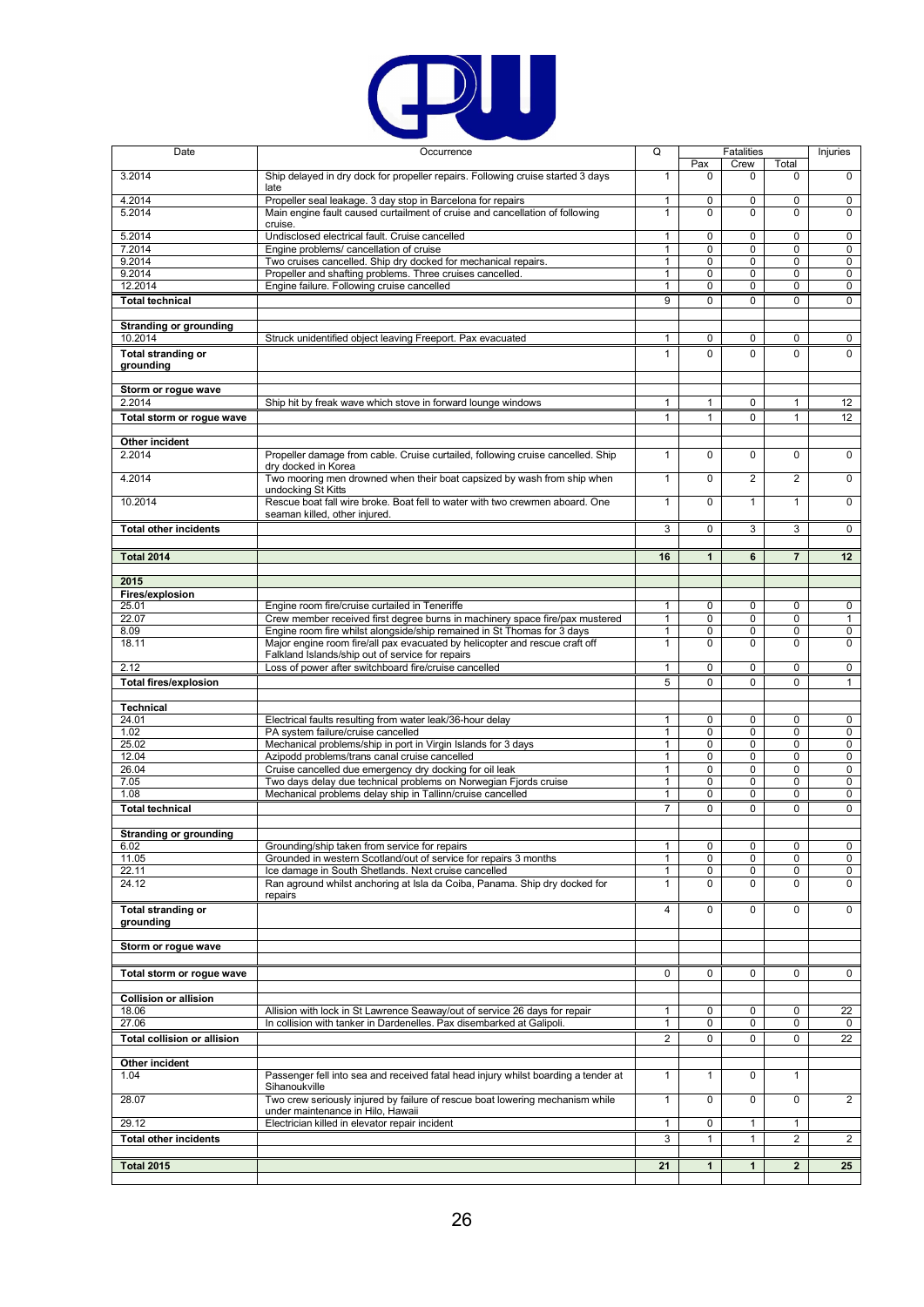

| Date                               | Occurrence                                                                                                                                             | Q                 |                            | <b>Fatalities</b> |                  | Injuries       |
|------------------------------------|--------------------------------------------------------------------------------------------------------------------------------------------------------|-------------------|----------------------------|-------------------|------------------|----------------|
|                                    |                                                                                                                                                        |                   | Pax                        | Crew              | Total            |                |
| 2016                               |                                                                                                                                                        |                   |                            |                   |                  |                |
| Fires/explosion<br>1.07.16         | Generator room fire. Passengers flown home. Next cruise cancelled                                                                                      | 1                 | $\mathbf 0$                | 0                 | 0                | 0              |
| 1.09.16                            | Engine room fire. Passengers evacuated by ferry. Next cruise cancelled.                                                                                | 1                 | $\mathbf 0$                | $\mathbf 0$       | 0                | $\mathbf 0$    |
| 21.10.16                           | Engine room fire. Two days delay                                                                                                                       | 1                 | $\mathbf 0$                | 0                 | 0                | 0              |
| <b>Total fires/explosion</b>       |                                                                                                                                                        | 3                 | $\mathbf 0$                | 0                 | $\mathbf 0$      | $\mathbf 0$    |
|                                    |                                                                                                                                                        |                   |                            |                   |                  |                |
| <b>Technical</b>                   |                                                                                                                                                        |                   |                            |                   |                  |                |
| 3.06.16                            | Engine failure. Ship towed into port. Five-days delay to schedule.                                                                                     | 1                 | $\mathbf 0$                | $\mathbf 0$       | $\mathbf 0$      | 0              |
| 16.08.16                           | Stranded in Bora Bora by mechanical failure. Four-days delay.                                                                                          | 1                 | 0                          | 0                 | 0                | 0              |
| 28.09.16                           | Rudder failure. Ship towed back to port.                                                                                                               | 1                 | $\mathbf 0$                | 0                 | 0                | 0              |
| 31.10.16<br>11.12.16               | Propulsion problems cause cancellation of two cruises.                                                                                                 | $\mathbf{1}$      | $\mathbf 0$<br>$\mathbf 0$ | $\mathbf 0$<br>0  | $\mathbf 0$<br>0 | $\mathbf 0$    |
| 27.12.16                           | Propulsion problems cause repeated delays to Singapore itineraries.<br>Propulsion problems in Antarctica. Ship under tow then long term repair period. | 1<br>1            | 0                          | 0                 | 0                | 0<br>0         |
| 30.12.16                           | Returned to port in Barcelona with engine problems. Next cruise cancelled.                                                                             | $\mathbf{1}$      | $\mathbf 0$                | 0                 | 0                | 0              |
| <b>Total technical</b>             |                                                                                                                                                        | $\overline{7}$    | $\mathbf 0$                | 0                 | 0                | 0              |
|                                    |                                                                                                                                                        |                   |                            |                   |                  |                |
| <b>Stranding or grounding</b>      |                                                                                                                                                        |                   |                            |                   |                  |                |
|                                    |                                                                                                                                                        |                   |                            |                   |                  |                |
| <b>Total stranding or</b>          |                                                                                                                                                        | $\Omega$          | $\Omega$                   | 0                 | $\mathbf 0$      | $\Omega$       |
| grounding                          |                                                                                                                                                        |                   |                            |                   |                  |                |
|                                    |                                                                                                                                                        |                   |                            |                   |                  |                |
| Storm or rogue wave                |                                                                                                                                                        |                   |                            |                   |                  |                |
| 6.02.16                            | Storm damage in Atlantic. Port azipod clutched burned out. Following cruise<br>cancelled                                                               | $\mathbf{1}$      | $\mathbf 0$                | $\mathbf 0$       | 0                | $\mathbf 0$    |
|                                    |                                                                                                                                                        |                   |                            |                   |                  |                |
| Total storm or rogue wave          |                                                                                                                                                        | $\mathbf{1}$      | $\Omega$                   | 0                 | 0                | $\mathbf{0}$   |
| <b>Collision or allision</b>       |                                                                                                                                                        |                   |                            |                   |                  |                |
| 3.06.16                            | Allision with berth on arrival Ketchikan in strong winds. Two-days delay.                                                                              | $\mathbf{1}$      | $\mathbf 0$                | $\mathbf 0$       | 0                | $\mathbf 0$    |
| 14.10.16                           | Struck breakwater in Nice. Underwater damage.                                                                                                          | 1                 | $\mathbf 0$                | 0                 | $\mathbf 0$      | 0              |
| <b>Total collision or allision</b> |                                                                                                                                                        | $\overline{2}$    | $\Omega$                   | $\mathbf 0$       | 0                | 0              |
|                                    |                                                                                                                                                        |                   |                            |                   |                  |                |
| Other incident                     |                                                                                                                                                        |                   |                            |                   |                  |                |
| 15.03.16                           | Crew member seriously injured in maintenance accident in fan duct                                                                                      | $\mathbf{1}$      | $\mathbf 0$                | $\mathbf 0$       | $\mathbf 0$      | $\mathbf{1}$   |
| 4.08.16                            | Lifeboat lowering accident.                                                                                                                            | 1                 | 0                          | 2                 | 2                | $\overline{2}$ |
| 12.09.16                           | Lifeboat lowering accident.                                                                                                                            | 1                 | $\mathbf 0$                | $\mathbf{1}$      | 1                | 4              |
| <b>Total other incidents</b>       |                                                                                                                                                        | 3                 | $\mathbf 0$                | 3                 | 3                | $\overline{7}$ |
|                                    |                                                                                                                                                        |                   |                            |                   |                  |                |
| <b>Total 2016</b>                  |                                                                                                                                                        | 16                | $\mathbf{0}$               | 3                 | 3                | $\overline{7}$ |
|                                    |                                                                                                                                                        |                   |                            |                   |                  |                |
| 2017<br>Fires/explosion            |                                                                                                                                                        |                   |                            |                   |                  |                |
|                                    |                                                                                                                                                        |                   |                            |                   |                  |                |
| <b>Total fires/explosion</b>       |                                                                                                                                                        | $\mathbf 0$       | 0                          | 0                 | 0                | 0              |
| <b>Technical</b>                   |                                                                                                                                                        |                   |                            |                   |                  |                |
| 1.17                               | Multiple port cancellations due azipod failures                                                                                                        | 1                 | 0                          | 0                 | 0                | 0              |
| 10.02.17                           | Failure of both azipods. Ship adrift off Australian coast                                                                                              | 1                 | 0                          | 0                 | 0                | 0              |
| 3.03.17                            | Engine failures. Two days lost.                                                                                                                        | $\mathbf{1}$      | $\mathbf 0$                | 0                 | 0                | 0              |
| 29.03.17                           | Remained in Nassau for two days due to electrical problems                                                                                             | $\mathbf{1}$      | 0                          | $\mathbf 0$       | 0                | $\mathbf 0$    |
| 30.03.17                           | Engine problems cause cancellation of Galapagos cruise                                                                                                 | 1                 | 0                          | 0                 | 0                | 0              |
| 8.04.17                            | Cancelled sailings due propulsion problems                                                                                                             | $\mathbf{1}$      | $\mathbf 0$                | 0                 | 0                | 0              |
| 4.05.17                            | Propulsion problems required dry docking. Two cruises cancelled.                                                                                       | $\mathbf{1}$      | $\mathbf 0$                | $\mathbf 0$       | 0                | $\overline{0}$ |
| 26.05.17<br>11.11.17               | Propulsion problems post dry dock caused two lost cruise days.<br>Azipod problems cause cancellation of cruise                                         | 1<br>$\mathbf{1}$ | U<br>$\mathbf 0$           | U<br>0            | U<br>0           | 0<br>0         |
| 20.11.17                           | Failure of fuel pump results in cancellation of Antarctic cruise                                                                                       | $\mathbf{1}$      | 0                          | 0                 | 0                | $\mathbf{0}$   |
| <b>Total technical</b>             |                                                                                                                                                        | 10                | 0                          | 0                 | 0                | 0              |
|                                    |                                                                                                                                                        |                   |                            |                   |                  |                |
| <b>Stranding or grounding</b>      |                                                                                                                                                        |                   |                            |                   |                  |                |
| 4.03.17                            | Aground on coral reef in Indonesia.                                                                                                                    | 1                 | 0                          | $\mathbf 0$       | 0                | 0              |
| 16.03.17                           | Unscheduled dry docking following two grounding incidents                                                                                              | 1                 | 0                          | 0                 | 0                | 0              |
| <b>Total stranding or</b>          |                                                                                                                                                        | $\overline{c}$    | 0                          | $\mathbf 0$       | 0                | 0              |
| grounding                          |                                                                                                                                                        |                   |                            |                   |                  |                |
|                                    |                                                                                                                                                        |                   |                            |                   |                  |                |
| Storm or rogue wave                |                                                                                                                                                        |                   |                            |                   |                  |                |
| Total storm or roque wave          |                                                                                                                                                        | 0                 | 0                          | 0                 | $\mathbf 0$      | 0              |
| <b>Collision or allision</b>       |                                                                                                                                                        |                   |                            |                   |                  |                |
| <b>Total collision or allision</b> |                                                                                                                                                        | 0                 | 0                          | 0                 | 0                | $\mathbf 0$    |
|                                    |                                                                                                                                                        |                   |                            |                   |                  |                |
| Other incident                     |                                                                                                                                                        |                   |                            |                   |                  |                |
| 9.02.17                            | Nitrogen cylinder on lifeboat davit explodes killing crew member                                                                                       | 1                 | 0                          | 1                 | 1                | 0              |
| <b>Total other incidents</b>       |                                                                                                                                                        | $\mathbf{1}$      | $\mathbf 0$                | $\mathbf{1}$      | $\mathbf{1}$     | $\mathbf 0$    |
|                                    |                                                                                                                                                        |                   |                            |                   |                  |                |
| <b>Total 2017</b>                  |                                                                                                                                                        | 13                | $\mathbf{0}$               | $\mathbf{1}$      | $\mathbf{1}$     | $\mathbf 0$    |
|                                    |                                                                                                                                                        |                   |                            |                   |                  |                |
| 2018                               |                                                                                                                                                        |                   |                            |                   |                  |                |
| Fires/explosion                    |                                                                                                                                                        |                   |                            |                   |                  |                |
| 26.11.18                           | Two engine crew member received second degree burns. Medevaced by USCG                                                                                 | $\mathbf{1}$      |                            |                   |                  | $\overline{2}$ |
| <b>Total fires/explosion</b>       |                                                                                                                                                        | $\mathbf{1}$      | 0                          | 0                 | 0                | $\overline{2}$ |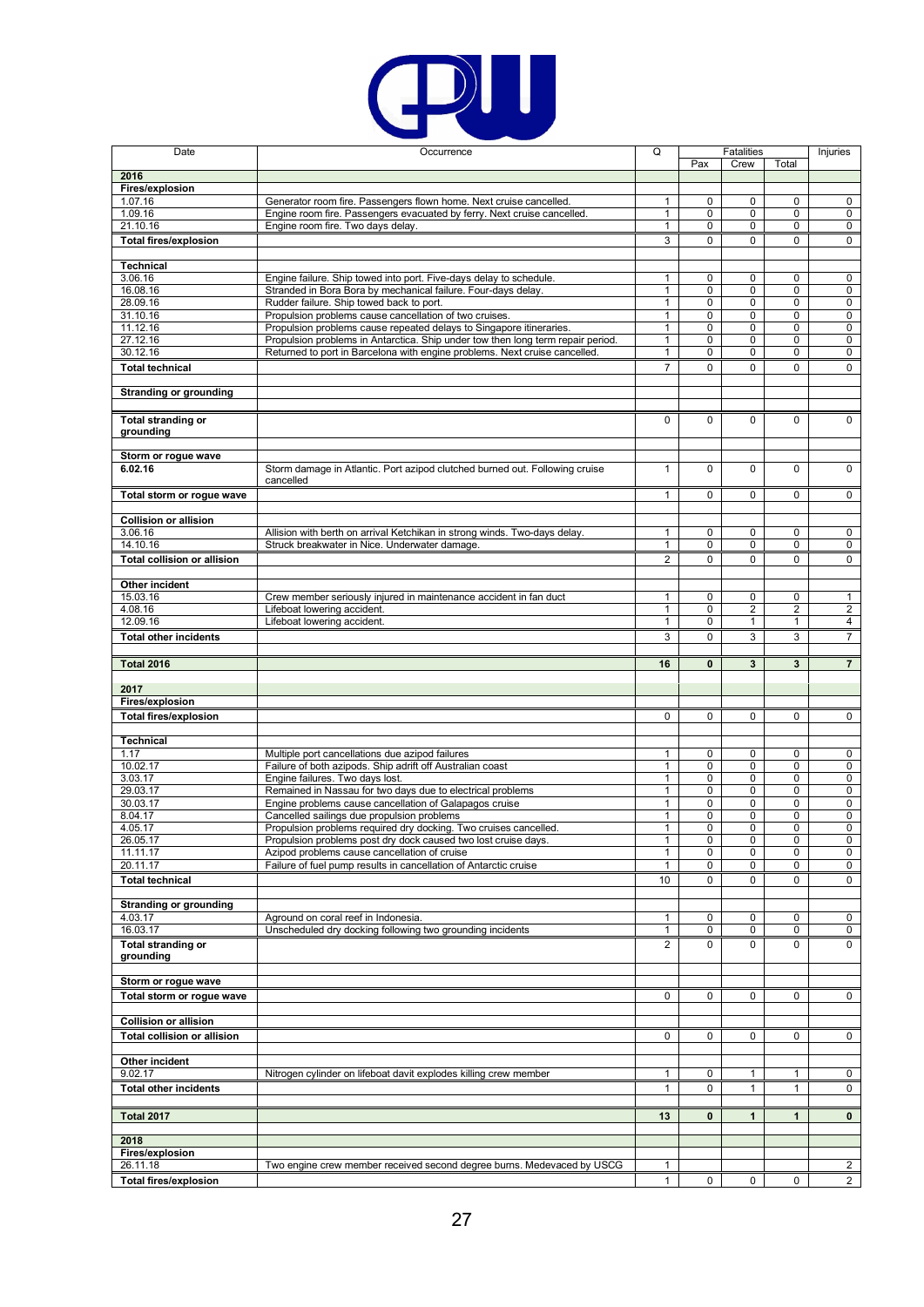

| Date                               | Occurrence                                                                     | Q              |                | <b>Fatalities</b> |                | Injuries       |
|------------------------------------|--------------------------------------------------------------------------------|----------------|----------------|-------------------|----------------|----------------|
|                                    |                                                                                |                | Pax            | Crew              | Total          |                |
|                                    |                                                                                |                |                |                   |                |                |
| <b>Technical</b>                   |                                                                                |                |                |                   |                |                |
| 9.01.18                            | Cruise shortened by 2 days due to hydraulic leak on steering                   | $\mathbf{1}$   |                |                   |                |                |
| 6.01.18                            | Three weeks maintenance instead of Carib & Amazon Cruise                       | $\mathbf{1}$   |                |                   |                |                |
| 6.04.18                            | Cruise cancelled due Azipod problems                                           | $\mathbf{1}$   |                |                   |                |                |
|                                    |                                                                                |                |                |                   |                |                |
| 28.05.18                           | Stayed in port two days due propulsion problems                                | $\mathbf{1}$   |                |                   |                |                |
| 8.08.18                            | One week cruise cancelled for propuslion checks in shipyard                    | 1              |                |                   |                |                |
| 19.11.18                           | Mechanical problems cause curtailment of cruise in San Juan                    | $\mathbf{1}$   |                |                   |                |                |
| <b>Total Technical</b>             |                                                                                | 6              | 0              | 0                 | 0              | $\mathbf 0$    |
|                                    |                                                                                |                |                |                   |                |                |
| <b>Stranding or Grounding</b>      |                                                                                |                |                |                   |                |                |
|                                    |                                                                                |                |                |                   |                |                |
| 6.03.18                            | Aground off Bali when avoiding fishing boats                                   | $\mathbf{1}$   |                |                   |                |                |
| 24.08.18                           | Aground in Canadian Arctic                                                     | 1              |                |                   |                |                |
| 15.11.18                           | Grounded in Chilean fjords. Propeller damaged, cruises cancelled for repairs   | 1              |                |                   |                |                |
| <b>Total stranding or</b>          |                                                                                | 3              | 0              | $\Omega$          | 0              | 0              |
| grounding                          |                                                                                |                |                |                   |                |                |
|                                    |                                                                                |                |                |                   |                |                |
|                                    |                                                                                |                | 0              |                   | 0              | $\mathbf 0$    |
| <b>Storm or Rogue Wave</b>         |                                                                                | 0              |                | $\mathbf 0$       |                |                |
|                                    |                                                                                |                |                |                   |                |                |
| <b>Collision or Allision</b>       |                                                                                |                |                |                   |                |                |
| 30.12.18                           | Alided with fuel pier in Guam                                                  | 1              | 0              | $\mathbf 0$       | 0              | 0              |
| <b>Total Collision or Allision</b> |                                                                                | $\mathbf{1}$   | 0              | 0                 | 0              | $\mathbf 0$    |
|                                    |                                                                                |                |                |                   |                |                |
|                                    |                                                                                |                |                |                   |                |                |
| <b>Other Incidents</b>             |                                                                                |                |                |                   |                |                |
| 14.06.18                           | Held in port in Dublin for lifeboat repairs                                    | $\mathbf{1}$   |                |                   |                |                |
| 11.11.18                           | Passenger fatality when boarding from tender in Cook Islands                   | 1              | 1              |                   | $\mathbf{1}$   |                |
| 27.11.18                           | Engineer killed when slipped on ladder when ship in drydock                    | $\mathbf{1}$   |                | $\mathbf{1}$      | $\mathbf{1}$   |                |
|                                    |                                                                                |                |                |                   |                |                |
| <b>Total other incidents</b>       |                                                                                | 3              | 1              | 1                 | 2              | $\mathbf{0}$   |
|                                    |                                                                                |                |                |                   |                |                |
| <b>Total 2018</b>                  |                                                                                | 14             | $\mathbf{1}$   | 1                 | $\overline{2}$ | $\overline{2}$ |
|                                    |                                                                                |                |                |                   |                |                |
| 2019                               |                                                                                |                |                |                   |                |                |
| Fires/explosion                    |                                                                                |                |                |                   |                |                |
|                                    |                                                                                |                |                |                   |                |                |
|                                    |                                                                                |                |                |                   |                |                |
| <b>Total fires/explosion</b>       |                                                                                | $\mathbf 0$    | 0              | 0                 | 0              | $\mathbf{0}$   |
|                                    |                                                                                |                |                |                   |                |                |
| Technical                          |                                                                                |                |                |                   |                |                |
| 23.03.19                           | Enginer failure in heavy seas due to loss of lube oli pressure                 | $\mathbf{1}$   |                |                   |                | 25             |
| 2.05.19                            | Engine repairs result in cancellation of ten cruises                           | 1              |                |                   |                |                |
|                                    |                                                                                |                |                |                   |                |                |
| 22.06.19                           | Azipod repairs requiring drydock                                               | $\mathbf{1}$   |                |                   |                |                |
| 5.07.19                            | Mechanical problems cause cancellation of cruise                               | $\mathbf{1}$   |                |                   |                |                |
| 31.08.19                           | Mechanical problems cause cancellation of cruise                               | 1              |                |                   |                |                |
| 8.12.19                            | Loss of propulsion, adrift off Teneriffe, cruise curtailed                     | 1              |                |                   |                |                |
| 15.12.19                           | Cruise cancelled due propulsion problems                                       | $\mathbf{1}$   |                |                   |                |                |
|                                    |                                                                                | $\overline{7}$ | 0              | 0                 | 0              | 25             |
| <b>Total Technical</b>             |                                                                                |                |                |                   |                |                |
|                                    |                                                                                |                |                |                   |                |                |
| <b>Stranding or Grounding</b>      |                                                                                |                |                |                   |                |                |
| 30.05.19                           | Hit unidentified floaing object. Steering disabled, cruise cancelled           | 1              |                |                   |                |                |
| 6.11.19                            | Aground in Galapagos Islands                                                   | 1              |                |                   |                |                |
| 25.11.19                           | <b>Grounding near Phuket</b>                                                   | 1              |                |                   |                |                |
|                                    |                                                                                |                |                | $\Omega$          |                |                |
| <b>Total stranding or</b>          |                                                                                | 3              | $\mathbf 0$    |                   | 0              | $\mathbf 0$    |
| grounding                          |                                                                                |                |                |                   |                |                |
|                                    |                                                                                |                |                |                   |                |                |
| <b>Storm or Roque Wave</b>         |                                                                                | $\mathbf 0$    | $\overline{0}$ | $\mathbf 0$       | 0              | $\overline{0}$ |
|                                    |                                                                                |                |                |                   |                |                |
| <b>Collision or Allision</b>       |                                                                                |                |                |                   |                |                |
| 2.06.19                            | Engine control failure results in allision with smaller vesel in Venice        | $\mathbf{1}$   |                |                   |                | $\overline{4}$ |
|                                    |                                                                                |                |                |                   |                |                |
| <b>Total Collision or Allision</b> |                                                                                | $\mathbf{1}$   | 0              | 0                 | 0              | 4              |
|                                    |                                                                                |                |                |                   |                |                |
| <b>Other Incidents</b>             |                                                                                |                |                |                   |                |                |
| 1.4.19                             | Dockyard crane collapsed onto ship during refit. Subsequent cruises cancelled. | $\mathbf{1}$   |                |                   |                |                |
| 30.06.19                           | Propellers tangled in fishing nets. Cruise curtailed and next cruise cancelled | $\mathbf{1}$   |                |                   |                |                |
|                                    |                                                                                |                |                |                   |                |                |
| <b>Total other incidents</b>       |                                                                                | $\overline{2}$ | 0              | $\mathbf 0$       | 0              | 0              |
|                                    |                                                                                |                |                |                   |                |                |
| <b>Total 2019</b>                  |                                                                                | 13             | 0              | $\mathbf 0$       | 0              | 29             |
|                                    |                                                                                |                |                |                   |                |                |
| Total 2009 to 2019                 |                                                                                | 195            | 34             | 31                | 65             | 292            |
| 11 year average                    |                                                                                | 17.7           | 3.1            | 2.8               | 5.9            | 26.5           |
|                                    |                                                                                |                |                |                   |                |                |

Source: G. P. Wild (International) Limited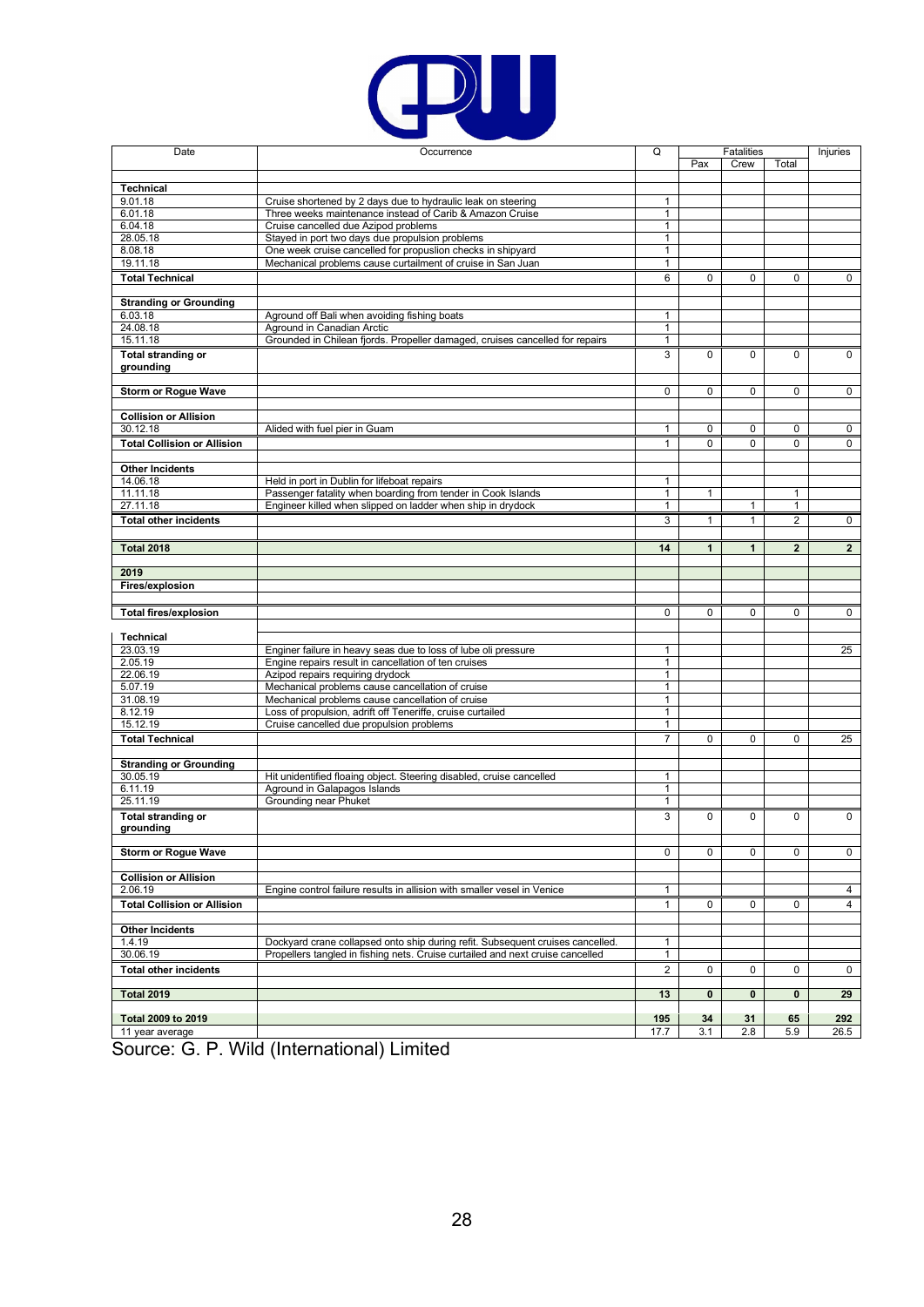

# <span id="page-28-0"></span>**Appendix 2: Details of Minor Operational Incidents 2009 to 2019[2](#page-28-1)**

| Date                                    | Occurrence                                                                                                                                   | Ol's                         | Injuries            |
|-----------------------------------------|----------------------------------------------------------------------------------------------------------------------------------------------|------------------------------|---------------------|
| 2009                                    |                                                                                                                                              |                              |                     |
| <b>Fires</b>                            |                                                                                                                                              |                              |                     |
| undated                                 | Fire believed to have been started in dirty laundry bags; extinguished by crew                                                               | $\mathbf{1}$                 | 0                   |
| 3.2009<br>3.2009                        | Flash fire in crew galley tilt pan; extinguished by fixed fire-fighting equipment<br>Turbocharger seal failure causes fire alarm; smoke only | $\mathbf{1}$<br>$\mathbf{1}$ | $\mathbf 0$<br>0    |
| 5.2009                                  | Fire in battery room put out with portable extinguishers                                                                                     | $\mathbf{1}$                 | 0                   |
| 6.2009                                  | Fire in pax cabin caused by cigarette embers; extinguished by sprinklers                                                                     | $\mathbf{1}$                 | $\mathbf 0$         |
| <b>Total fires</b>                      |                                                                                                                                              | 5                            | 0                   |
|                                         |                                                                                                                                              |                              |                     |
| <b>Technical faults</b>                 |                                                                                                                                              |                              |                     |
| undated                                 | Propulsion and emergency generator faults; minor itinerary changes                                                                           | $\mathbf{1}$                 | 0                   |
| 1.2009<br>1.2009                        | Various faults and delays                                                                                                                    | $\mathbf{1}$<br>$\mathbf{1}$ | 0<br>$\mathbf 0$    |
| 2.2009                                  | Loss of propulsion due electrical fault; emergency generators started, power restored<br>Various propulsion problems and itinerary changes   | $\mathbf{1}$                 | $\overline{0}$      |
| undated                                 | Oil leak from Azipod                                                                                                                         | $\mathbf{1}$                 | 0                   |
| 2.2009                                  | Schedule disruption in Indian Ocean due technical faults                                                                                     | $\mathbf{1}$                 | 0                   |
| 7.2009                                  | Loss of power in Alaska; 2 similar incidents; electrical component replaced                                                                  | $\mathbf{1}$                 | 0                   |
| undated                                 | Power loss                                                                                                                                   | $\mathbf{1}$                 | 0                   |
| 11.2009                                 | Blackout; power restored in 45 minutes; ship in Caribbean                                                                                    | $\mathbf{1}$                 | 0                   |
| 10.2009<br>12.2009                      | Engine problems; port missed out<br>Propulsion pod problems; minor delays                                                                    | $\mathbf{1}$<br>$\mathbf{1}$ | 0<br>0              |
|                                         |                                                                                                                                              |                              |                     |
| <b>Total technical</b>                  |                                                                                                                                              | 11                           | 0                   |
| <b>Stranding or grounding</b>           |                                                                                                                                              |                              |                     |
| 5.2009                                  | Grounding approaching Copenhagen; delay to next cruise 1 day                                                                                 | $\mathbf{1}$                 | 0                   |
| 12.2009                                 | Disputed incident; ship reported to have damaged propeller near Ushuaia                                                                      | $\mathbf{1}$                 | 0                   |
| <b>Total stranding or</b>               |                                                                                                                                              | 2                            | 0                   |
| grounding                               |                                                                                                                                              |                              |                     |
|                                         |                                                                                                                                              |                              |                     |
| Storm or rogue wave                     |                                                                                                                                              |                              |                     |
| damage<br>3.2009                        | Water inundation into crew areas from outside door in heavy weather in Antarctic                                                             | 1                            | 0                   |
| 7.2009                                  | Breaks mooring lines during force 10 gale in Zebrugge; tugs deployed; 4 hour delay                                                           | $\mathbf{1}$                 | 0                   |
| 9.2009                                  | Failed thruster and storm damage in Atlantic                                                                                                 | $\mathbf{1}$                 | $\overline{0}$      |
| Total storm or rogue wave               |                                                                                                                                              | 3                            | $\Omega$            |
| damage                                  |                                                                                                                                              |                              |                     |
|                                         |                                                                                                                                              |                              |                     |
| <b>Collision or allision</b><br>10.2009 | Collision caused by high winds in Cozumel; minor damage; no delays                                                                           | 1                            | 0                   |
| 10.2009                                 | Collision with pier berthing at New York; bow damage and minor delay                                                                         | $\overline{1}$               | 0                   |
| <b>Total collison or allision</b>       |                                                                                                                                              | 2                            | 0                   |
|                                         |                                                                                                                                              |                              |                     |
| Other incidents                         |                                                                                                                                              |                              |                     |
| 5.2009                                  | Ship took violent list during St Lawrence Seaway transit                                                                                     | 1                            | 0                   |
| 7.2009                                  | Detained by USCG with small hole in hull                                                                                                     | $\mathbf{1}$                 | 0                   |
| <b>Total other incidents</b>            |                                                                                                                                              | $\overline{2}$               | 0                   |
|                                         |                                                                                                                                              |                              |                     |
|                                         | <b>Total 2009</b>                                                                                                                            | 25                           | $\mathbf{0}$        |
| 2010                                    |                                                                                                                                              |                              |                     |
| <b>Fires</b>                            |                                                                                                                                              | $\mathbf 0$                  | $\mathbf 0$         |
|                                         |                                                                                                                                              |                              |                     |
| <b>Technical</b>                        |                                                                                                                                              |                              |                     |
| undated                                 | Propulsion problems: minor itinerary changes                                                                                                 | $\mathbf{1}$<br>$\mathbf{1}$ | $\overline{0}$      |
| undated<br>1.201                        | Seven hour delay due technical problem<br>Various faults and minor delays                                                                    | $\mathbf{1}$                 | $\mathbf{0}$<br>0   |
| undated                                 | Port cancellations due mechanical fault                                                                                                      | 1                            | 0                   |
| undated                                 | Power failure approaching Brisbane; near miss with bridge                                                                                    | $\mathbf{1}$                 | $\mathbf 0$         |
| undated                                 | Mediterranean cruise itinerary disrupted by engine problems                                                                                  | $\mathbf{1}$                 | $\mathbf 0$         |
| undated                                 | Propulsion problems during world cruise; loss of power off Aden                                                                              | $\mathbf{1}$                 | 0                   |
| undated                                 | Propeller shaft problem; seven-hour delay on inaugural voyage                                                                                | $\mathbf{1}$                 | $\mathbf 0$         |
| 4.201<br>6.201                          | Ship listed heavily due steering malfunction<br>Delays on Alaska cruise due technical faults                                                 | $\mathbf{1}$<br>1            | $\overline{0}$<br>0 |
| undated                                 | Minor itinerary changes to Baltic cruise due hydraulic motor fault                                                                           | $\mathbf{1}$                 | 0                   |
| undated                                 | Four hour delay due steering control fault in Dubrovnik                                                                                      | $\mathbf{1}$                 | 0                   |
| undated                                 | Ten hours late on Melbourne Cup cruise due technical fault                                                                                   | $\mathbf{1}$                 | $\mathbf 0$         |
| <b>Total technical</b>                  |                                                                                                                                              | 13                           | $\mathbf 0$         |
|                                         |                                                                                                                                              |                              |                     |
| <b>Collision or allision</b>            |                                                                                                                                              |                              |                     |
| 3.201                                   | Struck quayside in La Palma in high winds                                                                                                    | 1                            | $\mathbf{0}$        |
| <b>Total collision or allision</b>      |                                                                                                                                              | $\mathbf{1}$                 | $\mathbf{0}$        |
| Other incidents                         |                                                                                                                                              |                              |                     |
|                                         |                                                                                                                                              |                              |                     |

<span id="page-28-1"></span> $2$  Defined as 24-hour delay or less, no serious injuries or fatalities.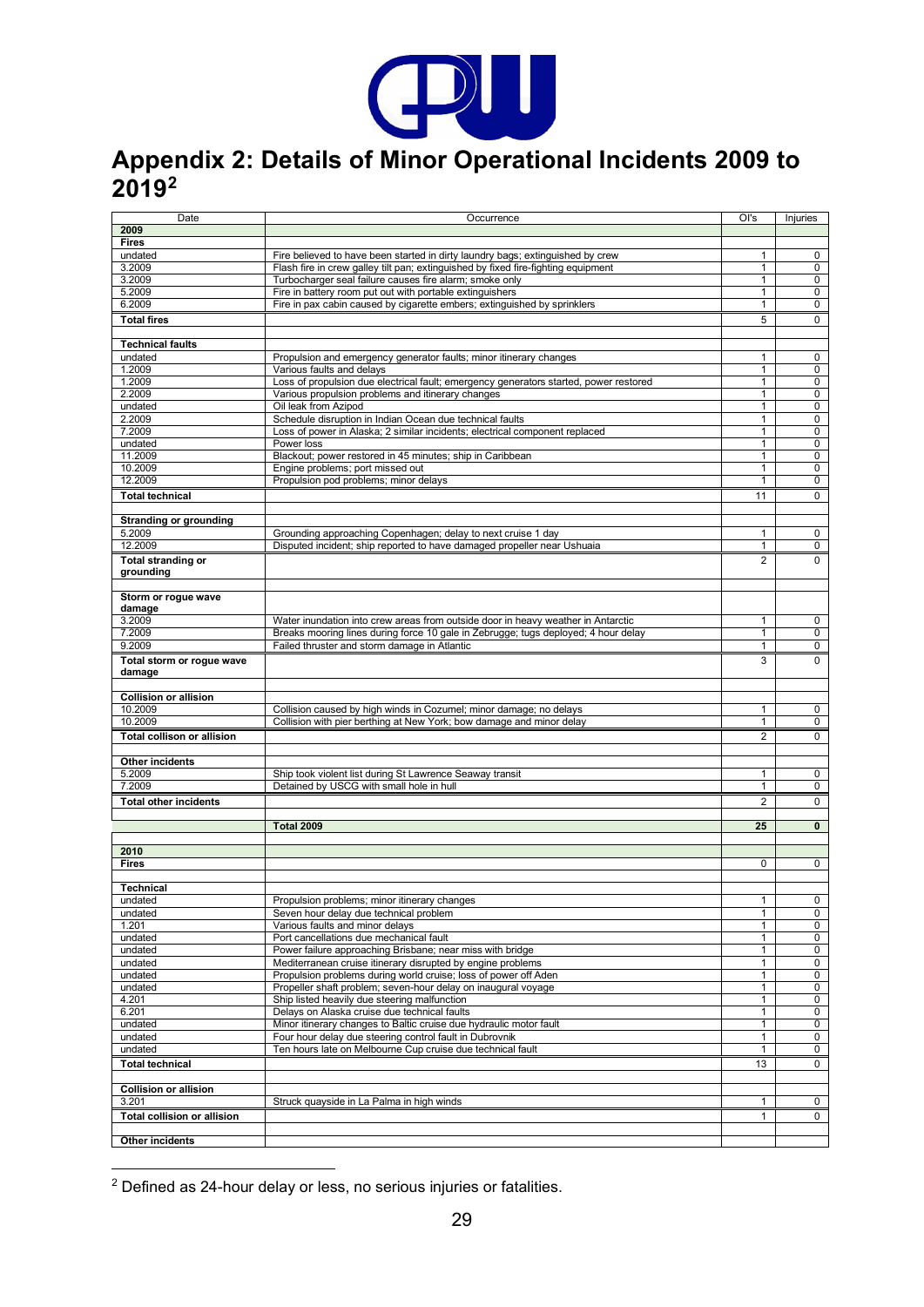

| Date                                    | Occurrence                                                                                      | Ol's              | Injuries       |
|-----------------------------------------|-------------------------------------------------------------------------------------------------|-------------------|----------------|
| 2.201                                   | Ship took severe list; reason disputed                                                          | 1                 | 0              |
| 4.201                                   | Ship took heavy list avoiding semi submerged object; 60 pax minor injuries                      | 1                 | 60             |
| 5.201                                   | Detained in Southampton by MCA; ship overloaded, defects in stability calculations              | 1                 | $\mathbf 0$    |
| 7.201                                   | Ship took severe list explained as "whale avoidance". Pax thrown from seats                     | 1                 | 10             |
| 8.201                                   | Minor ice damage off Greenland; itinerary modified                                              | $\mathbf{1}$      | $\mathbf 0$    |
| <b>Total other incidents</b>            |                                                                                                 | 5                 | 70             |
| <b>Total 2010</b>                       |                                                                                                 | 19                | 70             |
|                                         |                                                                                                 |                   |                |
| 2011                                    |                                                                                                 |                   |                |
| <b>Fires</b>                            |                                                                                                 |                   |                |
| 6.2011                                  | Explosion in fuel tank on quayside in Gibraltar (not on ship); minor injuries to 12 pax         | 1                 | 12             |
| undated                                 | Small fire on generator                                                                         | $\mathbf{1}$      | $\mathsf 0$    |
| undated                                 | Small fire in incinerator room; quickly extinguished                                            | 1                 | $\overline{0}$ |
| <b>Total fires</b>                      |                                                                                                 | 3                 | 12             |
|                                         |                                                                                                 |                   |                |
| <b>Technical</b><br>1.2011              | Propulsion problems; minor itinerary change                                                     | 1                 | 0              |
| undated                                 | Stopped twice during transatlantic crossing; no reason reported                                 | 1                 | 0              |
| 6.2011                                  | Propulsion problems during world cruise; continued on 3 engines                                 | $\mathbf{1}$      | $\overline{0}$ |
| undated                                 | Propulsion problem caused switch of itinerary due speed restriction                             | $\mathbf{1}$      | 0              |
| 9.2011                                  | Four hour delay sailing Southampton due technical fault                                         | $\mathbf{1}$      | 0              |
| undated                                 | Minor itinerary change due thruster problem                                                     | $\mathbf{1}$      | 0              |
| undated                                 | Six hour delay due mechanical problem; itinerary change                                         | $\mathbf{1}$      | $\mathbf 0$    |
| 12.2011                                 | 90 minute power outage                                                                          | $\mathbf{1}$      | $\mathbf 0$    |
| <b>Total technical</b>                  |                                                                                                 | 8                 | $\mathbf 0$    |
| <b>Collision or allision</b>            |                                                                                                 |                   |                |
| 3.2011                                  | Collided with pier on departure Buenes Aires; 10 hour delay for repairs                         | 1                 | 0              |
| 6.2011                                  | Struck quay in Kristiansand; minor damage                                                       | $\mathbf{1}$      | 0              |
| 7.2011                                  | Minor collision in Key West                                                                     | $\mathbf{1}$      | 0              |
| 12.2011                                 | Ship collided with crane on adjacent container ship while leaving BA; minor itinerary change    | 1                 | $\overline{0}$ |
| <b>Total collision or allision</b>      |                                                                                                 | 4                 | $\mathbf 0$    |
|                                         |                                                                                                 |                   |                |
| Storm or rogue wave                     |                                                                                                 |                   |                |
| 3.2011                                  | Blown from moorings by gust of wind; no serious damage                                          | 1                 | 0              |
| Total storm or rogue wave               |                                                                                                 | $\mathbf{1}$      | 0              |
|                                         |                                                                                                 |                   |                |
| Other incidents                         |                                                                                                 |                   |                |
| undated<br>9.2011                       | Ice damage in Alaskan Fiord<br>Ship detained by MCA in Southampton for lifeboat fault           | $\mathbf{1}$<br>1 | 0<br>0         |
|                                         |                                                                                                 | $\overline{2}$    | 0              |
| Total other incidents                   |                                                                                                 |                   |                |
| <b>Total 2011</b>                       |                                                                                                 | 18                | 12             |
|                                         |                                                                                                 |                   |                |
| 2012                                    |                                                                                                 |                   |                |
| <b>Fires</b>                            |                                                                                                 |                   |                |
| <b>Total fires</b>                      |                                                                                                 | 0                 | 0              |
|                                         |                                                                                                 |                   |                |
| <b>Technical</b>                        |                                                                                                 |                   |                |
| undated<br>undated                      | Mechanical problems caused revised itinerary<br>Propulsion problems; delay and itinerary change | $\mathbf{1}$<br>1 | 0<br>0         |
| undated                                 | Several brief power outages crossing Indian Ocean                                               | 1                 | 0              |
| 3.2012                                  | Three hour delay sailing Honolulu due mechanical fault                                          | 1                 | $\overline{0}$ |
| undated                                 | Two-hour power outage                                                                           | 1                 | 0              |
| 10.2012                                 | Electrical outage delayed arrival New York                                                      | 1                 | 0              |
| undated                                 | Unscheduled stop in San Diego for repairs                                                       | $\mathbf{1}$      | 0              |
| 10.2012                                 | Propulsion malfunction resulted in loss of one port from Itinerary                              | $\mathbf{1}$      | 0              |
| 10.2012<br>11.2012                      | Loss of electrical power<br>Propulsion problems result in cancellation of call in Teneriffe     | 1<br>$\mathbf{1}$ | 0<br>0         |
| 12.2012                                 | Loss of electrical power for 2 hours between Sydney & Hong Kong                                 | 1                 | 0              |
| 12.2012                                 | Technical problem with gas turbine engine causes minor itinerary changes                        | 1                 | 0              |
| <b>Total technical</b>                  |                                                                                                 | 12                | 0              |
|                                         |                                                                                                 |                   |                |
| <b>Collision or allision</b>            |                                                                                                 |                   |                |
| 5.2012                                  | Collided with fish farm under tow in BC. Farm broken apart, retrieved by tug                    | 1                 | 0              |
| 8.2012                                  | Collided with pier in Londonderry; substantial damage to pier                                   | 1                 | 0              |
| 11.2012                                 | Ran over navigation buoy in high winds entering Yalta; buoy sank                                | $\mathbf{1}$      | 0              |
| <b>Total collision or allision</b>      |                                                                                                 | 3                 | $\mathbf 0$    |
|                                         |                                                                                                 |                   |                |
| <b>Stranding or grounding</b><br>8.2012 | Grounding in Detroit River; freed after 5 hours                                                 | $\mathbf{1}$      | 0              |
|                                         |                                                                                                 |                   |                |
| <b>Total stranding or</b><br>grounding  |                                                                                                 | $\mathbf{1}$      | 0              |
|                                         |                                                                                                 |                   |                |
| Storm or rogue wave                     |                                                                                                 |                   |                |
| 10.2012                                 | Heavy weather damage crossing Bay of Biscay                                                     | 1                 | 0              |
| 10.2012                                 | Minor damage and window cracking from proximity to hurricane Sandy                              | 1                 | 0              |
| Total storm or rogue wave               |                                                                                                 | 2                 | 0              |
|                                         |                                                                                                 |                   |                |
| Other indidents                         |                                                                                                 |                   |                |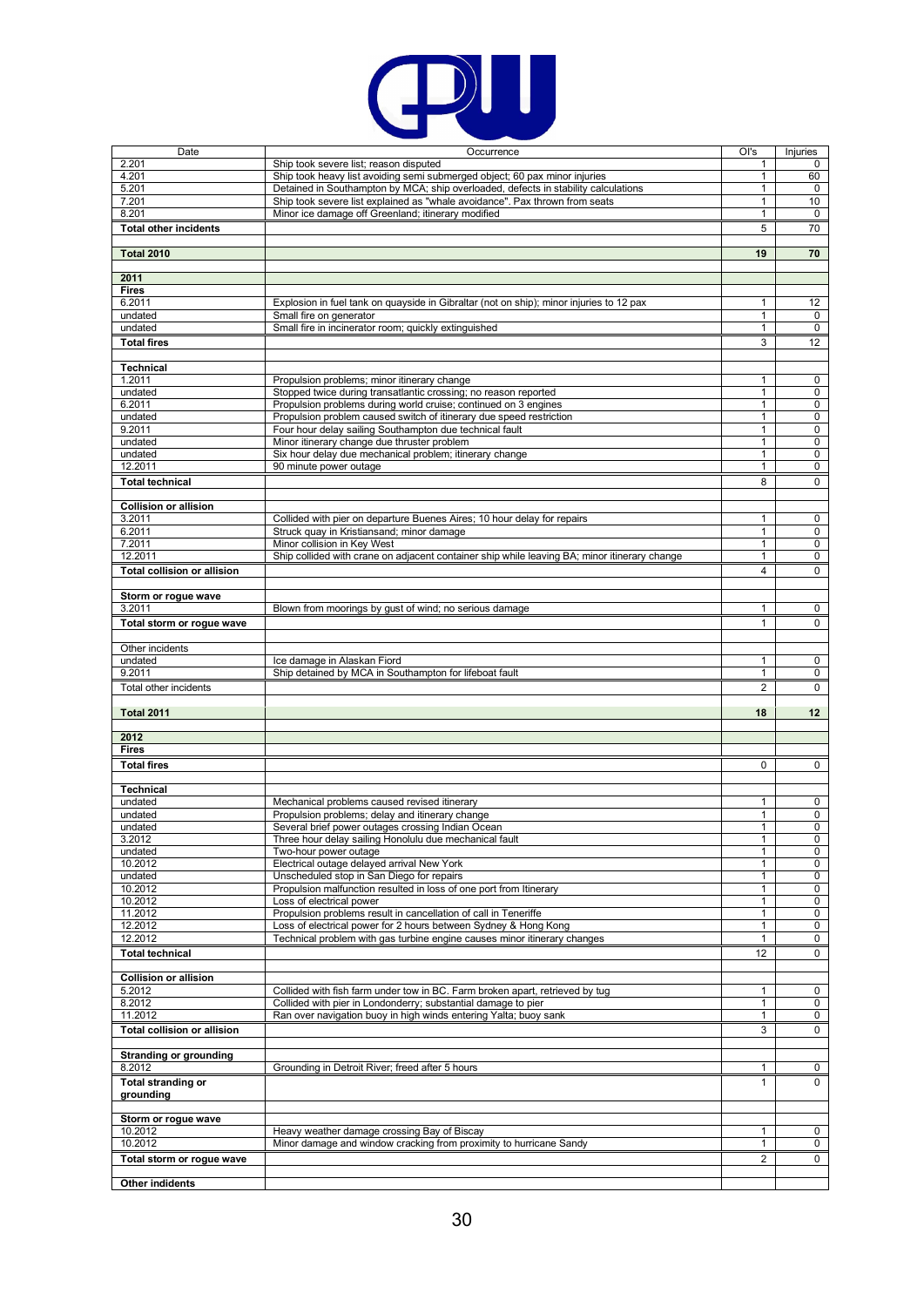

| Date                               | Occurrence                                                                                           | Ol's                         | Injuries         |
|------------------------------------|------------------------------------------------------------------------------------------------------|------------------------------|------------------|
| undated                            | Error (or burst pipe) filling swimming pool caused flooding of cabins and delay sailing              | 1                            | 0                |
| 7.2012                             | Crew error in mixing chemicals in engine room, three crew treated for minor injury                   | 1                            | 3                |
| <b>Total other incidents</b>       |                                                                                                      | 2                            | 3                |
|                                    |                                                                                                      |                              |                  |
| <b>Total 2012</b>                  |                                                                                                      | 20                           | $\mathbf{3}$     |
|                                    |                                                                                                      |                              |                  |
| 2013                               |                                                                                                      |                              |                  |
| <b>Fires</b>                       |                                                                                                      |                              |                  |
| 6.2013                             | Brief fire off Italian Coast                                                                         | 1                            | 0                |
| 11.2013                            | Fire in electrical substation; pax mustered; fire extinguished by crew                               | $\mathbf{1}$                 | 0                |
| <b>Total fires</b>                 |                                                                                                      | $\overline{c}$               | 0                |
|                                    |                                                                                                      |                              |                  |
| <b>Technical</b>                   |                                                                                                      |                              |                  |
| 1.2013                             | Schedule change due propulsion problem                                                               | 1                            | 0                |
| 1.2013<br>2.2013                   | Thruster problem cause itinerary change<br>Propulsion problems; 6 hours late into final port         | 1                            | 0                |
| 3.2013                             | Change of transatlantic itinerary due propulsion problem                                             | $\mathbf{1}$<br>$\mathbf{1}$ | $\mathbf 0$<br>0 |
| 3.2013                             | Schedule change due propulsion problem                                                               | 1                            | 0                |
| 4.2013                             | Brief power outages on Bahamas cruise                                                                | 1                            | $\mathbf 0$      |
| 4.2013                             | Stoppage in South China Sea with "propulsion problem"; minor itinerary change                        | $\mathbf{1}$                 | $\overline{0}$   |
| 4.2013                             | 6-hour delay into Shanghai due propulsion problem                                                    | $\mathbf{1}$                 | 0                |
| 6.3013                             | 2-hour delay in Nova Scotia dur propulsion motor fault                                               | $\mathbf{1}$                 | 0                |
| undated                            | Schedule change due propulsion problem                                                               | $\mathbf{1}$                 | 0                |
| 12.2013                            | Generator breakdown resulting in itinerary change from Caribbean to Med                              | $\mathbf{1}$                 | $\mathbf 0$      |
| <b>Total technical</b>             |                                                                                                      | 11                           | $\mathbf 0$      |
|                                    |                                                                                                      |                              |                  |
| <b>Stranding or grounding</b>      |                                                                                                      |                              |                  |
| 1.2013                             | Stuck in ice in Antarctic; HMS Protector broke Fram free                                             | 1                            | 0                |
| <b>Total stranding or</b>          |                                                                                                      | 1                            | $\Omega$         |
| grounding                          |                                                                                                      |                              |                  |
|                                    |                                                                                                      |                              |                  |
| Storm or rogue wave                |                                                                                                      |                              |                  |
| 5.2013                             | Heavy weather damage in 50 knot winds                                                                | 1                            | 0                |
| 12.2013                            | Hull damage during severe storm when moored in Madeira                                               | 1                            | 0                |
| Total storm or rogue wave          |                                                                                                      | $\overline{c}$               | $\Omega$         |
|                                    |                                                                                                      |                              |                  |
| <b>Collision or allision</b>       |                                                                                                      |                              |                  |
| 1.2013                             | Itinerary change due fishing net damage to shaft seal; one port dropped                              | 1                            | $\mathbf 0$      |
| 4.2013                             | Towed into Shanghai after fishing nets tangled in propeller                                          | $\mathbf{1}$                 | 0                |
| 11.2013                            | Contact with pier in Piraeas; some hull damage                                                       | 1                            | 0                |
| <b>Total collision or allision</b> |                                                                                                      | 3                            | $\mathbf 0$      |
|                                    |                                                                                                      |                              |                  |
| <b>Other incidents</b>             |                                                                                                      |                              |                  |
|                                    |                                                                                                      |                              |                  |
| <b>Total other incidents</b>       |                                                                                                      | 0                            | 0                |
| <b>Total 2013</b>                  |                                                                                                      | 19                           | $\mathbf{0}$     |
|                                    |                                                                                                      |                              |                  |
| 2014                               |                                                                                                      |                              |                  |
| <b>Fires</b>                       |                                                                                                      |                              |                  |
| 1.2014                             | Minor power loss caused smoke from incinerator. Disagreement in reports as to length of outage       | 1                            | 0                |
|                                    | $(8 - 60$ mins)                                                                                      |                              |                  |
| 5.2014                             | Incinerator room fire. Smoke in accommodation.                                                       | 1                            | 0                |
| 7.2014                             | Boiler room fire shortly after departure Seattle. Ship returned to port resulting in short delay and | $\mathbf{1}$                 | $\mathbf 0$      |
|                                    | one port dropped.                                                                                    |                              |                  |
| 12.2014                            | Engine room fire                                                                                     | $\mathbf{1}$                 | $\mathbf 0$      |
| 12.2014                            | Fire in uptake area                                                                                  | $\mathbf{1}$                 | 0                |
| <b>Total fires</b>                 |                                                                                                      | 5                            | $\mathbf 0$      |
|                                    |                                                                                                      |                              |                  |
| <b>Technical</b>                   |                                                                                                      |                              |                  |
| 1.2014                             | 20-minute power loss reported at sea                                                                 | 1                            | $\overline{0}$   |
| 2.2014                             | Steering problems off Cape Horn. Ship hove to.                                                       | 1                            | 0                |
| 2.2014                             | 90-minute power loss while alongside Key West. Emergency lighting activated.                         | 1                            | 0                |
| 3.2014                             | Propulsion pod oil leak caused reduced speed and changes to itinerary                                | $\mathbf{1}$                 | 0                |
| 4.2014                             | Transformer in propulsion system faulty. Port dropped on three consecutive cruises.                  | $\mathbf{1}$                 | 0                |
| 4.2014                             | Propulsion problem reduced operating speed. Cruises modified.                                        | 1                            | 0                |
| 6.2014                             | Loss of power leaving Le Havre. Emergency generator activated and tugs assisted.                     | $\mathbf{1}$                 | 0                |
| 7.2014                             | Technical fault causing reduced speed operation and itinerary changes.                               | $\mathbf{1}$                 | 0                |
| 7.2014                             | Delayed in Civitavecchia due unspecified technical fault                                             | 1                            | 0                |
| 8.2014                             | Engine problems departing Seattle                                                                    | $\mathbf{1}$                 | 0                |
| 8.2014                             | Propulsion problems, departure NY delayed                                                            | 1                            | 0                |
| 12.2014                            | Blackout. Ship adrift off Marseilles                                                                 | $\mathbf{1}$                 | $\mathbf 0$      |
| <b>Total technical</b>             |                                                                                                      | 12                           | 0                |
|                                    |                                                                                                      |                              |                  |
| <b>Stranding or grounding</b>      |                                                                                                      |                              |                  |
|                                    |                                                                                                      |                              |                  |
| <b>Total stranding or</b>          |                                                                                                      | 0                            | 0                |
| grounding                          |                                                                                                      |                              |                  |
|                                    |                                                                                                      |                              |                  |
| Storm or rogue wave                |                                                                                                      |                              |                  |
| 9.2014                             | Damaged arriving Civitavecchia in 50 knot winds. Delayed for repairs and missed next port.           | 1                            | 0                |
| 9.2014                             | Engine failure in heavy seas. 90 mph winds reported                                                  | $\mathbf{1}$                 | $\mathbf 0$      |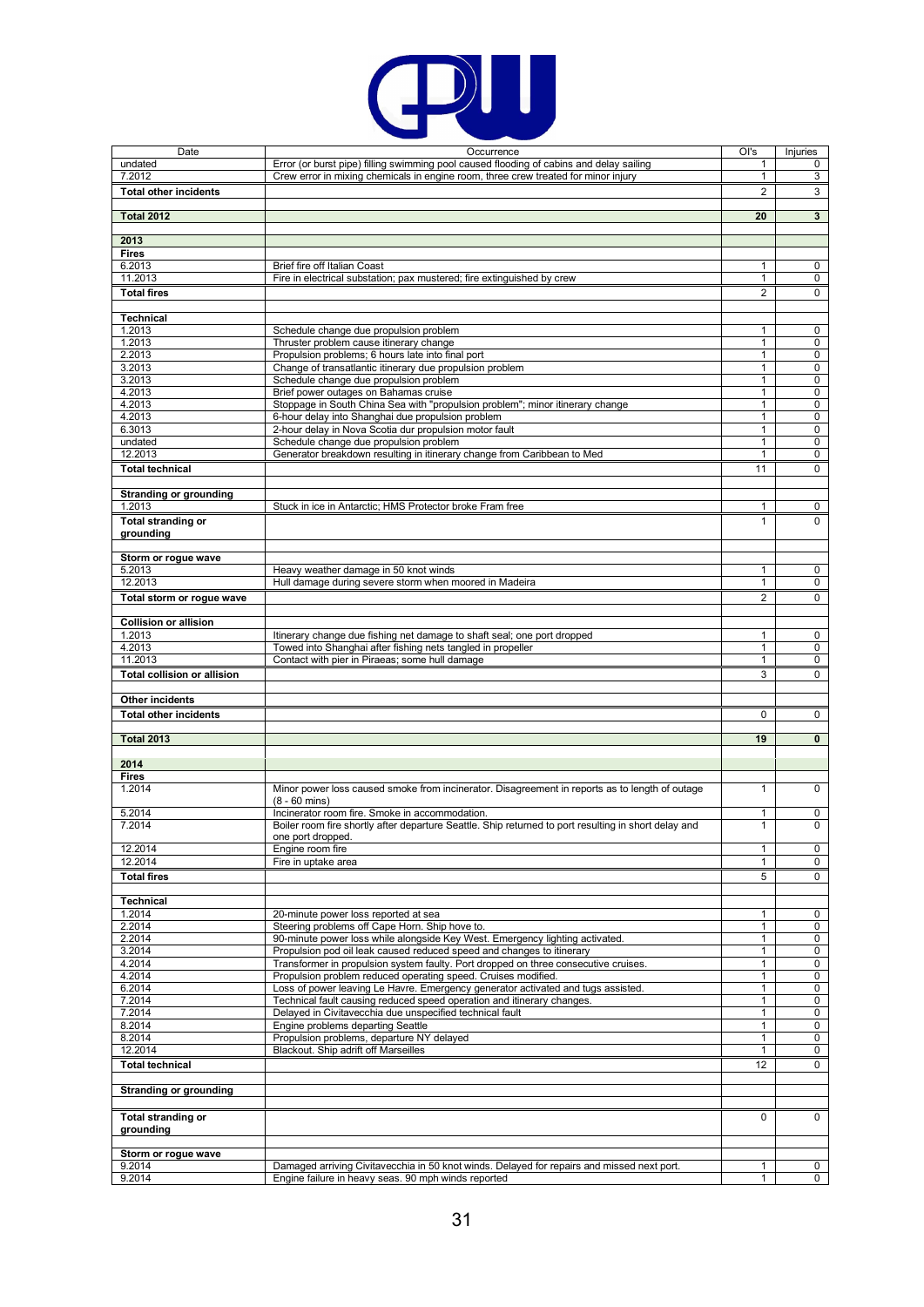

| Date                                   | Occurrence                                                                                                                             | Ol's           | Injuries       |
|----------------------------------------|----------------------------------------------------------------------------------------------------------------------------------------|----------------|----------------|
| 10.2014                                | Three ports missed in Tasmania and NZ due heavy weather.                                                                               | $\mathbf{1}$   | 0              |
| 10.2014                                | Heavy weather on Northern Lights cruise causes 24 hour delay in docking on cruise return                                               | 1              | $\mathbf 0$    |
| Total storm or rogue wave              |                                                                                                                                        | 4              | 0              |
|                                        |                                                                                                                                        |                |                |
|                                        |                                                                                                                                        |                |                |
| 2.2014                                 | Oil tanker collided with berthed ship. Lifeboat damaged and minor steel repairs caused some                                            | $\mathbf{1}$   | 0              |
|                                        | delay to schedule                                                                                                                      |                |                |
| <b>Total collision or allision</b>     |                                                                                                                                        | $\mathbf{1}$   | $\mathbf 0$    |
|                                        |                                                                                                                                        |                |                |
| Other incidents                        |                                                                                                                                        |                |                |
| 2.2014                                 | Small leak in hull. Ship diverted for repairs in Falmouth, UK.                                                                         | $\mathbf{1}$   | 0              |
| <b>Total other incidents</b>           |                                                                                                                                        | $\mathbf{1}$   | 0              |
|                                        |                                                                                                                                        |                |                |
| <b>Total 2014</b>                      |                                                                                                                                        | 23             | $\mathbf 0$    |
|                                        |                                                                                                                                        |                |                |
| 2015                                   |                                                                                                                                        |                |                |
| <b>Fires</b>                           |                                                                                                                                        |                |                |
| 19.04                                  | Small fire lead to ship returning to port in Miami/Key West call cancelled                                                             | 1              | 0              |
| 22.1                                   | Engine room fire, one port aborted. 1 pax and 19 crew treated for smoke inhalation                                                     | 1              | 20             |
| 5.11                                   | Engine room fire. Pax mustered                                                                                                         | $\mathbf{1}$   | 0              |
| 23.11                                  | Failure of propulsion circuit breaker and minor fire results in reduction in propulsion/one port (Hilo)                                | $\mathbf{1}$   | $\mathbf 0$    |
|                                        | missed                                                                                                                                 |                |                |
| 13.12                                  | Minor engine room fire causes loss of one propulsion pod/delayed for repairs in Lisbon                                                 | $\mathbf{1}$   | 0              |
| <b>Total fires</b>                     |                                                                                                                                        | 5              | 20             |
|                                        |                                                                                                                                        |                |                |
| <b>Technical</b><br>24.03              |                                                                                                                                        | $\mathbf{1}$   |                |
| 22.04                                  | Two ports cancelled on six port trans canal cruise due technical problems<br>Four port calls cancelled due thruster technical problems | $\mathbf{1}$   | 0<br>0         |
| 30.04                                  | Mechanical problems caused cancellation of call in Jamaica                                                                             | $\mathbf{1}$   | 0              |
| 5.05                                   | Ship operating on one engine/port call missed                                                                                          | 1              | 0              |
| 6.07                                   | Propulsion problems resulted in ship returning to port in New Jersey and 12 hour delay                                                 | $\mathbf{1}$   | 0              |
| 5.08                                   | Blackout delays departure by 6 hours                                                                                                   | 1              | 0              |
| 13.1                                   | Propulsion problems approaching Sydney                                                                                                 | 1              | 0              |
| 17.1                                   | Azipod problems caused cancellation of Miami call on return transatlantic voyage                                                       | $\mathbf{1}$   | 0              |
| 1.12                                   | Minor power outages                                                                                                                    | $\mathbf{1}$   | 0              |
| 4.12                                   | Extended unplanned maintenance period in Singapore                                                                                     | 1              | 0              |
| 16.12                                  | Power outage                                                                                                                           | 1              | $\mathbf 0$    |
| <b>Total technical</b>                 |                                                                                                                                        | 11             | 0              |
|                                        |                                                                                                                                        |                |                |
| <b>Stranding or grounding</b>          |                                                                                                                                        |                |                |
| 8.03                                   | Minor grounding when avoiding sailing boat whilst departing Miami                                                                      | $\mathbf{1}$   | 0              |
| 19.05                                  | Grounding whilst departing Bermuda as a result of propulsion malfunction/refloated and inspected                                       | $\mathbf{1}$   | $\mathbf 0$    |
|                                        | before departing for Boston<br>Stranding in Boston Harbour/subsequent call at Bar Harbor cancelled                                     | $\mathbf{1}$   | 0              |
| 4.07<br>28.1                           | Grounded on sandbar approaching Bermuda                                                                                                | 1              | 0              |
|                                        |                                                                                                                                        | $\overline{4}$ | 0              |
| <b>Total stranding or</b><br>grounding |                                                                                                                                        |                |                |
|                                        |                                                                                                                                        |                |                |
| Storm or rogue wave                    |                                                                                                                                        |                |                |
| 7.03                                   | Significant storm damage on passage to Marseilles. Ship diverted to Savona and pax bussed to                                           | $\mathbf{1}$   | $\mathbf 0$    |
|                                        | Marseilles                                                                                                                             |                |                |
| 21.04                                  | Storm damage off Sydney/2 pax injured by flying glass                                                                                  | 1              | $\overline{2}$ |
| 27.11                                  | Heavy weather damage to cabin port hole                                                                                                | 1              | 2              |
| Total storm or rogue wave              |                                                                                                                                        | 3              | $\overline{4}$ |
|                                        |                                                                                                                                        |                |                |
| <b>Collision or allision</b>           |                                                                                                                                        |                |                |
| 27.07                                  | Collision with coast guard cutter in misty conditions. Ship delayed for damage inspection                                              | 1              | $\mathbf{0}$   |
| <b>Total collision or allision</b>     |                                                                                                                                        | $\mathbf{1}$   | $\mathbf{0}$   |
|                                        |                                                                                                                                        |                |                |
| Other incidents                        |                                                                                                                                        |                |                |
| <b>Total other incidents</b>           |                                                                                                                                        | 0              | $\mathbf 0$    |
|                                        |                                                                                                                                        |                |                |
| <b>Total 2015</b>                      |                                                                                                                                        | 24             | 24             |
|                                        |                                                                                                                                        |                |                |
| 2016                                   |                                                                                                                                        |                |                |
| <b>Fires</b>                           |                                                                                                                                        |                |                |
| 23.12                                  | Fire in uptake area                                                                                                                    | $\mathbf{1}$   | $\mathbf 0$    |
| <b>Total fires</b>                     |                                                                                                                                        | $\mathbf{1}$   | $\mathbf 0$    |
|                                        |                                                                                                                                        |                |                |
| <b>Technical</b>                       |                                                                                                                                        | $\mathbf{1}$   | $\mathbf 0$    |
| 4.02<br>22.02                          | Mechanical faults causing reduced speed and missed ports<br>Itinerary changes due propulsion problems                                  | $\mathbf{1}$   | $\mathbf 0$    |
| 1.04                                   | Propulsion problems lead to dropped ports                                                                                              | $\mathbf{1}$   | 0              |
| 4.04                                   | Propulsion problems result in slow speeds and dropped ports                                                                            | $\mathbf{1}$   | 0              |
| 22.04                                  | Generator problems result in slow speeds and dropped ports                                                                             | $\mathbf{1}$   | $\mathbf 0$    |
| 20.05                                  | Bow thruster problems result in missed ports                                                                                           | $\mathbf{1}$   | 0              |
| 29.05                                  | Ship returned to port in Miami following loss of power                                                                                 | $\mathbf{1}$   | 0              |
| 27.06                                  | Engine problems result in dropped ports                                                                                                | $\mathbf{1}$   | $\mathbf 0$    |
| 25.07                                  | Power loss leaving Malta. Tugs called to return to berth                                                                               | 1              | 0              |
| 3.08                                   | Loss of power in Irish Sea                                                                                                             | 1              | 0              |
|                                        | Technical faults lead to late departure from Malta                                                                                     | $\mathbf{1}$   | $\mathbf 0$    |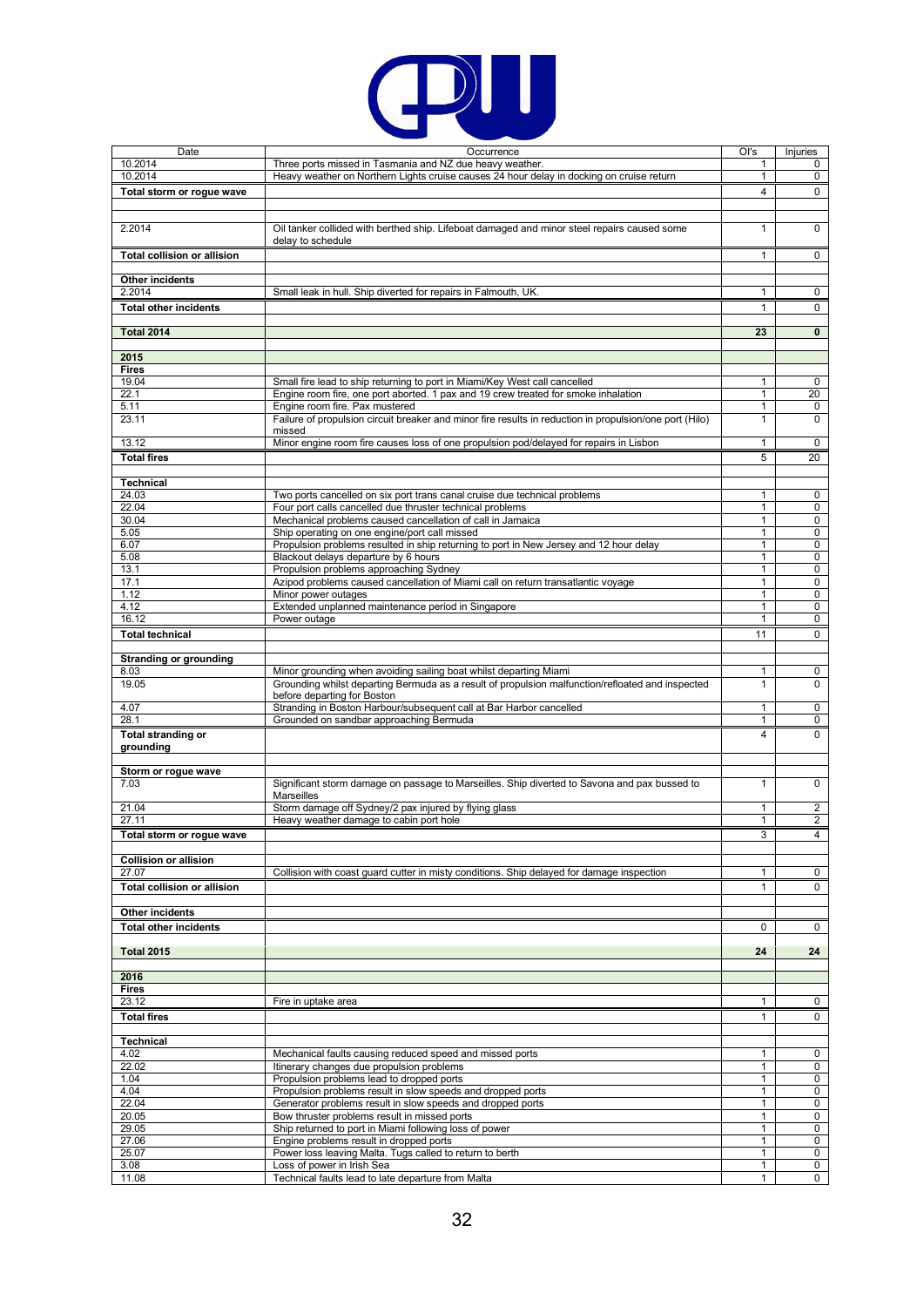

| Date                                 | Occurrence                                                                                                                                          | Ol's              | Injuries       |
|--------------------------------------|-----------------------------------------------------------------------------------------------------------------------------------------------------|-------------------|----------------|
| 14.11                                | Propulsion problems causing itinerary changes                                                                                                       | 1                 | 0              |
| <b>Total technical</b>               |                                                                                                                                                     | 12                | 0              |
| <b>Stranding or grounding</b>        |                                                                                                                                                     |                   |                |
| 25.07                                | Grounding in Stavanger                                                                                                                              | 1                 | 0              |
| 21.1                                 | Runs aground entering Portimao                                                                                                                      | 1                 | 0              |
| <b>Total stranding or</b>            |                                                                                                                                                     | $\overline{2}$    | $\Omega$       |
| grounding                            |                                                                                                                                                     |                   |                |
| Storm or rogue wave                  |                                                                                                                                                     |                   |                |
| 25.04                                | Ship hit by large wave breaking five cabin windows/internal damage/ship delayed for repairs                                                         | 1                 | 0              |
| Total storm or rogue wave            |                                                                                                                                                     | $\mathbf{1}$      | 0              |
|                                      |                                                                                                                                                     |                   |                |
| <b>Collision or allision</b><br>8.05 | Struck passenger gangway as berthing at Baltimore                                                                                                   | 1                 | 0              |
| 4.06                                 | Allision with pier in Ketchikan                                                                                                                     | 1                 | 0              |
| 6.08                                 | Collision with cross-river ferry when leaving Tilbury                                                                                               | 1                 | 0              |
| <b>Total collision or allision</b>   |                                                                                                                                                     | 3                 | $\mathbf 0$    |
|                                      |                                                                                                                                                     |                   |                |
| <b>Other incidents</b><br>21.07      |                                                                                                                                                     | 1                 | 0              |
| 4.12                                 | Lifeboat stuck in falls during drill. Crane needed to secure. Delay to departure<br>Damage to tender platform results in return to port for repairs | $\mathbf{1}$      | $\mathbf 0$    |
| <b>Total other incidents</b>         |                                                                                                                                                     | 2                 | 0              |
|                                      |                                                                                                                                                     |                   |                |
| <b>Total 2016</b>                    |                                                                                                                                                     | 21                | $\mathbf{0}$   |
|                                      |                                                                                                                                                     |                   |                |
| 2017<br><b>Fires</b>                 |                                                                                                                                                     |                   |                |
| 30.06.17                             | Minor engine room fire in Trondheim. Crew treated for smoke inhalation                                                                              | 1                 | 3              |
| <b>Total fires</b>                   |                                                                                                                                                     | $\mathbf{1}$      | 3              |
|                                      |                                                                                                                                                     |                   |                |
| <b>Technical</b>                     |                                                                                                                                                     |                   |                |
| 2.03.17                              | Two ports cancelled due propulsion problems                                                                                                         | 1                 | 0              |
| 3.03.17<br>14.04.17                  | Several cruises rearranged due propulsion problems.<br>Cozumel cruse turned into cruise to nowhere due propulsion problems                          | 1<br>$\mathbf{1}$ | 0<br>0         |
| 8.05.17                              | Aborted port call in Orkney due to technical problems                                                                                               | 1                 | 0              |
| 10.06.17                             | Transatlantic itinerary revised, ports dropped due technical problems.                                                                              | 1                 | 0              |
| 11.08.17                             | Port missed du propulsion problem.                                                                                                                  | 1                 | $\overline{0}$ |
| 13.08.17                             | Electrical power problems result in late departure from Dover and first port of call missed.                                                        | 1                 | 0              |
| 19.08.17                             | Propulsion problems lead to port cancellations.                                                                                                     | 1                 | 0              |
| 8.11.17<br>1.12.17                   | Power loss near Honolulu. 12-hour delay.<br>12 hours late arrival into Port Everglades due technical problem.                                       | 1<br>1            | 0<br>0         |
| <b>Total technical</b>               |                                                                                                                                                     | 10                | 0              |
|                                      |                                                                                                                                                     |                   |                |
| <b>Stranding or grounding</b>        |                                                                                                                                                     |                   |                |
| 11.02.17                             | Struck rock in Milford Sound NZ. Diverted to Bluff for inspection.                                                                                  | 1                 | $\mathbf 0$    |
| <b>Total stranding or</b>            |                                                                                                                                                     | $\mathbf{1}$      | $\mathbf 0$    |
| grounding                            |                                                                                                                                                     |                   |                |
| Storm or rogue wave                  |                                                                                                                                                     |                   |                |
| 15.01.17                             | Heavy weather damage in North Sea                                                                                                                   | 1                 | 3              |
| 19.04.17                             | Ship blown onto pier in Civitavecchia due extreme gust of wind. 20-hour delay                                                                       | 1                 | 0              |
| Total storm or rogue wave            |                                                                                                                                                     | $\overline{2}$    | 3              |
|                                      |                                                                                                                                                     |                   |                |
| <b>Collision or allision</b>         |                                                                                                                                                     |                   |                |
| 10.02.17                             | Broke from moorings in Timaru NZ in high winds and collided with another ship. 8-hour delay                                                         | 1                 | 0              |
| <b>Total collision or allision</b>   |                                                                                                                                                     | $\mathbf{1}$      | $\mathbf 0$    |
| Other incidents                      |                                                                                                                                                     |                   |                |
| 17.01.17                             | Lifeboat fell from ship whilst berthed in Charleston.                                                                                               | 1                 | 0              |
| <b>Total other incidents</b>         |                                                                                                                                                     | 1                 | 0              |
|                                      |                                                                                                                                                     |                   |                |
| <b>Total 2017</b>                    |                                                                                                                                                     | 16                | 6              |
| 2018                                 |                                                                                                                                                     |                   |                |
| <b>Fires</b>                         |                                                                                                                                                     |                   |                |
| 25.09.18                             | Engine room fire. Extinguished                                                                                                                      | 1                 | $\mathbf 0$    |
| <b>Total Fires</b>                   |                                                                                                                                                     | $\mathbf{1}$      | $\mathbf{0}$   |
|                                      |                                                                                                                                                     |                   |                |
| <b>Technical</b><br>3.04.18          | Lack of electrical power/ no air conditioning/changes of itinerary                                                                                  | $\mathbf{1}$      | 0              |
| 13.08.18                             | Propulsion problems cause cancellation of Amber Cove call                                                                                           | 1                 | 0              |
| 8.09.18                              | Power loss due cooling water problems. On emergency power for 2 hours                                                                               | $\mathbf{1}$      | $\mathsf{O}$   |
| 26.10.18                             | Late departure San Juan due mechanical problems                                                                                                     | 1                 | $\mathbf 0$    |
| 28.10.18                             | Stabiliser damage causes unscheduled inspection call at Vigo                                                                                        | 1                 | 0              |
| 24.11.18                             | Delay to arrival due propulsion problems                                                                                                            | $\mathbf{1}$      | $\mathbf{0}$   |
| <b>Total Technical</b>               |                                                                                                                                                     | 6                 | $\mathbf 0$    |
| <b>Stranding or Grounding</b>        |                                                                                                                                                     |                   |                |
| 24.08.18                             | Grounded and later refloated in Arctic region                                                                                                       | $\mathbf{1}$      | $\mathbf{0}$   |
|                                      |                                                                                                                                                     |                   |                |